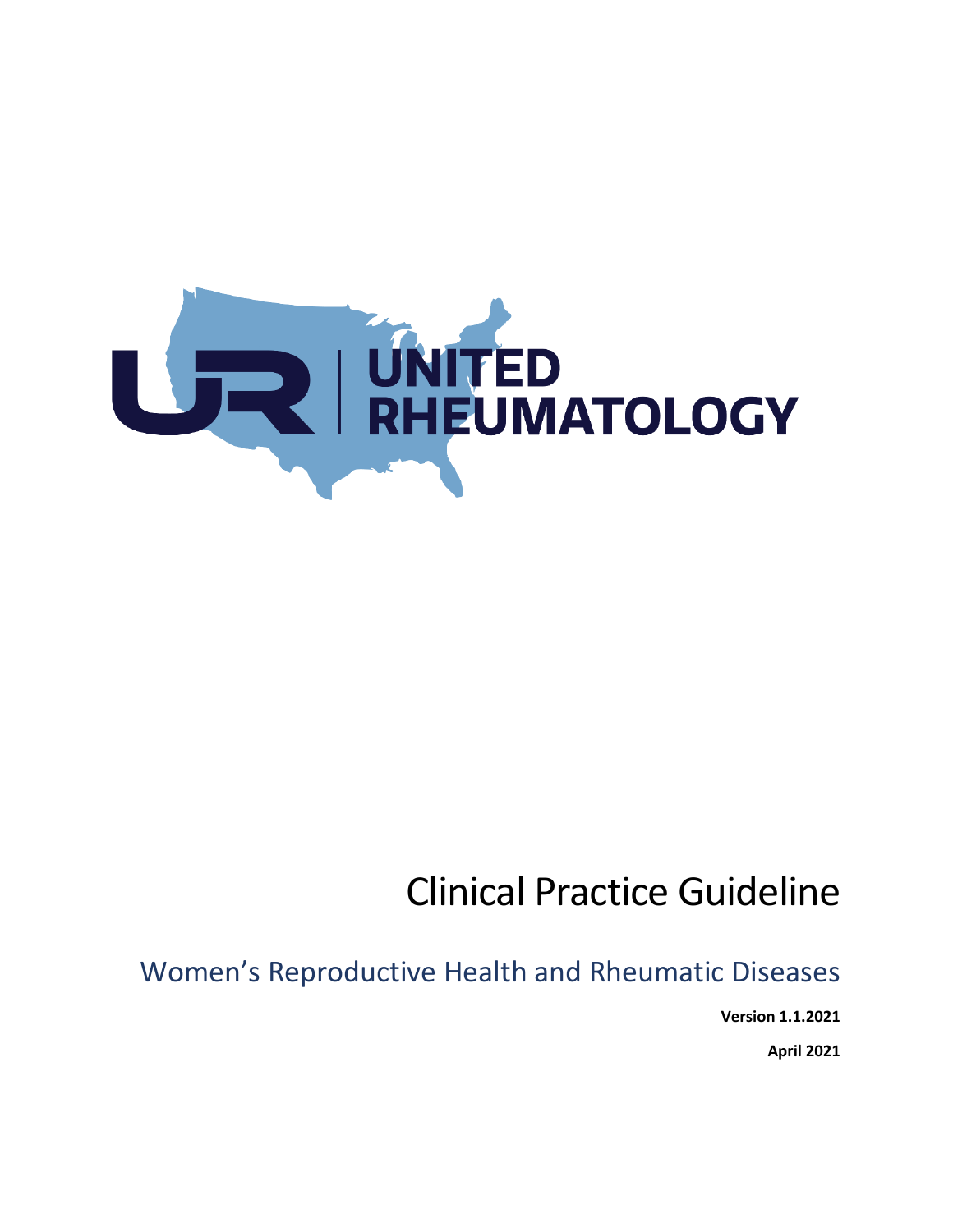# **Table of Contents**

| Medications Used to Treat Rheumatic/Autoimmune Diseases and their Potential Effects on Pregnancy |  |
|--------------------------------------------------------------------------------------------------|--|
|                                                                                                  |  |
|                                                                                                  |  |
|                                                                                                  |  |
|                                                                                                  |  |
|                                                                                                  |  |
|                                                                                                  |  |
|                                                                                                  |  |
|                                                                                                  |  |
|                                                                                                  |  |
|                                                                                                  |  |
|                                                                                                  |  |
|                                                                                                  |  |
| Other Medications Commonly Used in Patients with Rheumatoid/Autoimmune Diseases 15               |  |
|                                                                                                  |  |
|                                                                                                  |  |
|                                                                                                  |  |
|                                                                                                  |  |
|                                                                                                  |  |
|                                                                                                  |  |
|                                                                                                  |  |
|                                                                                                  |  |
|                                                                                                  |  |
|                                                                                                  |  |
|                                                                                                  |  |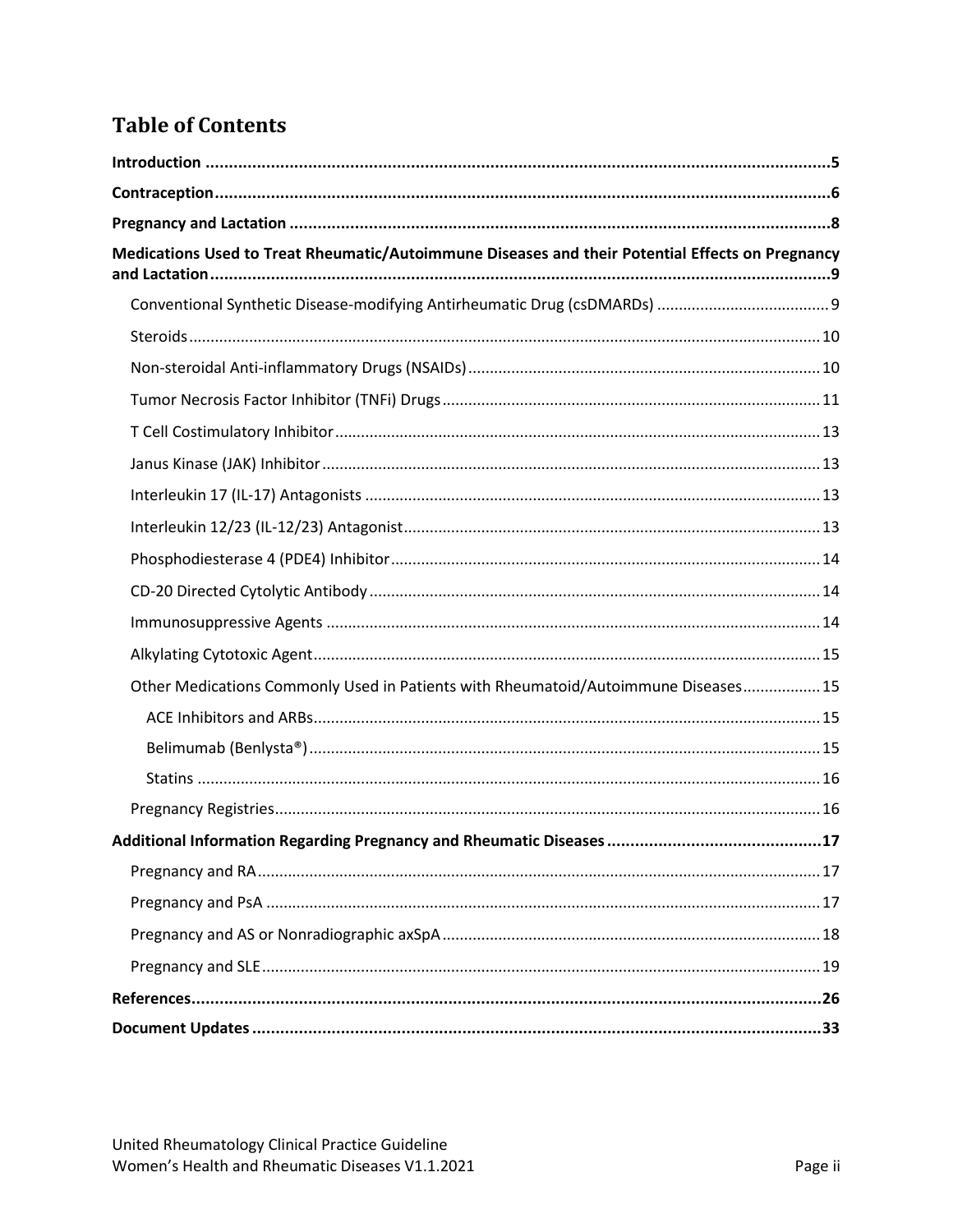# **List of Tables**

| Table 1. Drugs commonly used in the management of rheumatic/autoimmune diseases—key information |
|-------------------------------------------------------------------------------------------------|
| $20$                                                                                            |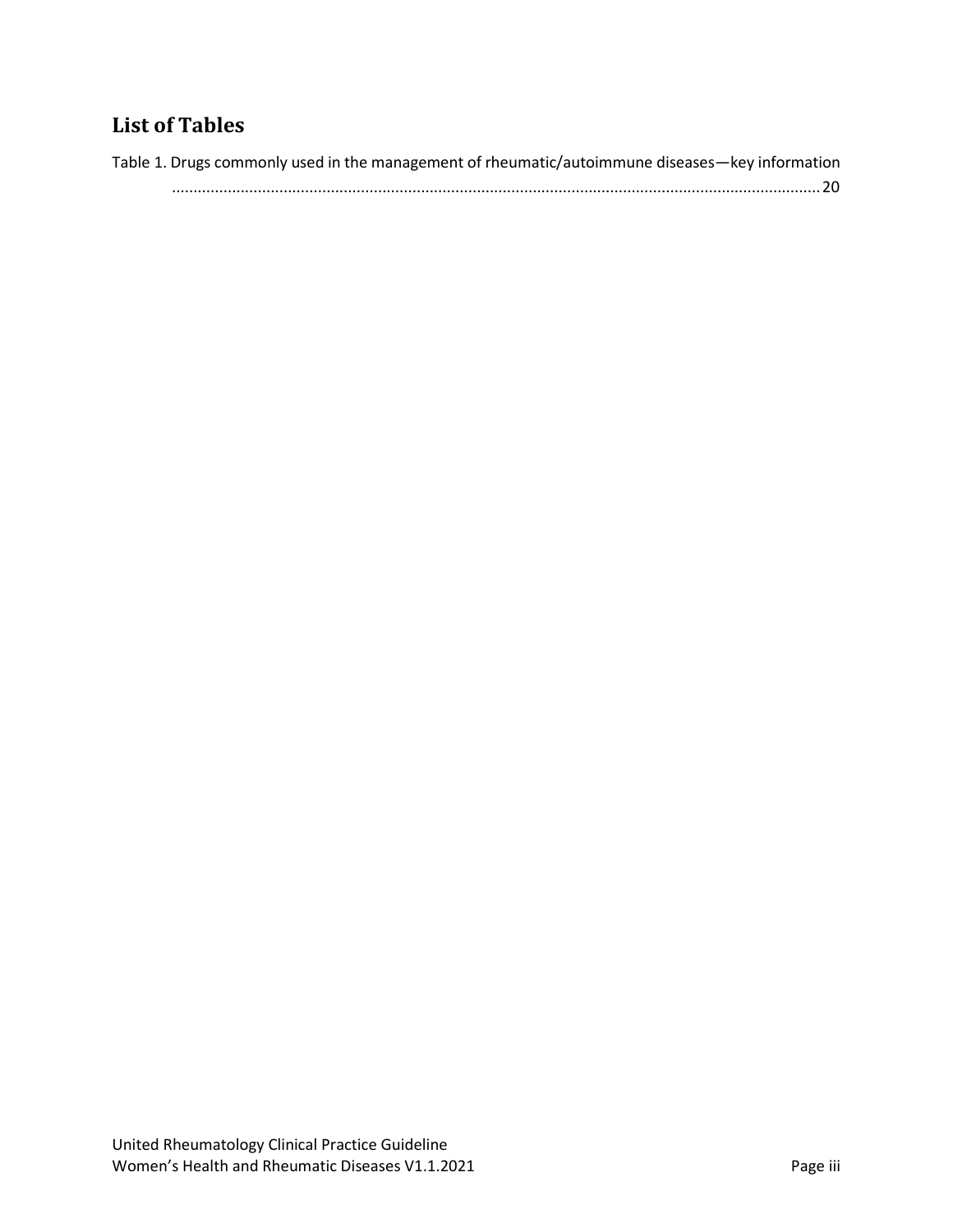# **Abbreviations**

| <b>ACE</b>   | Angiotensin-converting enzyme                                  |
|--------------|----------------------------------------------------------------|
| <b>ACR</b>   | American College of Rheumatology                               |
| APL          | Anti-phospholipid antibodies                                   |
| <b>ARBs</b>  | Angiotensin receptor blockers                                  |
| AS           | Ankylosing spondylitis                                         |
| axSpA        | Axial spondyloarthritis                                        |
| <b>BHPR</b>  | British Health Professionals in Rheumatology                   |
| <b>BMI</b>   | Body mass index                                                |
| <b>BSR</b>   | <b>British Society for Rheumatology</b>                        |
| csDMARD(s)   | Conventional synthetic disease-modifying antirheumatic drug(s) |
| <b>EULAR</b> | European League Against Rheumatism                             |
| <b>FDA</b>   | Food and Drug Administration                                   |
| <b>IBD</b>   | Inflammatory bowel disease                                     |
| $IL-17$      | Interleukin 17                                                 |
| $IL-12/23$   | Interleukin 12/23                                              |
| IUD(s)       | Intrauterine device(s)                                         |
| <b>JAK</b>   | Janus kinase                                                   |
| <b>LMW</b>   | Low molecular weight                                           |
| <b>MTX</b>   | Methotrexate                                                   |
| <b>NIH</b>   | National Institutes of Health                                  |
| NSAID(s)     | Non-steroidal anti-inflammatory drug(s)                        |
| PDE4         | Phosphodiesterase 4                                            |
| PEG          | Polyethylene glycol                                            |
| PG           | Polyglutamate                                                  |
| PsA          | Psoriatic arthritis                                            |
| <b>RA</b>    | <b>Rheumatoid arthritis</b>                                    |
| <b>SLE</b>   | Systemic lupus erythematosus                                   |
| SpA          | Spondyloarthritis                                              |
| <b>SSA</b>   | Anti-Sjögren's syndrome-related antigen A                      |
| <b>SSB</b>   | Anti-Sjögren's syndrome-related antigen B                      |
| <b>TNFi</b>  | Tumor necrosis factor inhibitor                                |
| <b>US</b>    | <b>United States</b>                                           |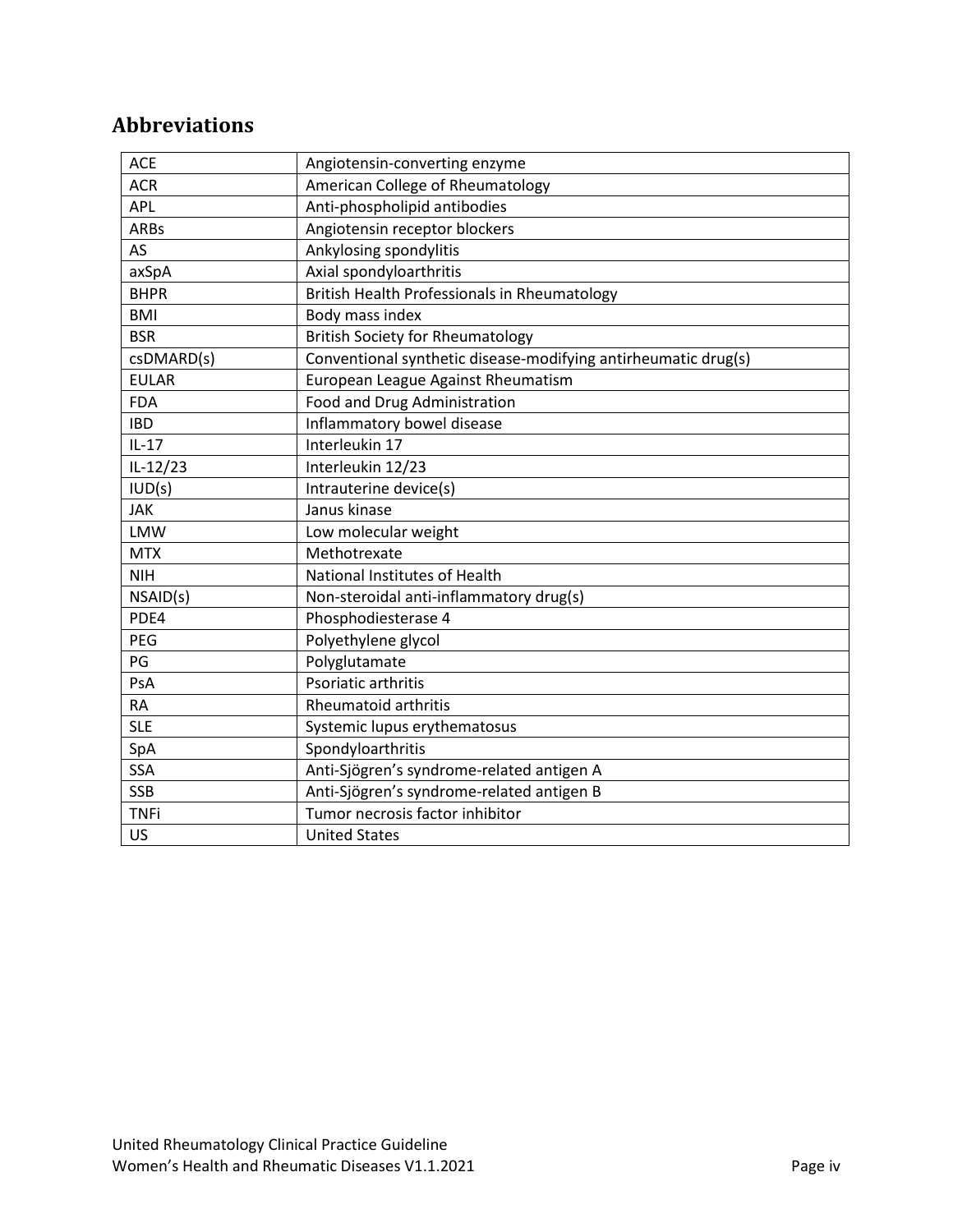# <span id="page-4-0"></span>**Introduction**

Rheumatic diseases such as rheumatoid arthritis (RA), psoriatic arthritis (PsA), ankylosing spondylitis (AS), nonradiographic axial spondyloarthritis (axSpA), and systemic lupus erythematosus (SLE) are often diagnosed in women of childbearing age. Caring for these patients can be a challenge because one must not only deal with their rheumatic disease(s) and morbidities, but also with a possible pregnancy and potential fetal complications. Planning for a pregnancy and the high rate of unintended pregnancies also add challenges to the care of female patients of childbearing age. In 2001, close to 45% of pregnancies in the United States (US) were unplanned[.](#page-25-1)<sup>1</sup> Rheumatologists must educate a woman not only about the treatment of her rheumatoid disease(s) and any other medical problems she may have but also about planning for a safe pregnancy with the best outcome for both, herself and her unborn child. This requires rheumatologists to work in close collaboration with other medical specialists as well as the patient's obstetrician/gynecologist, maternal fetal medicine specialist, or infertility or reproductive endocrinology specialist.<sup>[2,](#page-25-2) [3](#page-25-3)</sup>

Family planning, including contraception, should be discussed at the patient's initial visit or very soon after. The importance of tight disease control prior to conception should be stressed. The patient must also be encouraged to avoid an unplanned pregnancy as this could increase the risk to her health and the health of her unborn child. She must also be informed that her rheumatic disease and any comorbidities such as but not limited to diabetes, metabolic syndrome, high blood pressure, obesity, and cardiovascular disease must be in the best control possible for at least 3 to 6 months before trying to conceive. The patient must also be educated about any medications that could be harmful to her unborn child.

To ensure that potentially harmful drugs are cleared from the patient's system prior to conception, drugs that decrease fertility or can cause congenital anomalies, fetal death, or spontaneous abortions should be discontinued as soon as the patient has an appropriate plan for contraception. Some women will require medication during pregnancy to control their rheumatic disease(s) and/or limit long-term disability. Medication choices should be discussed with the patient, her rheumatologist, and all her other providers to determine which one(s) is/are most appropriate for her [\(Table](#page-19-0) 1).

A survey of both rheumatic disease patients and their providers reported that only between 32% and 56% of providers discussed family planning with their female patients of childbearing age.<sup>[4](#page-25-4)</sup> However, less than half indicated that they had consulted with the patient's primary care physician or gynecologist[.](#page-25-4)<sup>4</sup> The majority of patients surveyed did not think that their family planning and/or pregnancy questions had been adequately answered by their rheumatologists; and even more concerning was the fact that only 40% of patients viewed the advice from multiple providers to be consistent with one another[.](#page-25-4)<sup>4</sup>

In one study of women with SLE who were considered to be at risk for an unplanned pregnancy, 59% of patients reported that they had not had any discussions about birth control with their providers during the past year; 22% reported inconsistent use of contraception and 53% depended on barrier methods[.](#page-25-5)<sup>5</sup>

In 2018, the American College of Rheumatology (ACR) published information about rheumatic/autoimmune diseases and pregnancy, which included the following recommendations[:](#page-25-6)<sup>6</sup>

• Rheumatic/autoimmune diseases should be controlled for at least 3 to 6 months before trying to conceive.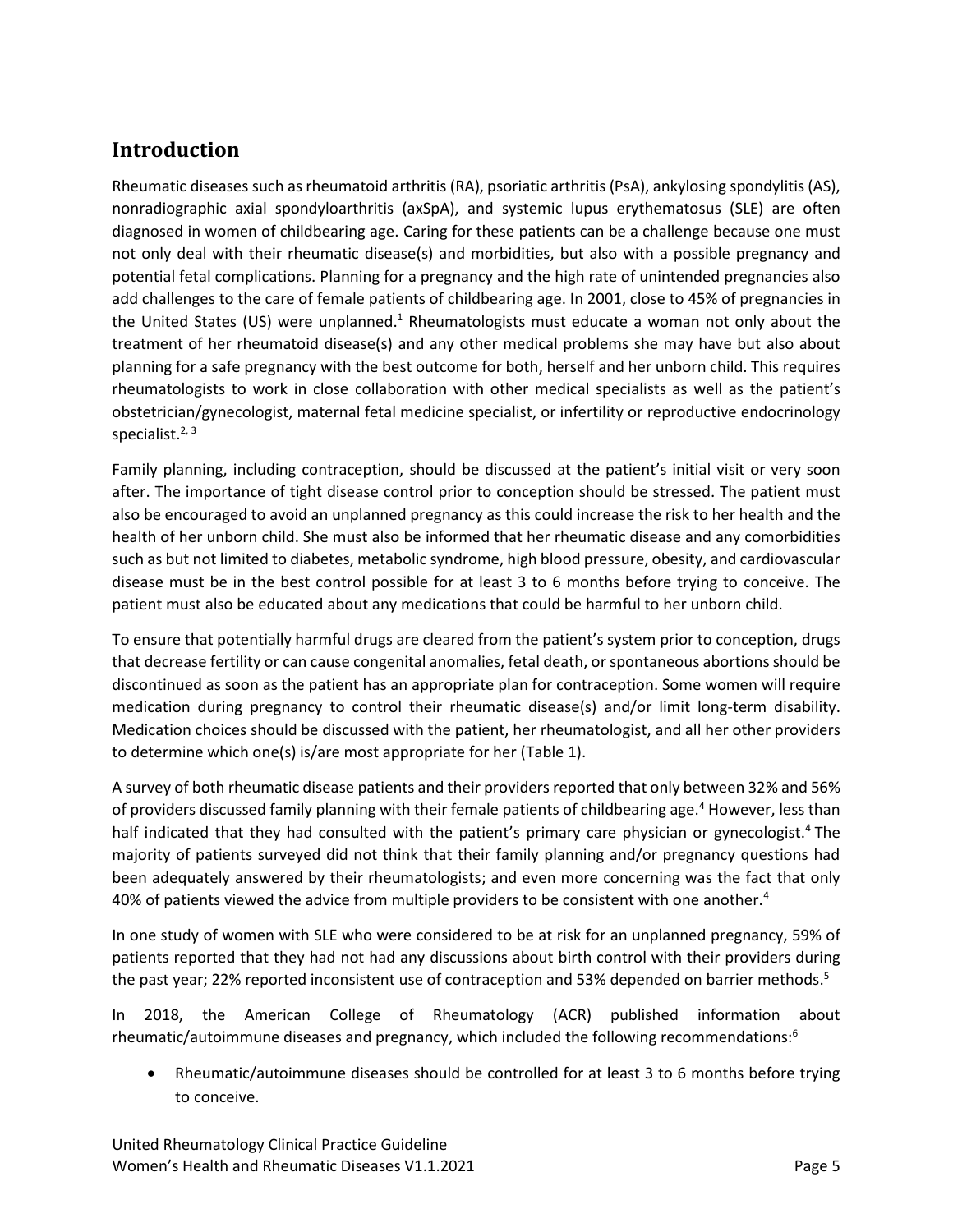• Patients can stay on their medications if they are safe for a fetus, but this should be a shared decision made by the patient, her rheumatologist and her obstetrician. No changes in medications used to treat rheumatic/autoimmune diseases should be made by any treating provider without the approval of the patient's rheumatologist.

Women with rheumatic disease and pulmonary hypertension have a significant risk for maternal morbidity and mortality (reported to be around 20% for women with pulmonary hypertension only) despite aggressive advanced care at tertiary institutions. The time considered to be of highest risk for both mother and baby is during labor and delivery, and in the postpartum period. [7](#page-25-7) In the late first trimester and between weeks 20 to 24 the mother's pulmonary hypertension can also deteriorate and may become life threatening[.](#page-25-8)<sup>8</sup> Depending on the severity of their lung disease some may be advised not to become pregnant.<sup>[3,](#page-25-3) [9](#page-25-9)</sup> These women require careful counseling before they become pregnant. Reliable contraception with the lowest failure rate (see below) should be recommended.

With proper education and planning, most women with a rheumatic disease can have a safe and successful pregnancy.

# <span id="page-5-0"></span>**Contraception**

All women of childbearing age should be referred to their gynecologists or primary care providers for effective family planning (if they do not yet have a reliable plan with an obstetrician/gynecologist or primary care provider). It is important that the contraceptive plan is coordinated with the patient's rheumatologist, because not all contraceptive devices or medications are appropriate for women with rheumatic disease(s). Selection of the most effective and appropriate contraception should be a decision reached jointly by the patient and her provider(s). It is important to impress upon the patient that her rheumatic disease and any associated comorbidities must be well controlled for 3 to 6 months prior to conception.

Most of the information about contraception for patients with rheumatic diseases comes from studies of patients with SLE, RA, and inflammatory bowel disease (IBD). According to Mitchell et al.,<sup>[10](#page-25-10)</sup> most forms of birth control are safe for women with most rheumatic diseases but not all.

The intrauterine device (IUD) is the most effective form of contraception. This includes ParaGard®, a copper-coated IUD, which should be replaced every 10 years and has a failure rate of  $\leq 1\%$ ;<sup>[11](#page-25-11)</sup> and the hormonal IUDs Skyla®,<sup>[12](#page-25-12)</sup> Kyleena®,<sup>[13](#page-25-13)</sup> and Mirena®<sup>[14](#page-25-14)</sup> (all three IUDs contain levonorgestrel). Mirena and Kyleena must both be replaced every 5 years and have a failure rate of <1%. Another choice is a subdermal implant containing progestin only which also has a failure rate of <1%[.](#page-25-3)<sup>3</sup> Patients with SLE who have stable or low disease activity and those positive for anti-phospholipid antibodies (APL) should only use the IUDs mentioned above, or progestin only pills, or subdermal implant. SLE patients with moderate or severe disease should only use IUD contraception.<sup>3</sup>

Other methods considered to be moderately effective include oral contraceptives, intramuscular injections of depot medroxyprogesterone acetate, and the transdermal patch. In one study published in 2001, adherence to the patch was reported to be better than to oral contraceptives. [15](#page-26-0) However, both of these methods are considered to be only moderately effective with unintended pregnancy rates of 9% to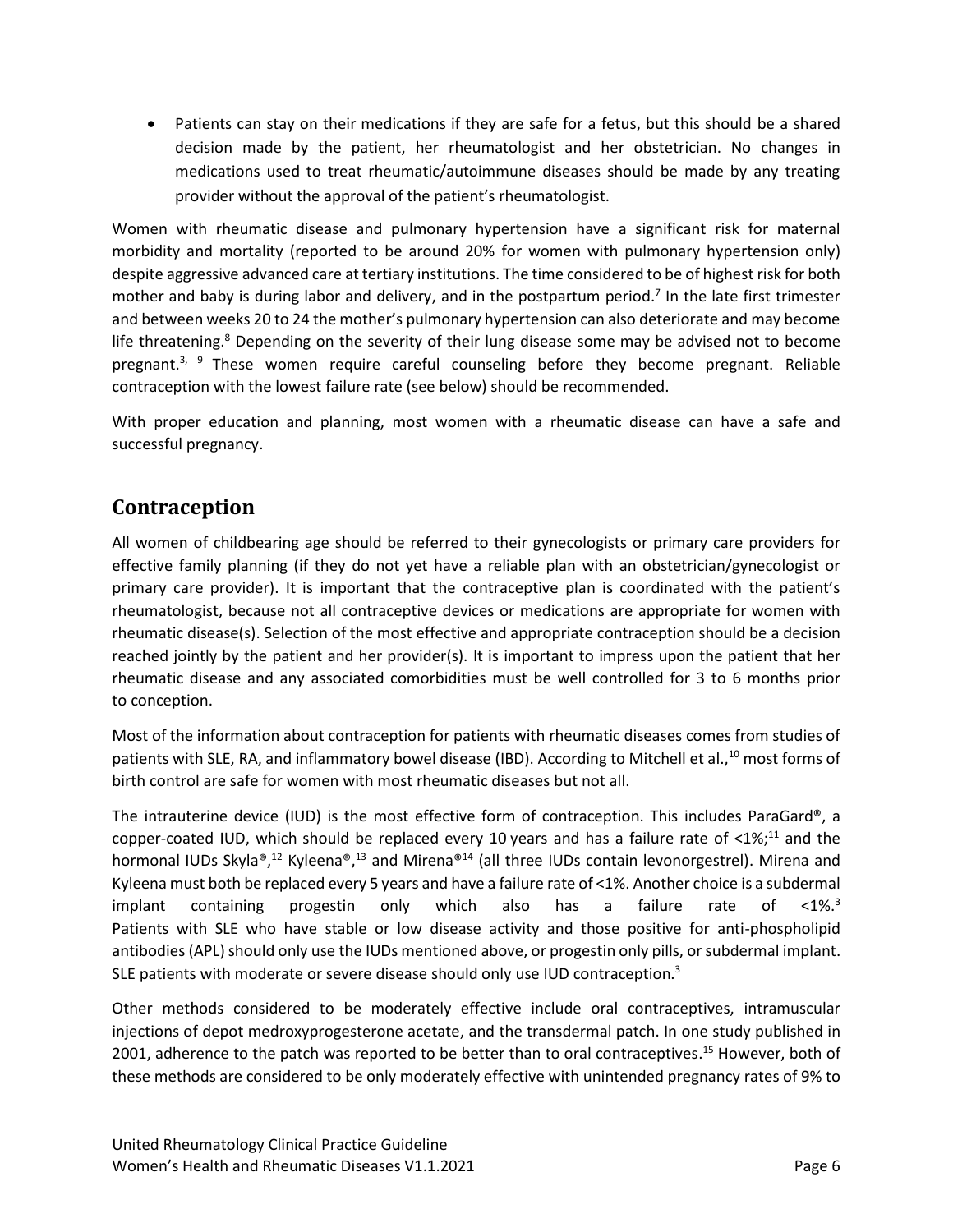13%.<sup>[16](#page-26-1)</sup> Barrier methods such as condoms, and diaphragms are considered to be the least effective method of contraception, with a failure rate between 12% to 18%.<sup>[17](#page-26-2)</sup>

Oral contraceptives containing a combination of estrogen and progesterone can be used in most patients. Transdermal patches usually contain a combination of estrogen and progestin. For patients with SLE, these should not be used unless their disease is stable or inactive.<sup>[17](#page-26-2)</sup> The SELENA study showed that oral contraceptives did not increase lupus flares; however, they should not be used in women with very active disease, hypercoagulability, elevated liver function tests, or migraines.<sup>[17](#page-26-2)</sup>

Hormonal contraception containing estrogen may not be safe for all women with SLE (please refer to *United Rheumatology Clinical Practice Guideline—Systemic Lupus Erythematosus).* Estrogen should be avoided in women with active SLE or at high risk for blood clots (i.e. anti-phospholipid antibody syndrome [APS]).

Pregnancy in women with active SLE increases the risk of venous thrombosis, infection, preeclampsia, Cesarean section, probably lupus nephritis, and maternal death.<sup>[18](#page-26-3)</sup> When a patient is treated with teratogenic medications, effective contraception is required before they start these medications. Teratogenic drugs include mycophenolate mofetil, methotrexate (MTX), leflunomide, cyclophosphamide,<sup>[19](#page-26-4)</sup> and belimumab<sup>[20](#page-26-5)</sup> as well as angiotensin-converting enzyme (ACE) inhibitors, angiotensin receptor blockers (ARBs), and statins. These drugs should be stopped before conception.

No method is foolproof; therefore, patients must be counseled about the risks of unplanned pregnancies, as described above. In addition, the patient's comorbidities must be taken into consideration when deciding on an appropriate plan for contraception.

Emergency contraception should be discussed with women of child-bearing age. According to the ACR emergency contraception is safer than an unplanned pregnancy[.](#page-25-3) <sup>3</sup> The ParaGard IUD is very effective as emergency contraception and can prevent pregnancy if placed within 5 days of unprotected sex.<sup>[11](#page-25-11)</sup> Ella® (ulipristal acetate), given orally, is an emergency contraceptive pill that also works up to 5 days after unprotected sex but is less effective in women with a body mass index (BMI) over 30 kg/m<sup>2</sup>.<sup>[21](#page-26-6)</sup> Plan B One-Step® (levonorgestrel) is effective up to 3 days after unprotected sex, but less effective in women who weigh more than 165 lbs.<sup>[22](#page-26-7)</sup>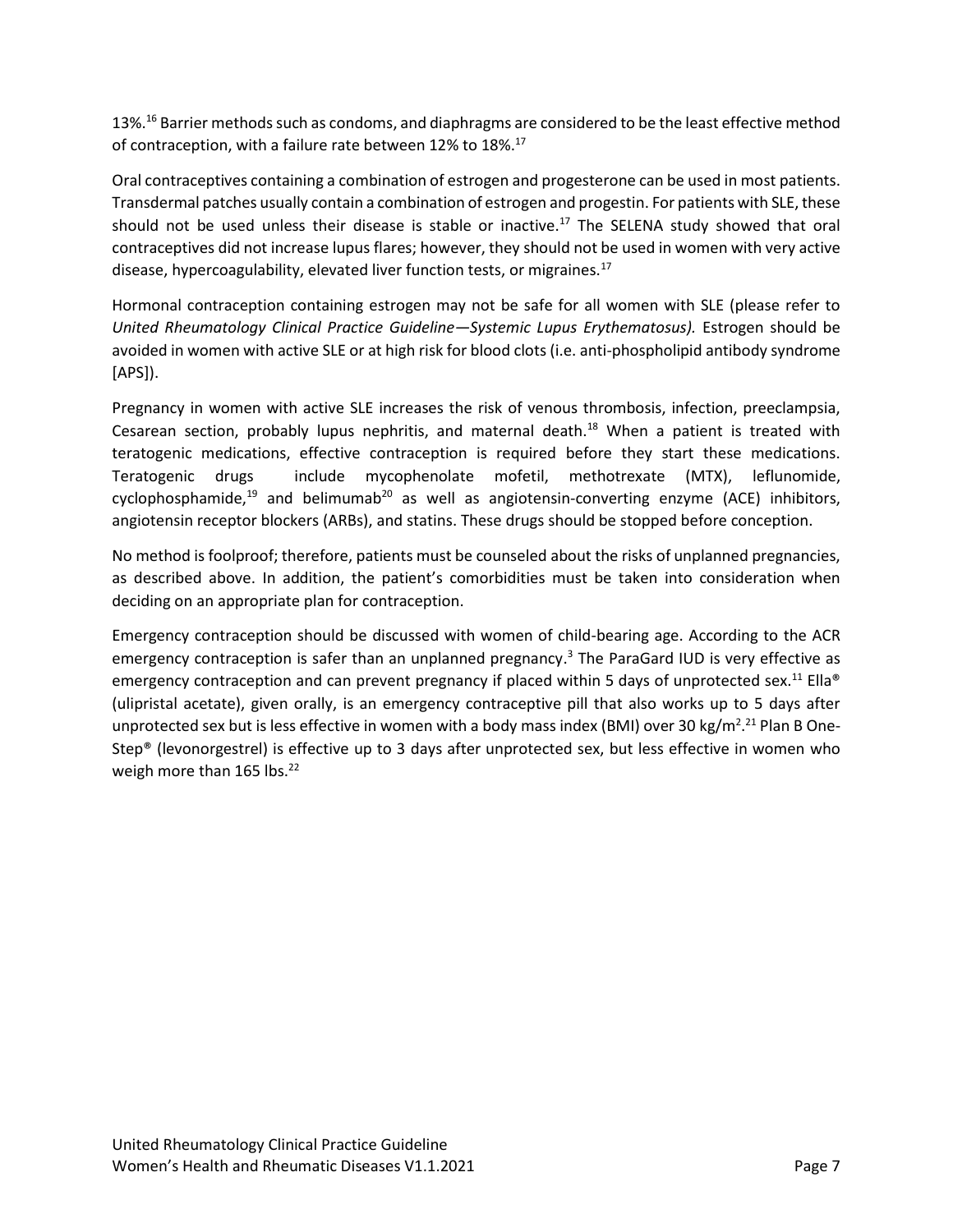# <span id="page-7-0"></span>**Pregnancy and Lactation**

A pregnancy is considered to be high risk, if the mother has any of the following medical problems:<sup>[23,](#page-26-8) [24](#page-26-9)</sup>

- Preterm labor
- Preeclampsia
- Placental problems
- Twins or other multiples
- Diabetes
- Hypertension
- Renal disease
- Epilepsy
- Problems in a prior pregnancy, including but not limited to genetic abnormalities of the baby
- History of multiple miscarriages
- Fetal heart, lung, or kidney problems in a prior pregnancy
- Human immunodeficiency virus, hepatitis C, cytomegalovirus, chicken pox, rubella, toxoplasmosis, or syphilis
- Sickle cell anemia
- Positive APL test
- Asthma
- Autoimmune diseases such as SLE, RA, PsA, or AS
- Age of mother at delivery:
	- o ≥35 years of age
	- o Teenager
- Thyroid disease
- Obesity
- Zika infection
- Alcohol use
- Smoking
- Substance abuse

Pregnancy in women with rheumatic disease(s) is always considered to be high risk; however, additional clinical issues can further increase this risk. These include but are not limited to:

- Flare of known rheumatic disease
- History of prior blood clots
- In-vitro fertilization
- Presence of anti-Sjögren's syndrome-related antigen A (SSA) and/or antigen B (SSB) antibodies

It is critical that both the patient's rheumatic disease and comorbidities are under good control prior to conception. This may require the use of medications to control the mother's disease(s). The Food and Drug Administration (FDA) has not designated any medication used to manage patients with a rheumatic disease as safe for use in pregnancy. The provider and patient should carefully review the safety profile of the appropriate drugs and together determine which one is best for the patient.

United Rheumatology Clinical Practice Guideline Women's Health and Rheumatic Diseases V1.1.2021 **Page 8** and the United States of Page 8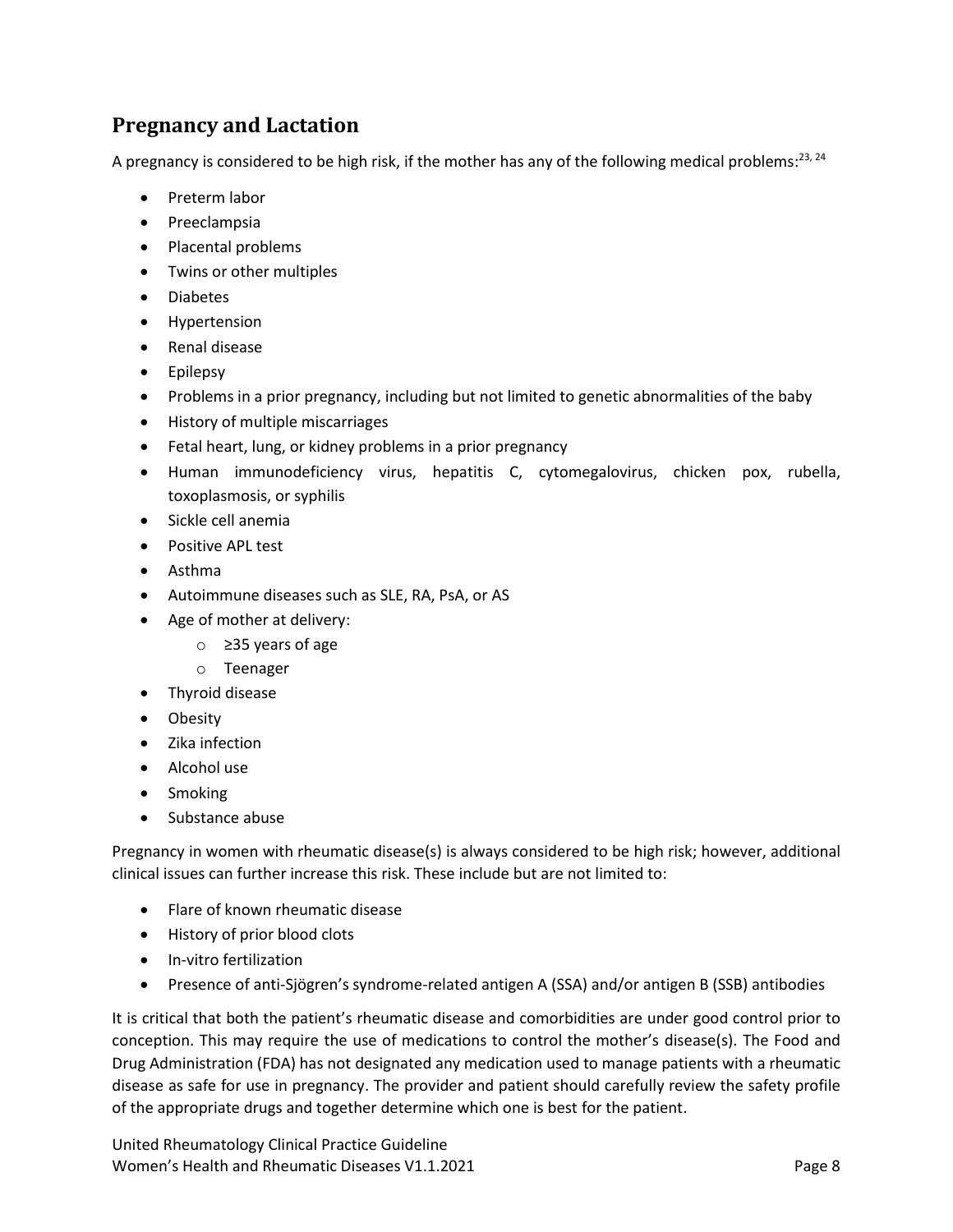# <span id="page-8-0"></span>**Medications Used to Treat Rheumatic/Autoimmune Diseases and their Potential Effects on Pregnancy and Lactation**

United Rheumatology strongly encourages providers to use only medications that are compatible with an entire pregnancy for all women of childbearing age. If women are in remission or have low disease activity for at least 3 to 6 months, then they can plan for a pregnancy at any time as long as they maintain low disease activity. If there is an unplanned pregnancy, then these mothers and fetuses are in a good position to have the best outcome possible, even for that pregnancy.

The new ACR Guideline for the Management of Reproductive Health in Rheumatic and Musculoskeletal Di[s](#page-25-3)eases<sup>3</sup> strongly recommends that women with rheumatic diseases who are planning a pregnancy only take medications that are compatible with pregnancy. According to this Guideline, these women should be informed of the importance of being at remission or low disease activity before conceiving. This requires that, if a medication change is required, patients take it far enough in advance to allow for dose calibration and evaluation of both efficacy and tolerability, which requires several months. Once the patient is in either remission or low disease activity for 3 to 6 months, she can try to conceive.

The decision to use any drug during lactation should be a shared decision made by the patient and her provider(s) together, based on their current understanding of the drugs, including but not limited to the amount of the drug found in breast milk and its potential effects on a neonate. Information on the risk of any drug during lactation can be found at the National Institutes of Health (NIH) [LactMed database.](https://toxnet.nlm.nih.gov/newtoxnet/lactmed.htm)<sup>[25](#page-26-10)</sup>

[Table](#page-19-0)  $1^{2, 3, 26-30}$  $1^{2, 3, 26-30}$  $1^{2, 3, 26-30}$  $1^{2, 3, 26-30}$  $1^{2, 3, 26-30}$  summarizes key information about the medications used to treat rheumatic and autoimmune diseases.

## <span id="page-8-1"></span>Conventional Synthetic Disease-modifying Antirheumatic Drug (csDMARDs)

According to ACR and the European League Against Rheumatism (EULAR), the csDMARD MTX (Rasuvo®, Otrexup®, Rheumatrex® or generic) should not be used during pregnancy or lactation and is contraindicated in the 3 to 6 months prior to conception. MTX has been associated with fetal death and serious congenital anomalies when used before and during pregnancy. In both men and women, MTX can also decrease fertility.<sup>[2,](#page-25-2) [3,](#page-25-3) [6,](#page-25-6) [30](#page-26-12)</sup>

Leflunomide (Arava®) is also contraindicated in pregnancy and lactation as well as during the 3- to 6-month period prior to conception. This drug can remain in a patient's system for up to 2 years after it is discontinued. Before trying to conceive, women who have taken this drug within the past 2 years should be tested to determine if any of it is still detectable in their blood. Women who are currently taking leflunomide or have taken it in the past and test positive for it and want to become pregnant or find that they are unexpectantly pregnant must undergo a drug elimination procedure described in the [FDA](https://www.accessdata.fda.gov/drugsatfda_docs/label/2015/020905s027lbl.pdf)  [information for this drug.](https://www.accessdata.fda.gov/drugsatfda_docs/label/2015/020905s027lbl.pdf)<sup>[2,](#page-25-2) [3,](#page-25-3) [29,](#page-26-13) [31](#page-27-0)</sup>

Hydroxychloroquine (Plaquenil®) and sulfasalazine (Azulfidine®) are considered to be safe during pregnancy and lactation, according to the ACR and EULAR.<sup>[2,](#page-25-2) [3,](#page-25-3) [6](#page-25-6)</sup>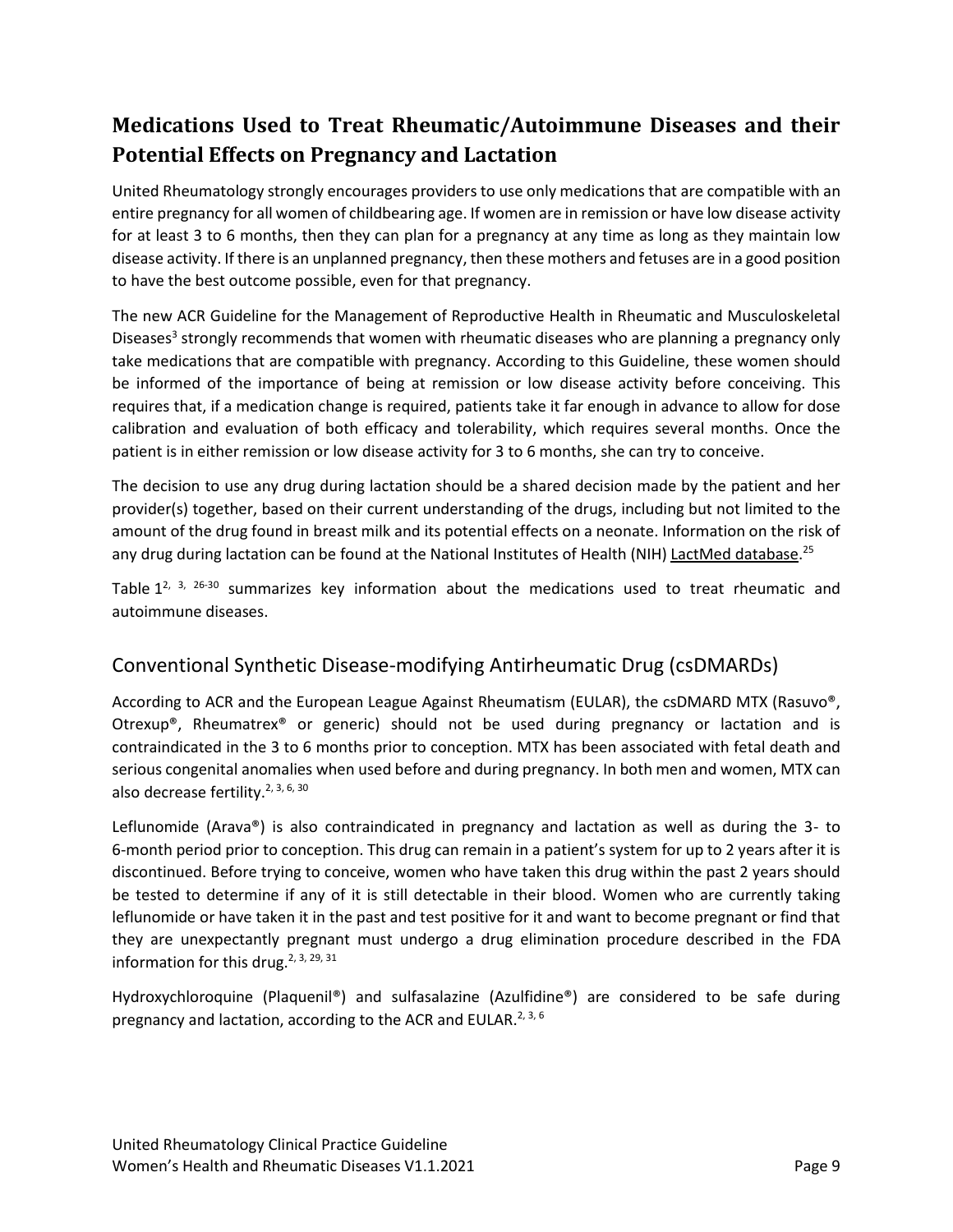#### <span id="page-9-0"></span>**Steroids**

If absolutely needed, nonfluorinated glucocorticoids (such as prednisone, methylprednisolone, or prednisolone) may be used at the lowest possible dose throughout pregnancy (a dose equivalent to ≤10 mg of prednisone a day). These medications are inactivated by enzymes in the placenta and do not enter the fetal circulation.<sup>[32](#page-27-1)</sup> They should be used at the lowest possible dose and for the shortest time possible. If higher doses of nonfluorinated glucocorticoids are needed for a long time during pregnancy, the provider should consider changing to a pregnancy compatible immunosuppressive drug instead of a glucocorticoid.

Low-dose nonfluorinated glucocorticoids (doses equivalent to <20 mg of prednisone daily) can be continued during breast feeding, but if the mother requires a higher dose, ACR suggests discarding breast milk up to 4 hours after the last dose of the glucocorticoid.<sup>[3](#page-25-3)</sup>

Fluorinated glucocorticoids(such as dexamethasone and betamethasone) are known to cross the placenta and should be used with extreme caution. ACR recommends against routine use of stress-dose glucocorticoids at the time of vaginal delivery but this could be considered if the patient is to have a cesarean section. [2,](#page-25-2) [3,](#page-25-3) [6](#page-25-6)

# <span id="page-9-1"></span>Non-steroidal Anti-inflammatory Drugs (NSAIDs)

Non-steroidal anti-inflammatory drugs (NSAIDs), which includes aspirin, are commonly used to treat pain, fever and inflammation, and are the initial drug choice for management of axial SpA and PsA. Patients may also take over-the-counter NSAIDs without a prescription while pregnant.

The use of NSAIDs can be associated with infertility and miscarriage in early pregnancy. Infertility may be related to unruptured follicle syndrome, which often resolves once NSAIDs are discontinued.<sup>[33,](#page-27-2) [34](#page-27-3)</sup>

In 2003, Li et al.<sup>[27](#page-26-14)</sup> published a report on the effects of NSAIDs on pregnancy. The authors reported that, if NSAIDs were used early in pregnancy (especially near the time of conception) or for more than 1 week, the risk of miscarriage increased. The risk for miscarriage was reported to be 10% for any NSAID use; 35% for use near conception, and 52% for more than 1 week of use. In a more recent 2018 study,<sup>[35](#page-27-4)</sup> the researchers confirmed that women who had used NSAIDs near conception had an increased risk for miscarriage when compared to those who had not used NSAIDs. The association of NSAID use and miscarriage was stronger for women who had a low BMI or with increasing exposure to NSAIDs during pregnancy. None of the women in this study were reported to have inflammatory arthritis or an autoimmune disease. Nakhai-Pour et al.<sup>[36](#page-27-5)</sup> reported on the results of a nested case-controlled study from Canada, which found that women who used non-aspirin NSAIDs in early pregnancy had a 2.4-fold increase of miscarriage when compared to women who did not use NSAIDs. The increased rate of miscarriage in women who have used NSAIDs in the first trimester may be related to problems with implantation related to these drugs.

In 2020, the FDA published a Drug Safety Communication regarding the use of NSAIDs (prescription or over-the-counter) in pregnancy past the 19<sup>th</sup> week of gestation.<sup>[37](#page-27-6)</sup> The use of these drugs has been associated with oligohydramnios. The decrease in amniotic fluid is the result of decreased production of fetal urine that makes up most of the amniotic fluid. Oligohydramnios can compromise the development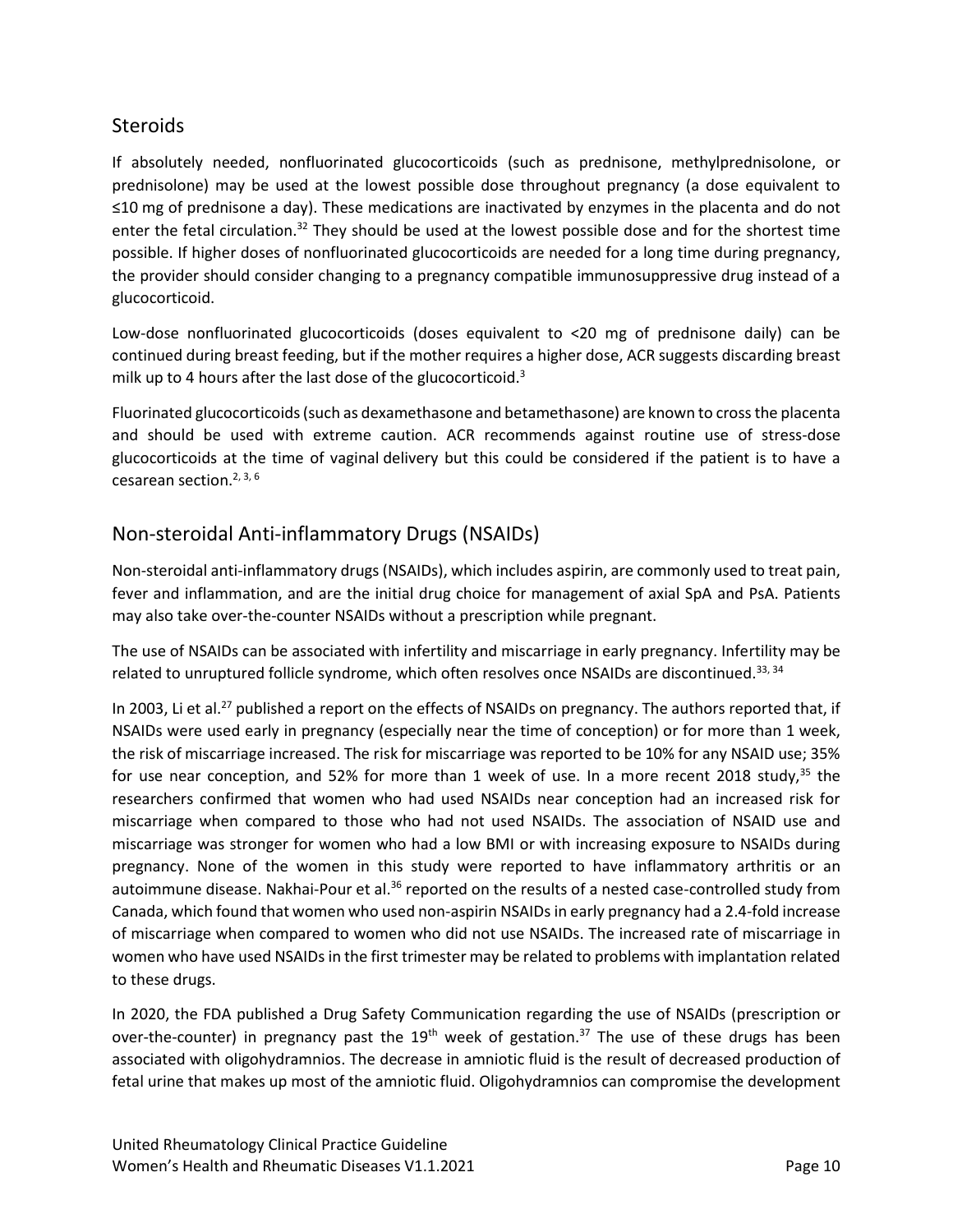of the fetal lungs, GI tract and muscles. The only exception is the use of low-dose aspirin (81 mg daily) for a pregnancy-related condition and only on the recommendation of a healthcare provider.

In the third trimester, NSAID use has been known to cause premature closure of the fetal ductus arteriosus.<sup>[3,](#page-25-3) [28,](#page-26-15) [33](#page-27-2)</sup> Østensen et al.<sup>[33](#page-27-2)</sup> suggest that NSAIDs be stopped at week 32 to protect the fetus from this potential serious complication.

There can be circumstances when the patient's healthcare provider decides that the use of NSAIDs is absolutely necessary. NSAIDs should only be given for the shortest duration and the lowest dose possible. The provider in consultation with the patient's obstetrician should use ultrasound to monitor the patient's amniotic fluid level if treatment with NSAIDs is for more than 2 days.

If NSAIDs are taken by a woman during pregnancy, they should be one of the nonselective cyclooxygenase-2 inhibitors. <sup>7</sup> These include:

- 
- Aspirin Fenoprophen Naproxen
	-
- Ibuprofen Flurbiprofen Piroxicam
- Indomethacin Ketoprofen Sulindac
- 

- Diclofenac
- Ketorolac • Mefenamic acid
- Tolmetin • Meloxicam
- Nabumetone
	- Etodolac Oxaprozin

Based on this information, United Rheumatology does not recommend the use of any NSAIDs during any part of a pregnancy.

## <span id="page-10-0"></span>Tumor Necrosis Factor Inhibitor (TNFi) Drugs

The only TNFi drug which is considered to be **safe for an entire pregnancy is certolizumab pegol** (Cimzia).<sup>3</sup> Placental transfer of this drug was studied prospectively in the CRIB study that followed 16 women during their pregnancies. Eleven patients had RA, one PsA, one SpA/AS, and three Crohn's disease.<sup>[26](#page-26-11)</sup> Study participants were treated with either certolizumab pegol 200 mg every 2 weeks or 400 mg every 4 weeks, as determined by their providers. Two neonates were not included in the final analysis, because they did not meet study protocol requirements. The drug was not detectable in 13 neonates at birth; one had minimally detectable levels of the drug (.09% of the level detected in the mother). All the mothers had the expected blood levels of certolizumab pegol at delivery. In three infants, a very low level of certolizumab could be detected in cord blood. The drug was not detectable in the any of the newborns at 4 and 8 weeks after birth. The investigators concluded that there was no or minimal transfer of certolizumab pegol to the fetus via the placental circulation, because certolizumab, unlike other TNFi drugs, does not contain a fragment crystallizable (Fc) segment that interacts with the fragment crystallizable receptor (FcRn) in the placenta. In certolizumab pegol, the Fc segment is replaced by a polyethylene glycol (PEG) segment, which prevents the transport across the placenta and into the fetal circulation as is seen with other TNFi drugs. The authors concluded that certolizumab pegol can be safely used in all three trimesters of pregnancy, if needed to control the mother's rheumatic disease.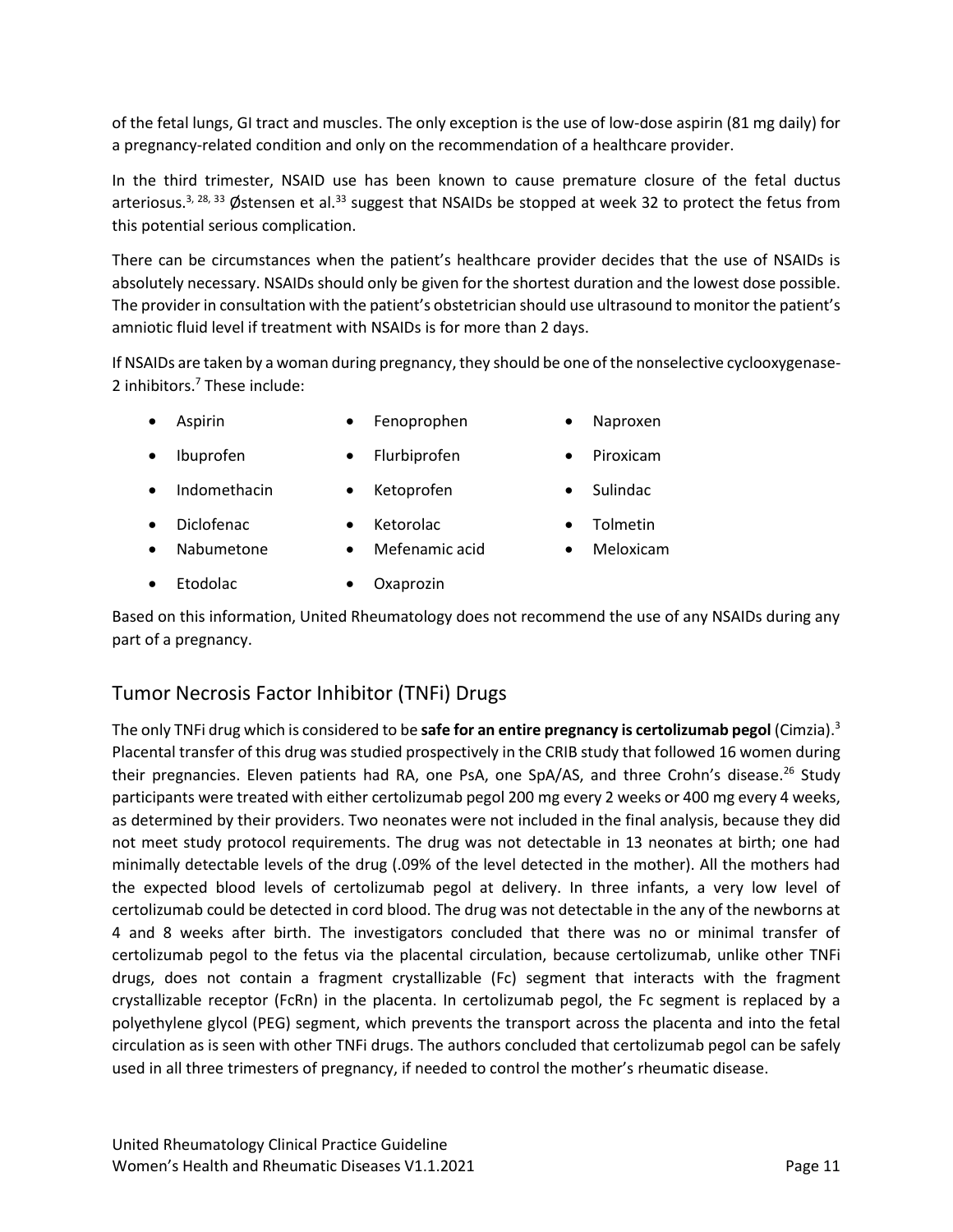Clowse et al. $38$  also reported that women who wanted to breastfeed their newborns could safely use certolizumab pegol to control their rheumatic disease. This was again attributed to the replacement of the Fc region found in other TNFi drugs with a PEG segment, which does not allow certolizumab to be transported into breast milk.

A larger, both, prospective and retrospective study of the effect of certolizumab pegol on maternal and fetal outcomes was published in 2018.<sup>[39](#page-27-8)</sup> This study demonstrated that women who took certolizumab pegol throughout their entire pregnancy did not have a greater incidence of congenital anomalies or fetal deaths than the population in general. When analyzing breast milk—little or none of the certolizumab pegol present in the mother's blood was transferred into breast milk.

The British Society for Rheumatology (BSR) and the British Health Professionals in Rheumatology (BHPR) published a joint guideline for the use of drugs in pregnancy and breastfeeding, [40](#page-27-9) which states that **if certolizumab pegol** is transported across the placenta, it is in much smaller amounts than other TNFi drug. The society states that certolizumab pegol is the **only TNFi that should be used in all three trimesters of pregnancy and during lactation**.

Th[e](#page-25-3) 2020 ACR guideline<sup>3</sup> conditionally recommends that **infliximab (Remicade®), etanercept (Enbrel®), golimumab (Simponi®, Simponi® Aria), or adalimumab (Humira®)** can be used during pregnancy. However, etanercept, golimumab, and adalimumab should be stopped in the third trimester, if the patient is well controlled. This recommendation is based on the finding that these drugs cross placenta and can be found in the newborn's blood for some time after birth. According to the ACR; infliximab, etanercept, adalimumab, golimumab, and rituximab can all be used during lactation<sup>3</sup>.

EULAR[,](#page-25-2) 2 states that **infliximab** can be safely used up to week 20 and, thereafter only if there is no other safer drug to treat the patient for the remainder of her the pregnancy. In addition, the EULAR states that this drug is safe during lactation.<sup>[2](#page-25-2)</sup> The BSR/BHPR Guideline on Prescribing Drugs in Pregnancy and Breastfeeding<sup>[40](#page-27-9)</sup> recommends stopping infliximab at 16 to 26 weeks, because it has been shown to cross the placenta and can be detected in both cord blood and the newborn's blood at birth. The FDA prescribing information for infliximab<sup>[41](#page-27-10)</sup> indicates that this drug should only be used in pregnancy if "clearly needed." According to the prescribing information, infants exposed to infliximab may have an increased risk for post-natal infection, because the drug is detectable in their blood. Therefore, these infants should not receive live virus vaccinations for at least 6 months after birth. The ACR also indicates that infliximab should be discontinued in the third trimester. $3$ 

**Etanercept** can be used up to gestational week 30 to 32, according to the EULAR[,](#page-25-2) <sup>2</sup> and for the entire pregnancy, if absolutely indicated. The EULAR Guideline also suggests that **etanercept** can be used during lactation.

EULA[R](#page-25-2)<sup>2</sup> recommends against the use of **golimumab** during pregnancy because there is inadequate evidence to support its safety. However, golimumab can be use during lactation.<sup>[2,](#page-25-2) [3](#page-25-3)</sup>

**Adalimumab** can be used up to week 20 and, if necessary, it may be used for the entire pregnancy, according to EULAR[.](#page-25-2)<sup>2</sup> Adalimumab can also be used during lactation.<sup>[2,](#page-25-2) [3](#page-25-3)</sup>

The 2020 guidelines from ACR<sup>3</sup> recommend that etanercept, golimumab and adalimumab be discontinued in the third trimester.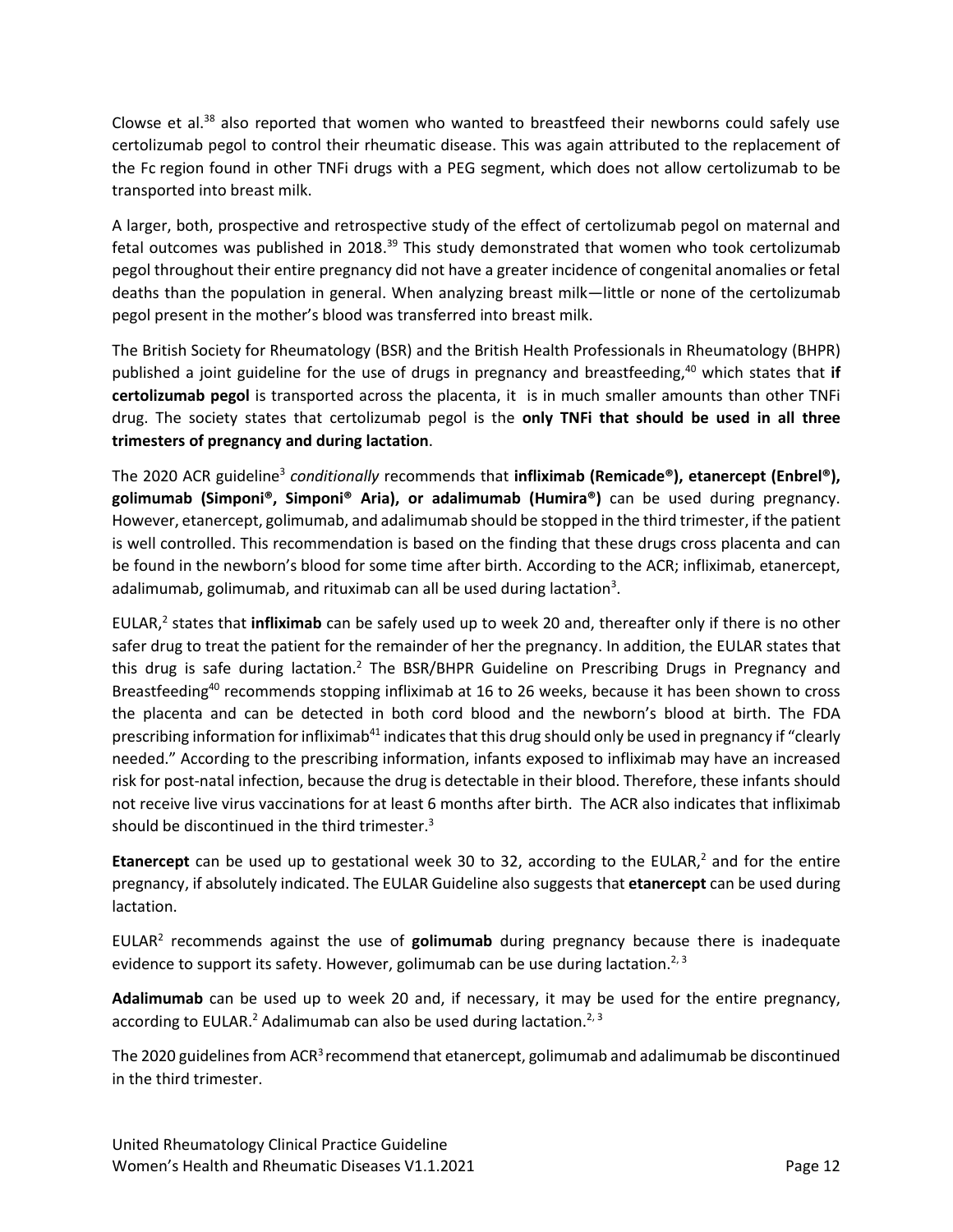## <span id="page-12-0"></span>T Cell Costimulatory Inhibitor

Abatacept (Orencia®) is a T cell costimulatory inhibitor. EULA[R](#page-25-2)<sup>2</sup> reports that there is limited information regarding abatacept in pregnancy and recommends that it be replaced with a safer drug before and during pregnancy, unless there is no other safer medication that can control the mother's rheumatic disease. Women should wait at least 14 weeks after the last dose of abatacept before trying to conceive. In addition, abatacept should be avoided during lactation[.](#page-25-2)<sup>2</sup> According to the <u>LactMed database</u>,<sup>[25](#page-26-10)</sup> if this drug is essential for the control of the mother's disease, it can be used while nursing, unless the mother and her provider(s) prefer a different medication. At this time, there are no studies that address the safety of abatacept in a nursing mother. $42$ 

#### <span id="page-12-1"></span>Janus Kinase (JAK) Inhibitor

**Tofacitinib (Xeljanz®)** is a JAK inhibitor for which there is insufficient data to determine the potential risk of adverse fetal outcomes. Both, the EULA[R](#page-25-2)<sup>2</sup> and ACR<sup>[3](#page-25-3)</sup> recommend that this drug be avoided during pregnancy. There are also no data on tofacitinib in human milk. According to both, the Xeljanz prescribing information<sup>[43](#page-27-12)</sup> and EULAR[,](#page-25-2)<sup>2</sup> nursing while taking tofacitinib is not recommended.

**Baricitinib (Olumiant®)** is another a JAK inhibitor for which there is insufficient information to determine its safety for use during pregnancy or lactation.<sup>[44](#page-27-13)</sup>

**Upadacitinib (Rinvoq®)** is a newer JAK inhibitor that has been approved for use in patients with RA. There is very little information about the use of this drug during pregnancy and lactation. According to the Rinvoq prescribing information,<sup>[45](#page-28-0)</sup> there is a suspicion that it may be harmful to a developing fetus. The prescribing information suggests that women of childbearing age who are taking this drug use effective contraception for 4 weeks after the last dose. The information regarding the safety of upadacitinib during lactation is scarce, but it is suspected that it may be found in breast milk, and women are advised not to use this drug during lactation.

## <span id="page-12-2"></span>Interleukin 17 (IL-17) Antagonists

**Secukinumab (Cosentyx®)** is an IL-17 antagonist. According to the FDA<sup>[46](#page-28-1)</sup> and the ACR[,](#page-25-3)<sup>3</sup> there is inadequate information regarding the use of this drug during pregnancy; therefore, it should only be used if the benefits outweigh the risks. This should be a shared decision made by the patient and her provider. This drug should be used in nursing mothers with caution.<sup>[46](#page-28-1)</sup> It is recommended that this drug be discontinued when pregnancy is confirmed.<sup>3</sup>

Ixekizumab (Taltz®) is also an IL-17 antagonist. According to the FDA,<sup>[47](#page-28-2)</sup> insufficient data are available about the use of this drug during pregnancy to determine its potential risks. This drug may cross the placenta. It is not known whether ixekizumab is excreted in human milk be used with caution in lactating women.<sup>[47](#page-28-2)</sup>

#### <span id="page-12-3"></span>Interleukin 12/23 (IL-12/23) Antagonist

**Ustekinumab (Stelara®)** is an IL-12/23 antagonist. According to the FDA,<sup>[48](#page-28-3)</sup> insufficient information is available about the use of ustekinumab in pregnancy to comment on its safety. For the same reason,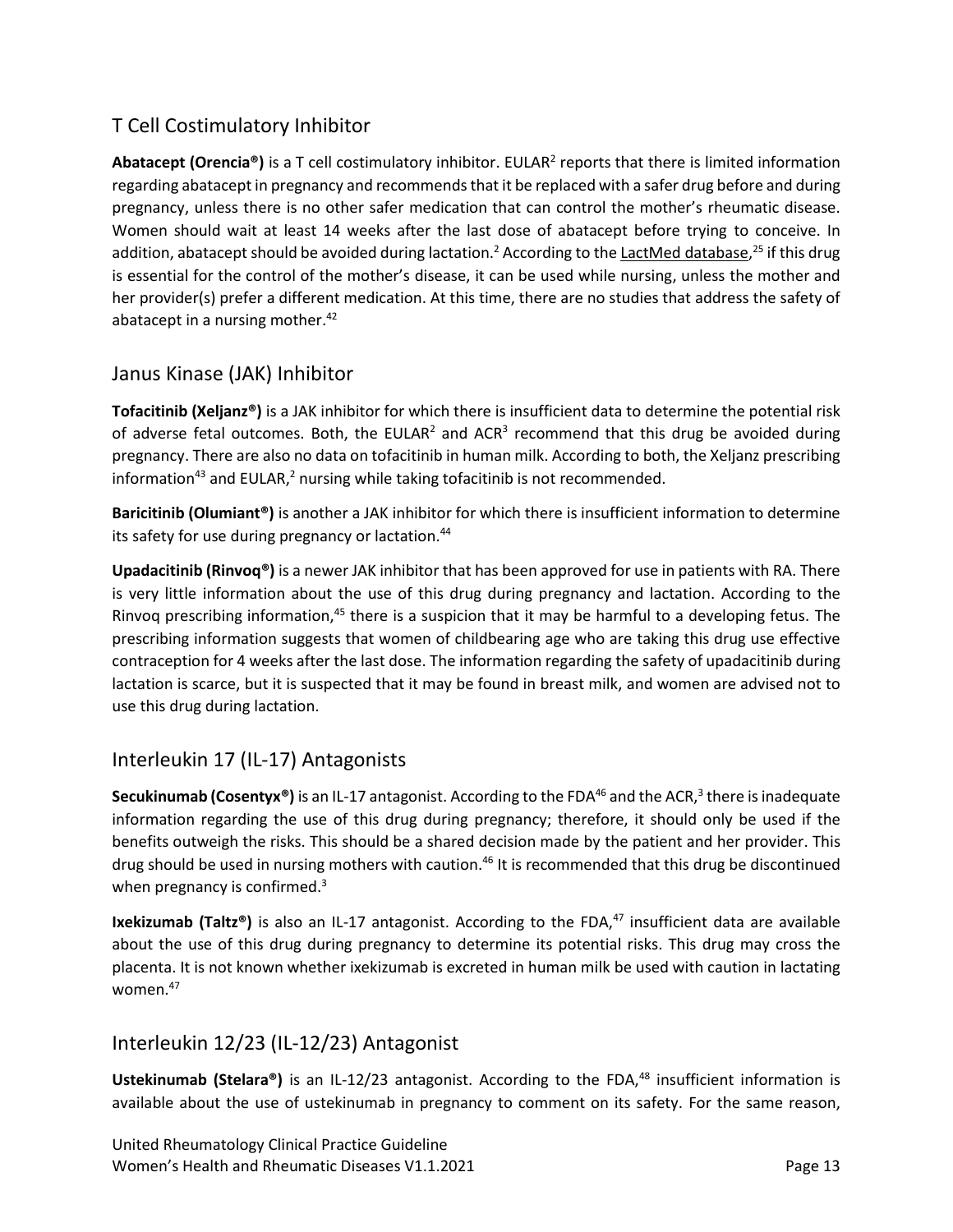EULAR also cautions using of this drug during pregnancy.<sup>7</sup> This drug should be discontinued as soon as the mother knows that she is pregnant and should not be used in pregnancy<sup>3</sup>. There is no data showing whether this drug is found in human milk. However, the FDA<sup>[48](#page-28-3)</sup> states that ustekinumab is probably found in human milk because of its large molecular structure but that there are no data regarding the safety of this drug during lactation. The EULAR<sup>[2](#page-25-2)</sup> also discourages use of ustekinumab during lactation but indicates that the drug can be used if there is no alternative for the mother. The AC[R](#page-25-3)<sup>3</sup> gives this drug a *conditional* recommendation for use during lactation.

## <span id="page-13-0"></span>Phosphodiesterase 4 (PDE4) Inhibitor

**Apremilast (Otezla®)** is a PDE4 antagonist. There is insufficient information about the use of this drug in pregnant women or the risks to the fetus.<sup>[49](#page-28-4)</sup> The FDA<sup>49</sup> suggests that this drug be used in pregnant or lactating women only if there is no other alternative. The ACR<sup>[3](#page-25-3)</sup> gives no opinion on the use of apremilast in pregnancy or lactation due to lack of data.

## <span id="page-13-1"></span>CD-20 Directed Cytolytic Antibody

**Rituximab (Rituxan®)** is a CD-20 directed cytolytic antibody that can be used for the treatment of RA if there has been an inadequate response to **one or more** TNFi drug(s) **in patients who are not of childbearing age**. According to the Rituxan prescribing information,[50](#page-28-5) infants exposed to it *in utero* can develop B-cell lymphocytopenia that can last up to 6 months. The ACR Guideline<sup>[3](#page-25-3)</sup> states that rituximab can be used in pregnancy, only "if severe life- or organ-threatening maternal disease so warrants" (Page 18).

In patients treated with rituximab for non-Hodgkin's lymphoma, the drug could be detected in the serum for up to 6 months after treatment was stopped; therefore, the Rituxan prescribing information<sup>[50](#page-28-5)</sup> recommends that women who may become pregnant should use effective contraception for 12 months after rituximab has been discontinued. According to EULAR[,](#page-25-2) $^2$  rituximab should be avoided during lactation, because there is insufficient information to determine if it is safe.

#### <span id="page-13-2"></span>Immunosuppressive Agents

**Mycophenolate Mofetil (CellCept®)** is a immunosuppressive agent used to treat patients with SLE and to prevent organ rejection in those who have received allogenic kidney, liver, or heart transplant.<sup>[51](#page-28-6)</sup> It is teratogenic and associated with an **increased risk of first-trimester miscarriage and congenital malformations** [\(Table](#page-19-0) 1). **It should not be used while trying to conceive or during pregnancy**. This drug should not be used while breastfeeding.<sup>[2,](#page-25-2) [3](#page-25-3)</sup> Patients who are of childbearing age and taking this drug should have effective contraception either and IUD or 2 other forms of contraception<sup>3</sup>. This drug should be stopped at least 6 weeks prior to conception and not used in pregnancy or lactation.

**Tacrolimus (Prograf®)** is also used for the treatment of patients with SLE and the prevention of organ rejection in patients who have had solid organ transplants.<sup>[52](#page-28-7)</sup> It is considered to be fairly safe in pregnancy, according to Healthy Outcomes in Pregnancy with SLE Through Education of Providers ([HOP-STEP\)](http://lupuspregnancy.org/about-hop-step/),<sup>[53](#page-28-8)</sup> a website directed by researchers at the Duke University School of Medicine. However, the ACR<sup>[3](#page-25-3)</sup> cautions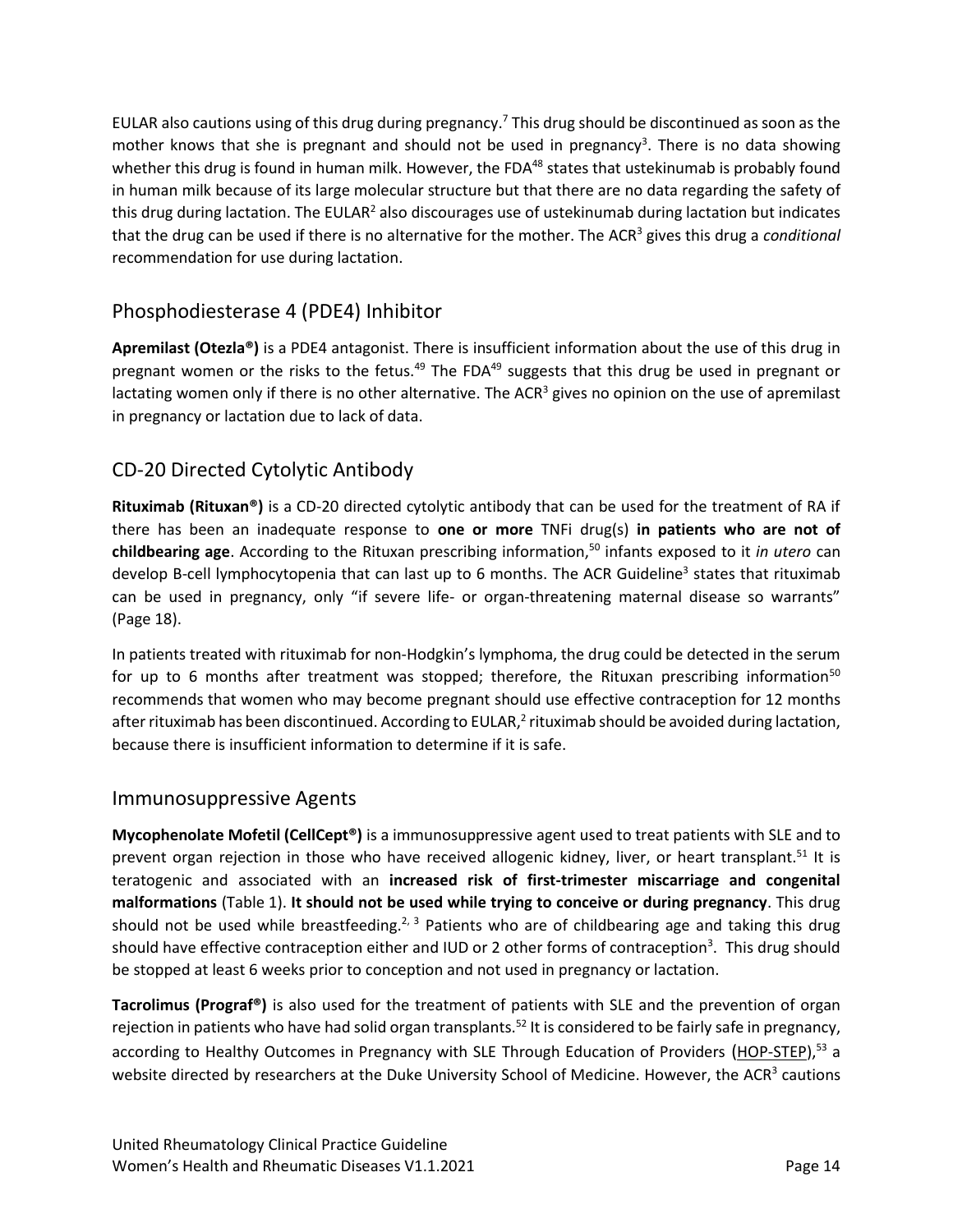that, when tacrolimus is used, the mother's blood pressure should be carefully monitored. The LactMed [database](https://toxnet.nlm.nih.gov/newtoxnet/lactmed.htm)<sup>[25](#page-26-10)</sup> indicates that tacrolimus is safe for breastfeeding mothers.

**Azathioprine (Imuran®)** is an anti-inflammatory immunosuppressive agent often applied to prevent the rejection of kidney transplants. In the past, it was used as a treatment for patients with RA, although it has not been studied in combination with DMARDs.<sup>[54](#page-28-9)</sup> Azathioprine is also used for the management of patients with SLE; it can be taken before and during pregnancy and lactation.<sup>[3,](#page-25-3) [55](#page-28-10)</sup>

#### <span id="page-14-0"></span>Alkylating Cytotoxic Agent

Cyclophosphamide (Cytoxan®) is a cytotoxic drug used to treat some patients with SLE.<sup>[19](#page-26-4)</sup> It has been reported to decrease fertility in both, men and women and can result in sterility. Cyclophosphamide is considered harmful to a developing fetus and **should not be used during pregnancy or for 3 to 6 months prior to conception**. Patients taking cyclophosphamide have an increased susceptibility to infection, because this drug can decrease immune responses. According to the LactMed [database,](https://toxnet.nlm.nih.gov/newtoxnet/lactmed.htm)<sup>[25](#page-26-10)</sup> EULAR[,](#page-25-2)<sup>2</sup> and the ACR[,](#page-25-3)<sup>3</sup> cyclophosphamide is excreted into human milk in significant amounts, and its toxic metabolites are found in human milk. This drug should **not be used during lactation**[.](#page-25-3) 3 Some infants breastfed by women taking cyclophosphamide have reportedly been diagnosed with neutropenia, anemia, thrombocytopenia, and diarrhea at birth. A mother taking this drug who wants to breastfeed her newborn should discuss the pros and cons with her provider and decide whether to stop cyclophosphamide or not to breastfeed.

# <span id="page-14-1"></span>Other Medications Commonly Used in Patients with Rheumatoid/Autoimmune Diseases

#### <span id="page-14-2"></span>ACE Inhibitors and ARBs

ACE inhibitors and ARBs are not safe for use in the second and third trimesters of pregnancy, because they are associated with an increased risk of fetal renal disease and oligohydramnios; these drugs also increase the risk of newborns being small for gestational age or having skeletal or facial deformities. These drugs should only be used in pregnant women, if the mother has a life-threatening disease such as a renal crisis. [3](#page-25-3)

There is little information about ACE inhibitors and ARBs in breastfeeding women [\(Table](#page-19-0) 1). According to information reported on the LactMed [database,](https://toxnet.nlm.nih.gov/newtoxnet/lactmed.htm)<sup>[25](#page-26-10)</sup> most of these drugs are safe to use by breastfeeding mothers, but providers should refer to the Database for more specific information about individual drugs.

#### <span id="page-14-3"></span>Belimumab (Benlysta®)

**Belimumab** is a targeted monoclonal antibody inhibiting B-lymphocyte stimulation that is used to treat patients with SLE who have tested positive for autoantibodies and receive standard therapy. Currently, **it is not recommended for use in patients with severe lupus nephritis or active central nervous system disease**. Both, the ACR and EULAR recommend **stopping belimumab during at conception and during pregnancy**. [2,](#page-25-2) [3](#page-25-3)

Belimumab should be used during pregnancy only if there is no other safer drug available, and the patient and her provider decide that the benefit to the mother "justifies the risk to the fetus."<sup>[20](#page-26-5)</sup> Women of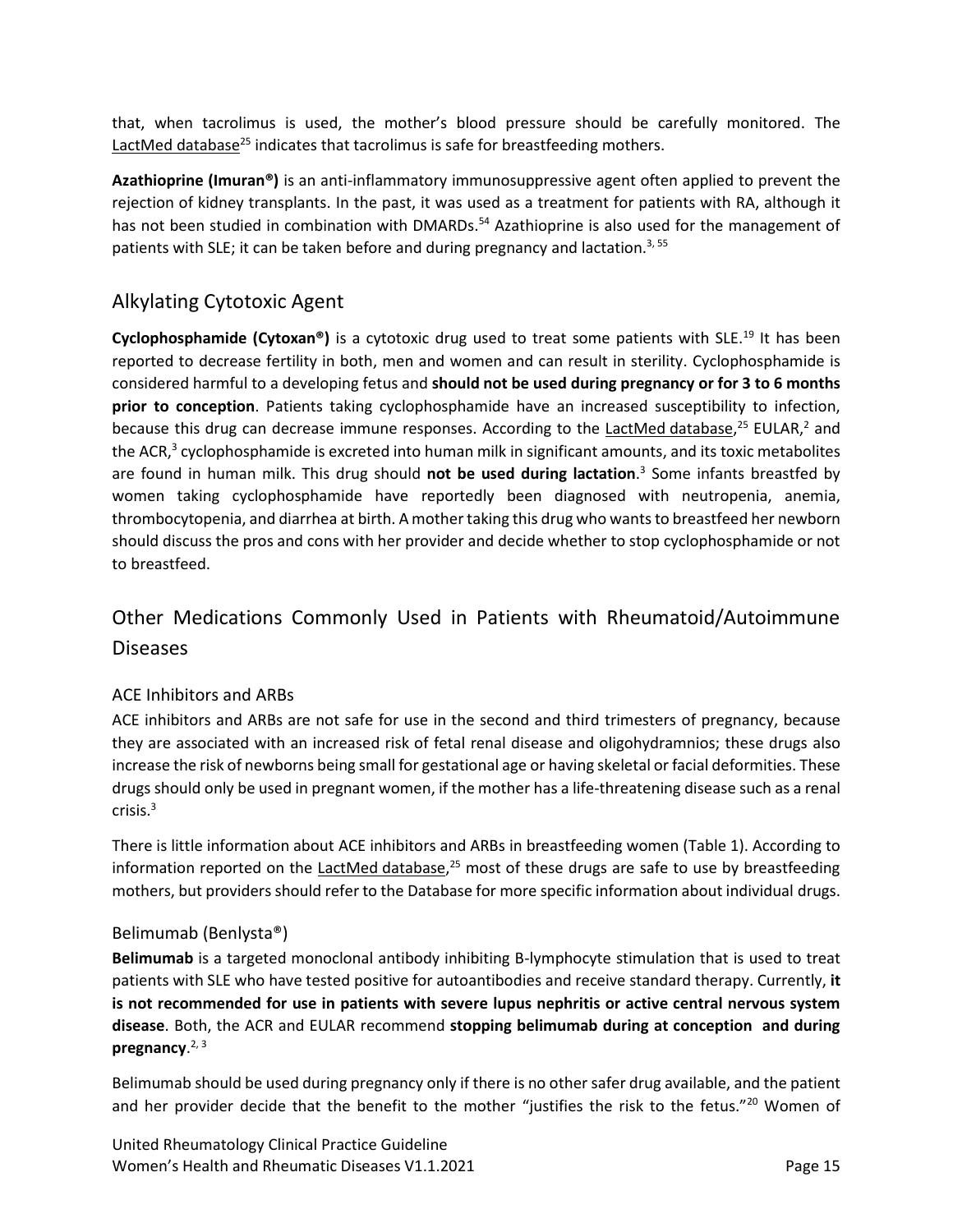childbearing age should use effective contraception while treated with belimumab, and continue contraception for at least 4 months following the last treatment.

There is insufficient information about the excretion of belimumab into human milk or whether it is absorbed by the infant after ingestion. The patient and her provider should decide whether the mother should stop this drug and breastfeed her infant or whether she should continue the drug and not breastfeed.[20](#page-26-5)

#### <span id="page-15-0"></span>**Statins**

Available data are insufficient to determine whether statins are safe to use during pregnancy. Currently, these drugs are considered potentially teratogenic and should not be used during pregnancy. Additional studies are needed before this question can be answered conclusively.<sup>[56,](#page-28-11) [57](#page-28-12)</sup>

There are limited data for most statins during pregnancy and lactation. Providers should investigate each specific drug in the **LactMed database<sup>[25](#page-26-10)</sup>** for more complete information. In some cases, it is recommended that a different drug be used during nursing to control cholesterol levels.

#### <span id="page-15-1"></span>Pregnancy Registries

There are pregnancy registries to gather information on maternal-fetal outcomes in patients taking Enbrel, Xeljanz, Orencia, Cimzia, and Benlysta. Information on how to provide information to the registries is listed in the prescribing information for each drug. Providers are encouraged to register their patients. The telephone number for each registry may be obtained from the prescribing information at the URLs provided in the reference list.

United Rheumatology strongly encourages rheumatologists to work collaboratively with obstetricians and/or maternal fetal specialists and primary care providers when treating women of childbearing age who are pregnant or wish to become pregnant. United Rheumatology also encourages rheumatologists to discuss family planning with their patients including using the safest drug possible for those with RA, PsA or AS. It is best if they are started on certolizumab pegol early on in their treatment because this is the safest available drug for conception and pregnancy if the patient adequately responds to it.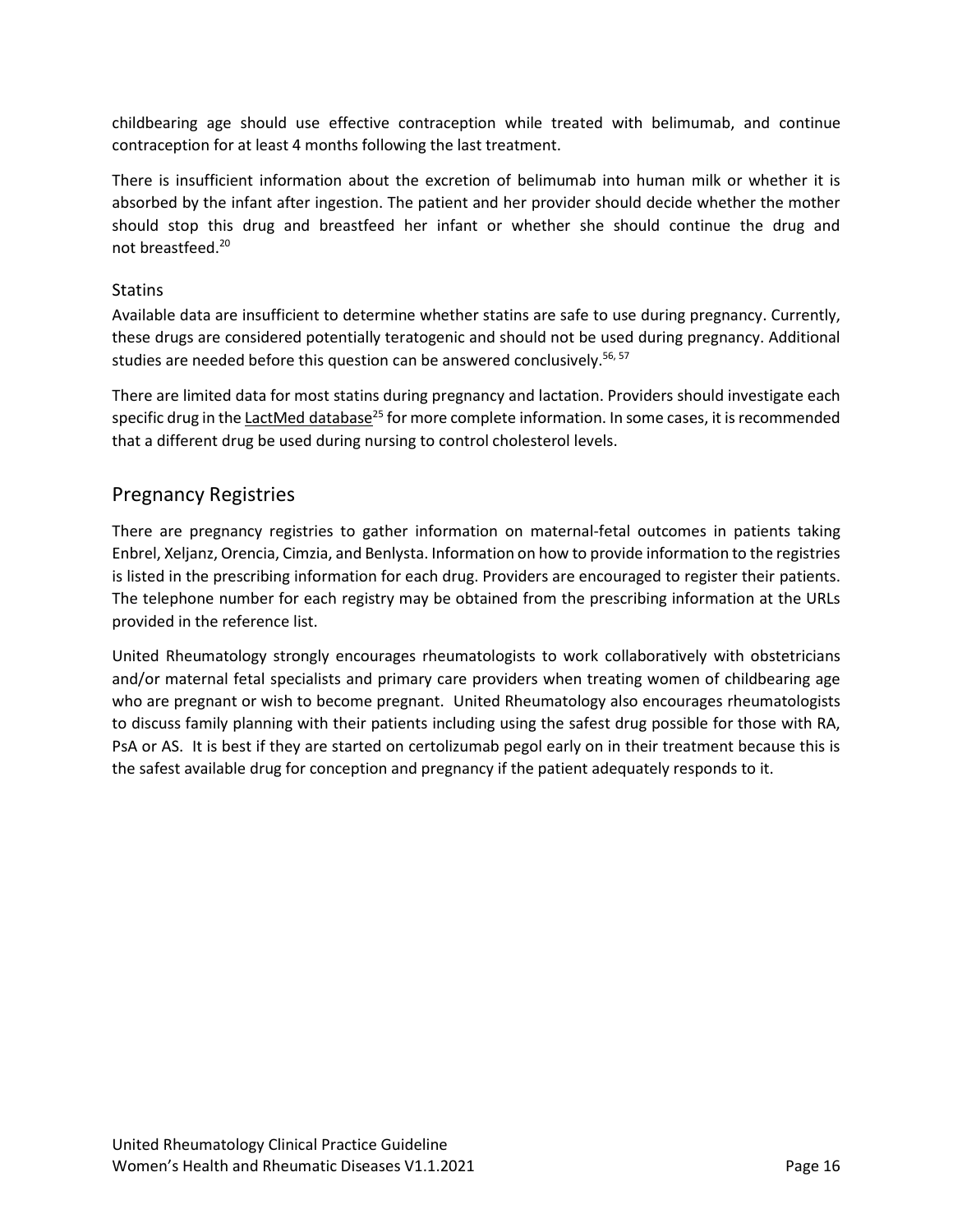# <span id="page-16-0"></span>**Additional Information Regarding Pregnancy and Rheumatic Diseases**

#### <span id="page-16-1"></span>Pregnancy and RA

In 2011, a Danish retrospective study of pregnancy in women with and without RA concluded that women with RA had a slight decrease in fertility compared to those without RA, with time to conception slightly longer for women with RA than for those without it.<sup>[58](#page-28-13)</sup>

A retrospective study of pregnancy outcomes in women with and without RA between 1987 and 2001 was published in 2006.<sup>[59](#page-28-14)</sup> The results indicated that pregnant women with RA were at increased risk for primary Cesarean section, premature delivery, and babies small for gestational age when compared to women without RA. In addition, babies born to mothers with RA were likely to be hospitalized longer after birth than babies born to mothers without RA.

It also has been reported that between 25% and 50% of patients with RA may experience a spontaneous decrease in disease activity during pregnancy.<sup>[60](#page-28-15)</sup> After delivery, as many as 40% of patients with RA have postpartum flares, which can be very severe. Therefore, the need for RA medication during pregnancy may actually decrease in some women, but this is often followed by a need for increased medication in the postpartum period.<sup>[2,](#page-25-2) [60](#page-28-15)</sup>

#### <span id="page-16-2"></span>Pregnancy and PsA

In 2017, Polachek et al.<sup>[61](#page-29-0)</sup> published a retrospective report on patients with PsA who were pregnant between 1990 and 2015. The study group included 29 women with PsA who had 42 pregnancies during the study period. Forty of the pregnancies resulted in a live birth. Disease activity in 58.5% of the pregnancies either improved or was stable at low disease activity. In the postpartum period, 52.5% either improved or had stable low disease activity, 40% had worsening or stable high disease activity.

Berman et al.<sup>[62](#page-29-1)</sup> published a retrospective review of disease activity of 25 pregnant women with PsA. The 25 women had 35 pregnancies with 33 live births during the study period. Only the 33 live births were included in the results. Twenty-one of these patients had been treated with biologics—infliximab, adalimumab, etanercept, golimumab, and ustekinumab—before conception. Fifteen of the 21 women in this group stopped biologics close to conception or in the first trimester of pregnancy. Five of the 15 had mild to severe disease prior to conception. Over the course of the pregnancy and the first year postpartum, 14 of these 15 women developed mild to severe disease, whereas in the six women who had stayed on biologics (TNFi or ustekinumab) throughout the course of their pregnancy, disease activity was unchanged. The authors reported that maintaining patients on biologics while pregnant decreased the incidence of pregnancy and postpartum flares. In women who had never been treated with biologics before or during pregnancy or in the year following delivery, disease activity tended to improve during pregnancy but worsen in the postpartum period.

No fetal anomalies were reported in this study.<sup>[62](#page-29-1)</sup> Infliximab, adalimumab, and ustekinumab are IgG1 monoclonal antibodies that are actively transported across the placenta. High levels of these drugs can be found in newborns exposed to them in the late second and third trimester. Etanercept, a fusion protein, has been found to cross the placenta at a much lower rate than the IgG1 monoclonal antibody drugs.<sup>[63](#page-29-2)</sup>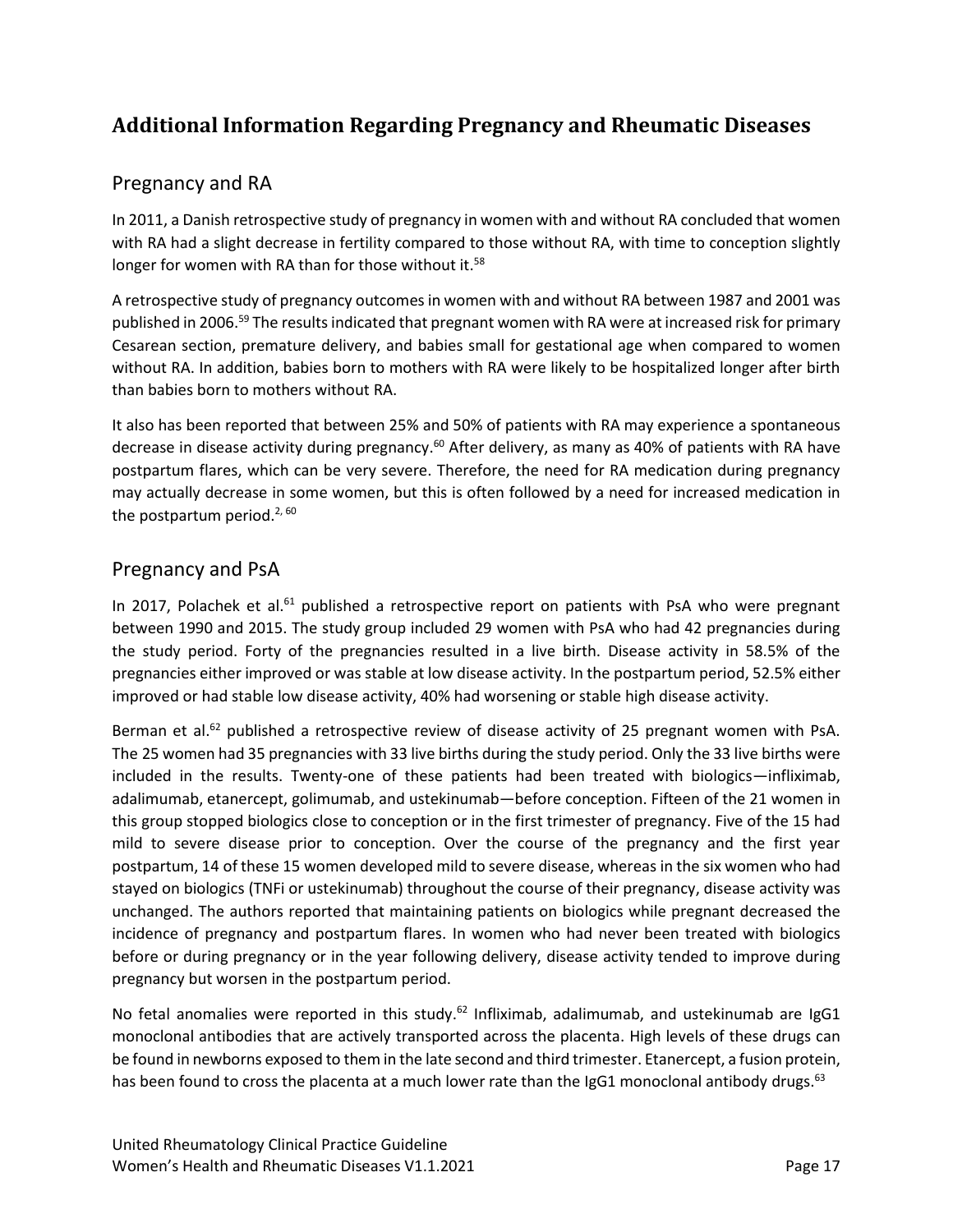Women with psoriasis were reported to have a higher rate of spontaneous abortions than women without psoriasis. They were also reported to have an increased risk of the following:<sup>[64,](#page-29-3) [65](#page-29-4)</sup>

- High blood pressure
- Preeclampsia
- Premature rupture of membranes
- Gestational diabetes
- Elective and emergency Caesarean section
- Neonatal macrosomia
- Low birthweight
- Babies large for gestational age

There is very limited literature regarding pregnancy outcomes of women with PsA. There is more information about pregnancy outcomes in women with RA, SLE, and IBD (Crohn's disease and ulcerative colitis). Many of the available results are based on small studies and, generally, the changes during pregnancy reported tend to be inconsistent.

#### <span id="page-17-0"></span>Pregnancy and AS or Nonradiographic axSpA

Data about AS or nonradiographic axSpA during pregnancy is also limited, but most women are likely to carry their babies to term, especially if the disease was controlled before and during pregnancy.<sup>[66](#page-29-5)</sup> If the disease is not well controlled, the symptoms may become worse during pregnancy. It is not always possible to discontinue all medications that are taken to control AS or nonradiographic axSpA. At times, it may be necessary for the patient to continue some medication for symptom control. The choice of which medications to use should be made after a discussion between the patient and her providers. Everyone treating the patient (rheumatologist, primary care provider, and obstetrician/gynecologist, etched) must be kept informed of any changes in medications; however, no medication used to treat AS or nonradiographic axSpA should be stopped or changed without the agreement of the patient's rheumatologist.

There are no reports of any improvement in disease activity during pregnancy in women with AS or nonradiographic axSpA. In fact, pregnant patients with AS or nonradiographic axSpA may experience increased pain and morning stiffness in the second trimester. They also may have a higher risk for gestational diabetes, preeclampsia, infection, preterm rupture of membranes, babies small for gestational age, and preterm delivery than women without this disorder. Active disease at any time during pregnancy is associated with an increased risk of preterm delivery.<sup>[67](#page-29-6)</sup>

The incidence of a postpartum flare is very high (up to 87%) in women with AS or nonradiographic axSpA.<sup>[68,](#page-29-7)</sup> [69](#page-29-8)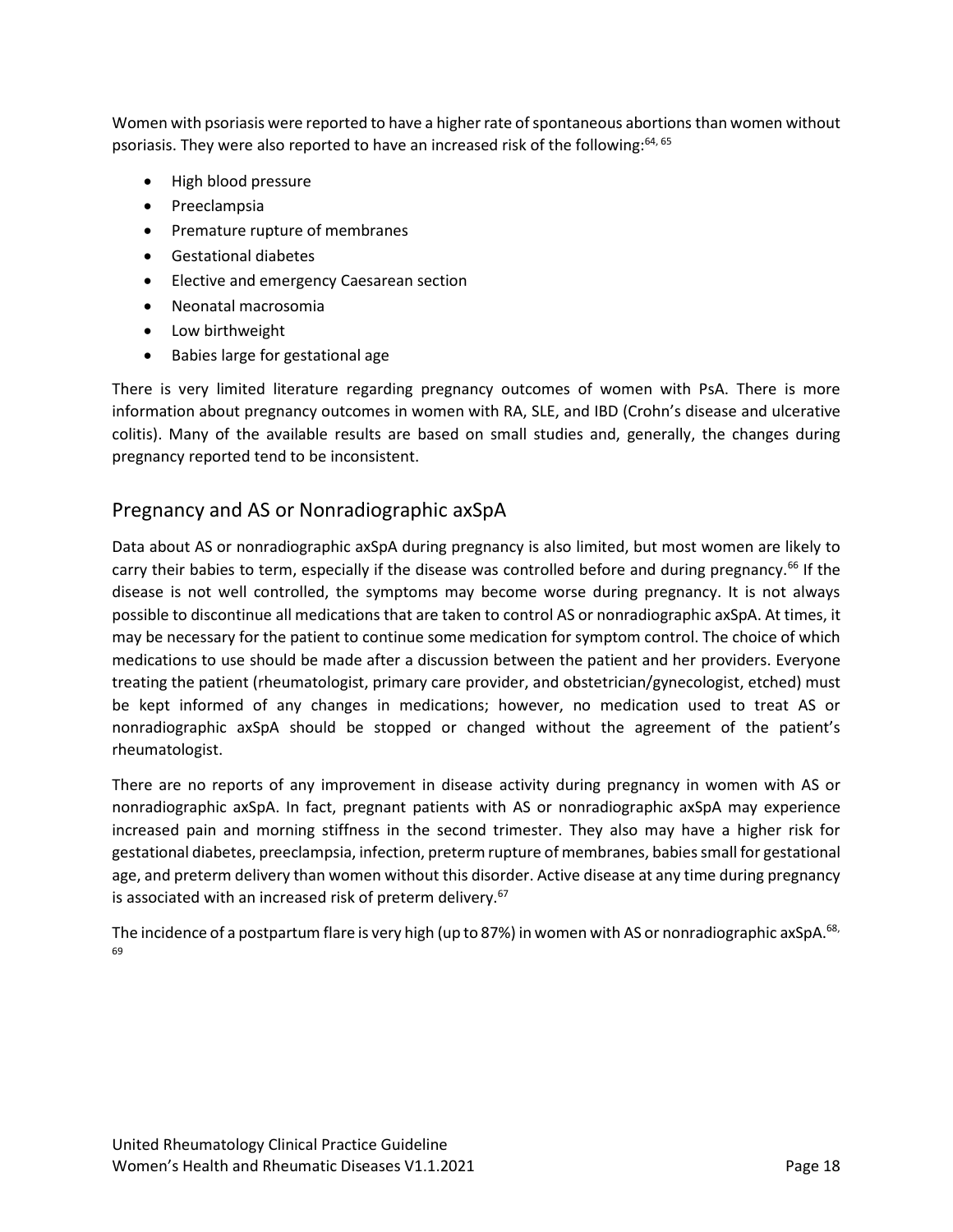#### <span id="page-18-0"></span>Pregnancy and SLE

#### Please refer to the United Rheumatology Clinical Practice Guideline—Systemic Lupus Erythematosus

Patients with SLE and hypertension may be treated with ACE inhibitors such as but not limited to lisinopril (Zestril® and Prinivil®), benazepril (Lotensin®), captopril (Capoten®), enalapril (Vasotec®)/enalaprilat injection, fosinopril (Monopril®), moexipril (Univasc®), perindopril (Aceon®), quinapril (Accupril®), ramipril (Altace), and trandolapril (Mavik®). Angiotensin-converting enzyme inhibitors should be stopped in pregnant patients as soon as possible because, in the second and third trimester, they can be associated with decreased fetal renal function causing oligohydramnios that can result in pulmonary hypoplasia and skeletal deformities. These drugs are also associated with hypoplasia of the skull, anuria, hypotension, renal failure, and death in the neonatal period.<sup>[70-79](#page-29-9)</sup> In addition, ARBs such as Entresto<sup>®</sup> (a combination of sacubitril and valsartan) should be stopped as soon as possible in pregnant patients, because they can produce the same problems as those reported for ACE inhibitors.<sup>[80,](#page-30-0) [81,](#page-30-1) 42-49</sup>

It is particularly important to plan ahead when a woman has lupus nephritis. She may be taking mycophenolate mofetil, which must be stopped at least 3 months prior to conception; the patient should be switched to azathioprine (Imuran®) and/or tacrolimus (Prograf®), [52,](#page-28-7) [54](#page-28-9) both of which are considered safe during pregnancy by both, EULAR and ACR.<sup>[2,](#page-25-2) [3](#page-25-3)</sup> This 3-months can be used to assess whether the new regimen is adequately controlling the patient's lupus and/or lupus nephritis before conception. Women taking hydroxychloroquine can continue with this drug, if needed. This drug may also reduce some pregnancy complications.<sup>[3,](#page-25-3) [82](#page-30-2)</sup> Th[e](#page-25-3) 2020 ACR Guideline<sup>3</sup> recommends hydroxychloroquine as the drug of choice for pregnant women with SLE. This drug can be used throughout pregnancy.

Lupus nephritis is more likely to flare in pregnancy; therefore, women should be seen every 6 weeks. Patients with anti-Ro and/or anti-La antibodies will require fetal cardiac ultrasounds beginning in week 16 of gestation. Hydroxychloroquine may reduce the risk of congenital heart block.<sup>[83](#page-30-3)</sup> Women testing positive for APL (with the lupus anticoagulant being the most important one) and no previous pregnancy or past successful pregnancies should take aspirin and hydroxychloroquine. If there is a history of one or more first-trimester losses or even one late loss, prophylactic low molecular weight (LMW) heparin twice daily and low-dose aspirin are recommended. In women with a history of thrombosis, therapeutic LMW heparin may also be used. LMW heparin must be transitioned to unfractionated heparin prior to delivery.

For additional information regarding lupus and pregnancy, please refer to **HOP-STEP**, a website to improve pregnancy planning and management for patients and rheumatologists.<sup>[53](#page-28-8)</sup>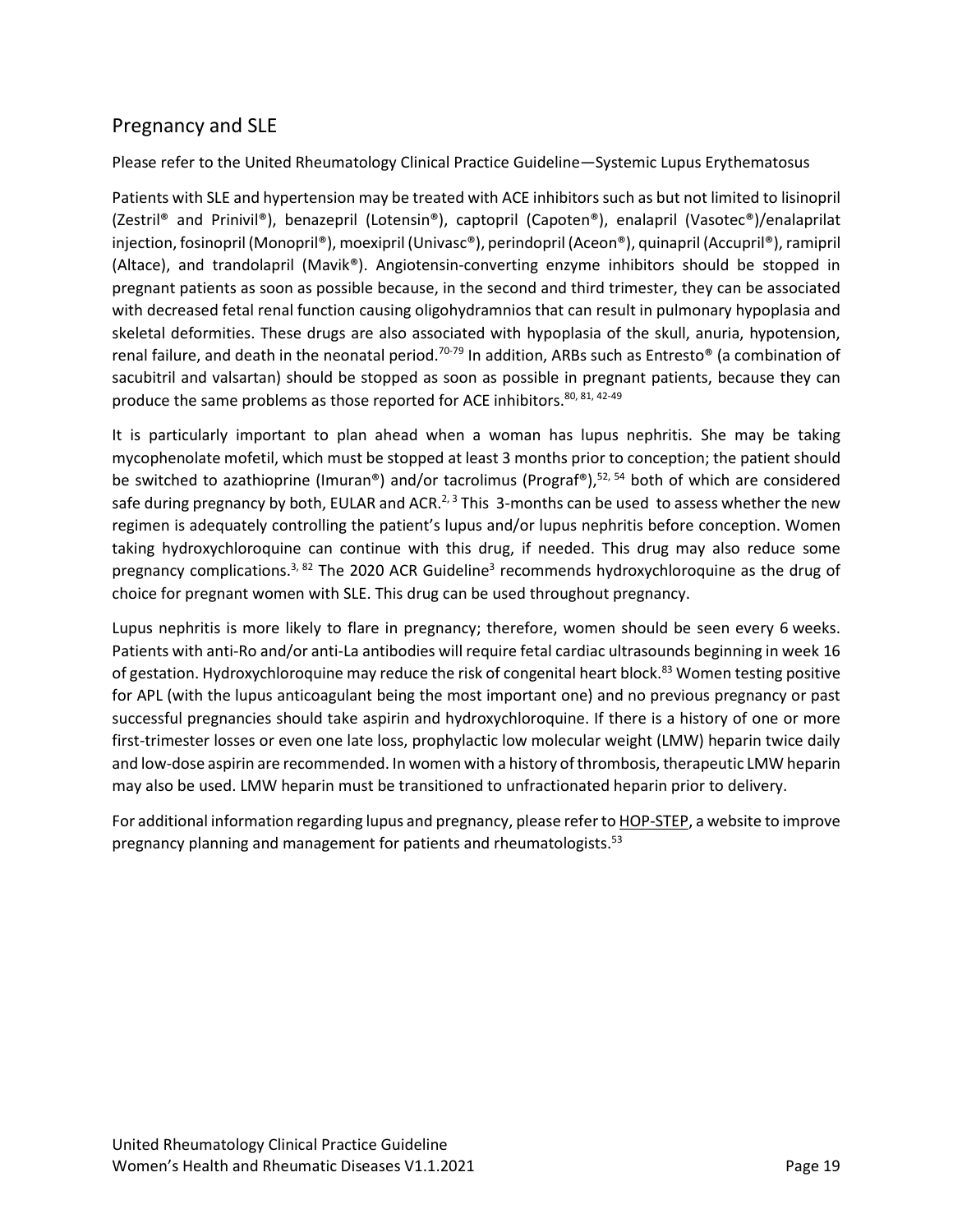<span id="page-19-0"></span>

| <b>Medication</b>                                              | <b>Type of</b><br><b>Medication</b> | <b>Commonly</b><br><b>Used in these</b><br>Rheumatic/<br><b>Autoimmune</b><br>diseases | <b>Effects on</b><br><b>Fertility</b>                                                                          | <b>Passes</b><br><b>Through</b><br>the<br>Placenta | Teratogenic       | <b>Adverse Effects on</b><br><b>Fetus</b>                                       | Long-term<br><b>Effects</b><br>in Children | Safe for use<br><b>In Pregnancy</b>                                                                                                                                                                                                                              | Lactation |
|----------------------------------------------------------------|-------------------------------------|----------------------------------------------------------------------------------------|----------------------------------------------------------------------------------------------------------------|----------------------------------------------------|-------------------|---------------------------------------------------------------------------------|--------------------------------------------|------------------------------------------------------------------------------------------------------------------------------------------------------------------------------------------------------------------------------------------------------------------|-----------|
| MTX84<br>(Rasuvo®,<br>Otrexup®,<br>Rheumatrex®,<br>or generic) | csDMARD                             | RA<br>PsA<br><b>SLE</b>                                                                | • Impaired<br>fertility<br>• Menstrual<br>dysfunction                                                          | $+$<br>(MTX and<br>PG)                             | $+$               | • Cytopenia<br>Fetal death<br>$\bullet$<br>Congenital<br>$\bullet$<br>anomalies |                                            | <b>No</b>                                                                                                                                                                                                                                                        | <b>No</b> |
| Leflunomide <sup>31</sup><br>(Arava®)                          | <b>csDMARD</b>                      | <b>RA</b><br>PsA<br><b>SLE</b>                                                         | Unknown                                                                                                        | Unknown                                            | Inconclusive data | Unknown                                                                         | Unknown                                    | <b>No</b><br>If the patient has<br>$\bullet$<br>taken this drug<br>within the previous<br>2 years and has an<br>unintended<br>pregnancy, blood<br>levels should be<br>assessed and if<br>above 0 points<br>should have a<br>cholestyramine<br>washout (see text) | <b>No</b> |
| Sulfasalazine <sup>85</sup><br>(Azulfidine®)                   | <b>csDMARD</b>                      | <b>RA</b><br>PsA                                                                       | In men<br>· Oligo-<br>spermia<br>Decreased<br>$\bullet$<br>sperm<br>motility<br>Abnormal<br>$\bullet$<br>sperm | $\ddot{}$                                          | $\equiv$          | • Reports of<br>aplastic anemia<br>at >2g maternal<br>dose                      | Unknown                                    | Yes                                                                                                                                                                                                                                                              | Yes       |
| Hydroxy-<br>chloroquine <sup>86</sup><br>(Plaquenil®)          | csDMARD                             | <b>RA</b><br>PsA<br><b>SLE</b>                                                         | Unknown                                                                                                        | $\ddot{}$                                          | Unknown           | Unknown                                                                         | Unknown                                    | Yes                                                                                                                                                                                                                                                              | Yes       |

*Table 1. Drugs commonly used in the management of rheumatic/autoimmune diseases—key information*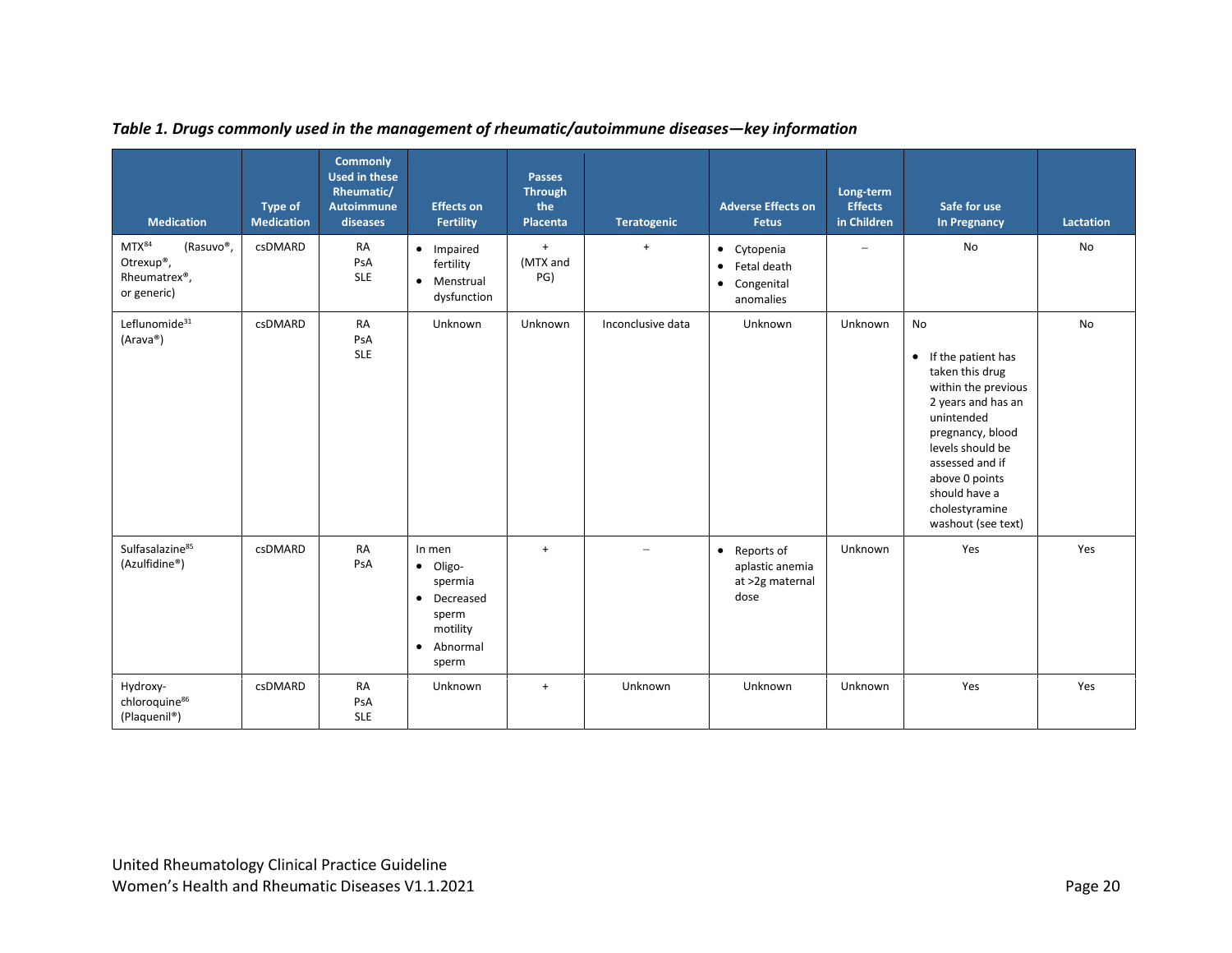| <b>Medication</b>                                                       | <b>Type of</b><br><b>Medication</b>          | <b>Commonly</b><br><b>Used in these</b><br>Rheumatic/<br><b>Autoimmune</b><br>diseases | <b>Effects on</b><br><b>Fertility</b> | <b>Passes</b><br><b>Through</b><br>the<br>Placenta | <b>Teratogenic</b> | <b>Adverse Effects on</b><br><b>Fetus</b>                                                                         | Long-term<br><b>Effects</b><br>in Children | Safe for use<br><b>In Pregnancy</b>                                                                                        | Lactation                                                |
|-------------------------------------------------------------------------|----------------------------------------------|----------------------------------------------------------------------------------------|---------------------------------------|----------------------------------------------------|--------------------|-------------------------------------------------------------------------------------------------------------------|--------------------------------------------|----------------------------------------------------------------------------------------------------------------------------|----------------------------------------------------------|
| Rituximab <sup>50</sup><br>(Rituxan®)                                   | $CD-20$<br>directed<br>cytolytic<br>antibody | <b>RA</b>                                                                              | Unknown                               | Unknown                                            | Unknown            | • Can cause B-cell<br>lympho-<br>cytopenia in<br>infants exposed<br>in utero lasting<br>approximately<br>6 months | Unknown                                    | No                                                                                                                         | Yes                                                      |
| Etanercept87<br>(Enbrel®)                                               | <b>TNFi</b>                                  | RA<br>PsA<br>SpA/AS                                                                    | Unknown                               | $+$                                                | Not reported       | Unknown                                                                                                           | Not<br>reported                            | • Up to Weeks 30 to<br>32, if needed                                                                                       | Yes                                                      |
| Infliximab <sup>88</sup><br>(Remicade®)                                 | <b>TNFi</b>                                  | RA<br>PsA<br>SpA/AS                                                                    | Unknown                               | $+$                                                | Not reported       | Unknown                                                                                                           | Not<br>reported                            | • Up to Weeks 16 to<br>26, if no other safer<br>drug can be used                                                           | Yes                                                      |
| Certolizumab <sup>89</sup><br>(Cimzia®)                                 | <b>TNFi</b>                                  | RA<br>PsA<br>SpA/AS                                                                    | None to date                          | Minimal to<br>none                                 | Unknown            | Unknown                                                                                                           | Unknown                                    | Yes                                                                                                                        | Yes                                                      |
| Adalimumab <sup>90</sup><br>(Humira®)                                   | <b>TNFi</b>                                  | <b>RA</b><br>PsA<br>SpA/AS                                                             | Unknown                               | Unknown                                            | Unknown            | Unknown                                                                                                           | Unknown                                    | • Up to Week 20, if<br>absolutely<br>necessary                                                                             | Yes                                                      |
| Golimumab <sup>91</sup><br>(Simponi®,<br>Simponi<br>Aria <sup>®</sup> ) | <b>TNFi</b>                                  | RA<br>PsA<br>SpA/AS                                                                    | Unknown                               | $\ddot{}$                                          | Unknown            | Unknown                                                                                                           | Unknown                                    | No                                                                                                                         | Yes                                                      |
| Tofacitinib <sup>43</sup><br>(Xeljanz®)                                 | JAK<br>inhibitor                             | RA<br>PsA                                                                              | Unknown                               | Unknown                                            | Unknown            | Unknown                                                                                                           | Unknown                                    | No                                                                                                                         | <b>No</b>                                                |
| Baricitinib <sup>44</sup><br>(Olumiant®)                                | <b>JAK</b><br>inhibitor                      | <b>RA</b>                                                                              | Unknown                               | Unknown                                            | Unknown            | Unknown                                                                                                           | Unknown                                    | • Insufficient<br>information                                                                                              | • Advise not<br>to use<br>during<br>lactation            |
| Upadacitinib <sup>45</sup><br>$(Rinvoq^* )$                             | JAK<br>inhibitor                             | <b>RA</b>                                                                              | Unknown                               | Unknown                                            | Possibly           | Possibly                                                                                                          | Possibly                                   | $\bullet$ No<br>Patients should be<br>$\bullet$<br>advised to use<br>adequate<br>contraception<br>when taking this<br>drug | $\bullet$<br>Advise not<br>to use<br>during<br>lactation |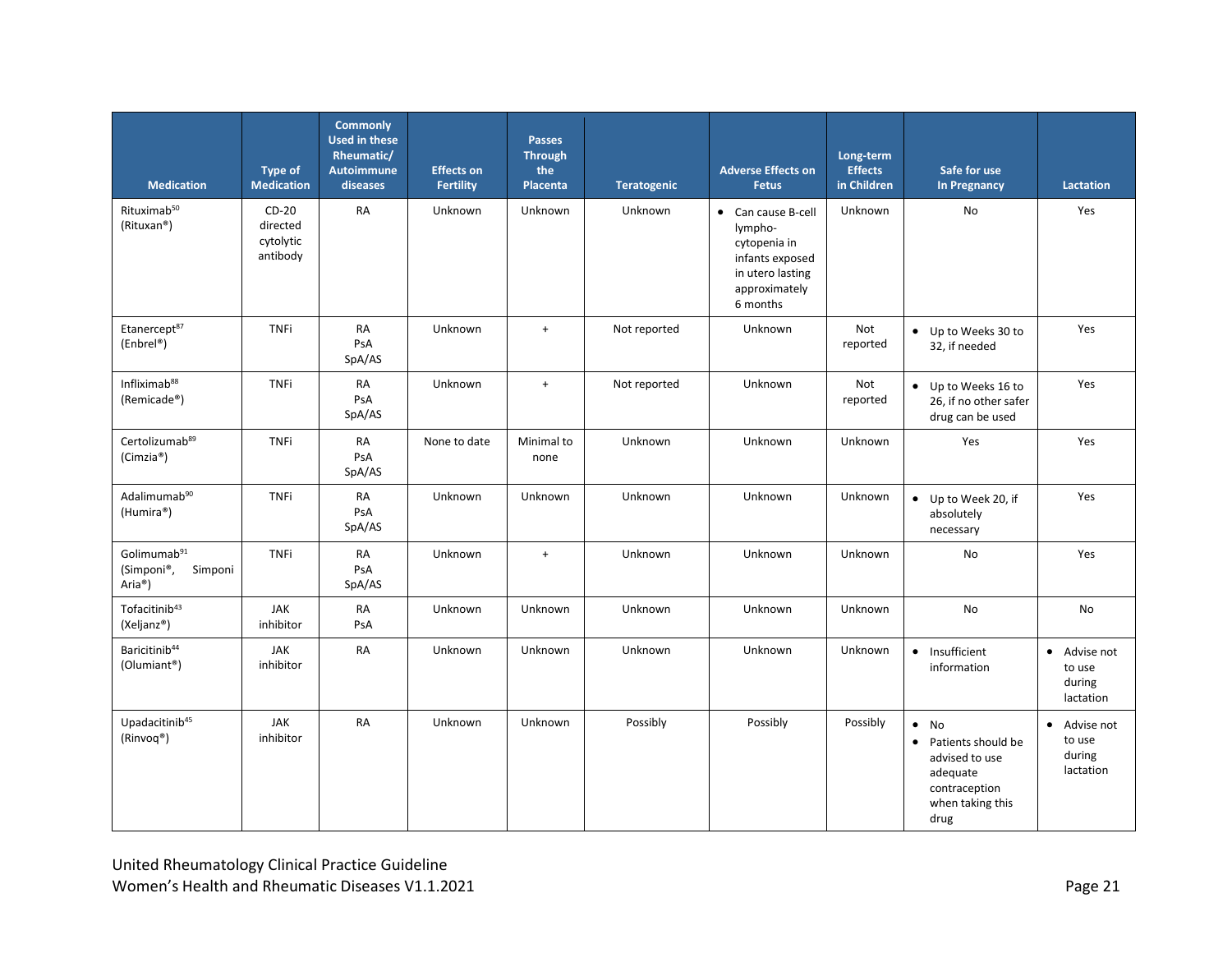| <b>Medication</b>                                                                                                                                                                                              | <b>Type of</b><br><b>Medication</b>    | <b>Commonly</b><br><b>Used in these</b><br>Rheumatic/<br><b>Autoimmune</b><br>diseases | <b>Effects on</b><br><b>Fertility</b>                                                                                         | <b>Passes</b><br><b>Through</b><br>the<br><b>Placenta</b> | <b>Teratogenic</b>           | <b>Adverse Effects on</b><br><b>Fetus</b>                                                                                                                         | Long-term<br><b>Effects</b><br>in Children | Safe for use<br><b>In Pregnancy</b>                                                                                                                                                                                                              | <b>Lactation</b>                                                             |
|----------------------------------------------------------------------------------------------------------------------------------------------------------------------------------------------------------------|----------------------------------------|----------------------------------------------------------------------------------------|-------------------------------------------------------------------------------------------------------------------------------|-----------------------------------------------------------|------------------------------|-------------------------------------------------------------------------------------------------------------------------------------------------------------------|--------------------------------------------|--------------------------------------------------------------------------------------------------------------------------------------------------------------------------------------------------------------------------------------------------|------------------------------------------------------------------------------|
| Abatacept <sup>42</sup><br>(Orencia <sup>®</sup> )                                                                                                                                                             | T cell co-<br>stimulation<br>inhibitor | RA<br>PsA                                                                              | Unknown                                                                                                                       | Unknown                                                   | Unknown                      | Unknown                                                                                                                                                           | Unknown                                    | <b>No</b>                                                                                                                                                                                                                                        | · No, limited<br>infor-<br>mation<br>$\bullet$ Use, if no<br>other<br>choice |
| Nonselective NSAIDs<br>Aspirin<br>Ibuprofen<br>Indomethacin<br>Diclofenac<br>Etodolac<br>Fenoprophen<br>Flurbiprofen<br>Ketoprofen<br>Ketorolac<br>Nabumetone<br>Naprocin<br>Piroxicam<br>Sulindac<br>Tolmetin | <b>NSAIDs</b>                          | RA<br>PsA                                                                              | $\bullet$ Cases of<br>unruptured<br>follicle<br>syndrome<br>which<br>usually<br>reverses<br>when drug is<br>dis-<br>continued | $+$                                                       | $\overline{\phantom{m}}$     | • Decreased renal<br>blood flow and<br>late narrowing<br>of the ductus<br>arteriosus in 3rd<br>trimester<br>Increased<br>$\bullet$<br>incidence of<br>miscarriage | Unknown                                    | $\bullet$ Only use in 1 <sup>st</sup> and<br>2 <sup>nd</sup> trimesters<br>• DO NOT USE in 3rd<br>trimester, if<br>possible<br>• Associated with<br>premature closure<br>of the ductus<br>arteriosus (see text<br>for more<br>information)       | Yes                                                                          |
| Prednisone <sup>92</sup><br>(nonfluorinated<br>glucocorticoid)                                                                                                                                                 | Gluco-<br>corticoid                    | <b>RA</b><br>PsA                                                                       | Unknown                                                                                                                       | Limited                                                   | • Increase in oral<br>clefts | • Rare cataracts<br>• Adrenal<br>insufficiency<br>Infection<br>$\bullet$                                                                                          | Unknown                                    | • Use nonfluorinated<br>glucocorticoids at<br>lowest dose<br>possible at <20 mg<br>per day                                                                                                                                                       | Yes                                                                          |
| Dexamethasone <sup>93</sup><br>(fluorinated<br>glucocorticoid)                                                                                                                                                 | Gluco-<br>corticoid                    | RA<br>PsA                                                                              | Unknown                                                                                                                       | $+$                                                       | Unknown                      | • Neuro<br>developmental<br>abnormalities                                                                                                                         | Unknown                                    | • Prefer<br>nonfluorinated<br>glucocorticoids at<br>lowest dose<br>possible<br>$\bullet$ Limited use for $1^{\text{st}}$<br>or 2 <sup>nd</sup> degree fetal<br>heart block in<br>women with anti-<br>Ro/SSA and/or<br>anti-La/SSB<br>antibodies* |                                                                              |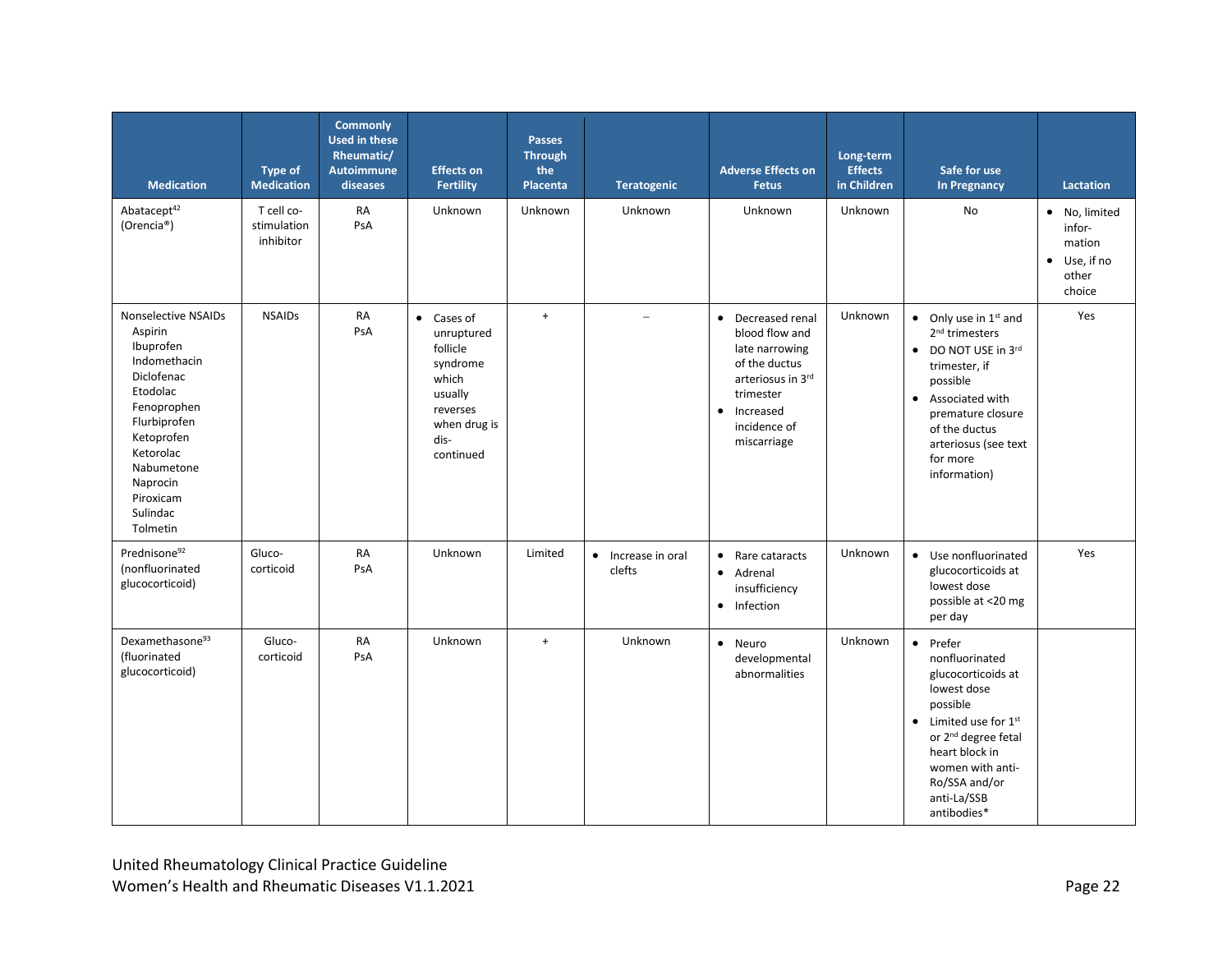| <b>Medication</b>                                                                                                                                                                                                                                                                                                                                                                                                                                                                                                             | Type of<br><b>Medication</b> | <b>Commonly</b><br><b>Used in these</b><br>Rheumatic/<br><b>Autoimmune</b><br>diseases | <b>Effects on</b><br><b>Fertility</b> | <b>Passes</b><br><b>Through</b><br>the<br>Placenta | <b>Teratogenic</b>                                                                                                                                                                                                                                                                                                                                                                     | <b>Adverse Effects on</b><br><b>Fetus</b> | Long-term<br><b>Effects</b><br>in Children | Safe for use<br><b>In Pregnancy</b>                          | <b>Lactation</b>                                                         |
|-------------------------------------------------------------------------------------------------------------------------------------------------------------------------------------------------------------------------------------------------------------------------------------------------------------------------------------------------------------------------------------------------------------------------------------------------------------------------------------------------------------------------------|------------------------------|----------------------------------------------------------------------------------------|---------------------------------------|----------------------------------------------------|----------------------------------------------------------------------------------------------------------------------------------------------------------------------------------------------------------------------------------------------------------------------------------------------------------------------------------------------------------------------------------------|-------------------------------------------|--------------------------------------------|--------------------------------------------------------------|--------------------------------------------------------------------------|
| Ustekinumab <sup>48</sup><br>(Stelara®)                                                                                                                                                                                                                                                                                                                                                                                                                                                                                       | $IL-12/23$<br>antagonist     | PsA                                                                                    | Unknown                               | $\ddot{}$                                          | Unknown                                                                                                                                                                                                                                                                                                                                                                                | Unknown                                   | Unknown                                    | • Only use if no other<br>drug is safe for the<br>mother     | • Only use if<br>there is no<br>safer alter-<br>native for<br>the mother |
| Ixekizumab <sup>47</sup> (Taltz®)                                                                                                                                                                                                                                                                                                                                                                                                                                                                                             | $IL-17$<br>antagonist        | PsA                                                                                    | Unknown                               | Unknown                                            | Unknown                                                                                                                                                                                                                                                                                                                                                                                | Unknown                                   | Unknown                                    | See text                                                     | See text                                                                 |
| Secukinumab <sup>46</sup><br>(Cosentyx®)                                                                                                                                                                                                                                                                                                                                                                                                                                                                                      | $IL-17$<br>antagonist        | PsA<br>SpA/AS                                                                          | Unknown                               | Unknown                                            | Unknown                                                                                                                                                                                                                                                                                                                                                                                | Unknown                                   | Unknown                                    | See text                                                     | See text                                                                 |
| Apremilast <sup>49</sup> (Otezla®)                                                                                                                                                                                                                                                                                                                                                                                                                                                                                            | PDE4<br>inhibitor            | PsA                                                                                    | Unknown                               | Unknown                                            | Unknown                                                                                                                                                                                                                                                                                                                                                                                | Unknown                                   | Unknown                                    | See text                                                     | See text                                                                 |
| Lisinopril <sup>70</sup><br>(Zestril®, Prinivil®)<br>Benazepril <sup>71</sup><br>Lotensin <sup>®</sup> )<br>Captopril <sup>72</sup> (Capoten <sup>®</sup> )<br>Enalapril <sup>73</sup> (Vasotec®)<br>Fosinopril <sup>74</sup><br>(Monopril®)<br>Moexipril <sup>75</sup> (Univasc®)<br>Perindopril <sup>76</sup> (Aceon®)<br>Quinapril <sup>77</sup> (Accupril®)<br>Ramipril <sup>78</sup> (Altace)<br>Trandolapril <sup>79</sup> Mavik <sup>®</sup> )<br>Entresto®80<br>(combination<br>of<br>sacubitril<br>and<br>valsartan) | ACE<br>inhibitors            | <b>SLE</b>                                                                             | Unknown                               | $+$                                                | • Can cause fetal<br>injury and death<br>$\bullet$ If used in 2 <sup>nd</sup> and<br>3rd trimesters,<br>can decrease<br>fetal renal<br>function causing<br>oligohydramnios<br>that may result in<br>fetal lung<br>dysplasia and<br>skeletal<br>deformities<br>Hypoplasia of the<br>$\bullet$<br>skull<br>Anuria<br>$\bullet$<br>Hypotension<br>$\bullet$<br>Renal failure<br>$\bullet$ |                                           |                                            | $\bullet$ Do not use in 2 <sup>nd</sup> or<br>3rd trimesters | • Discuss with<br>provider                                               |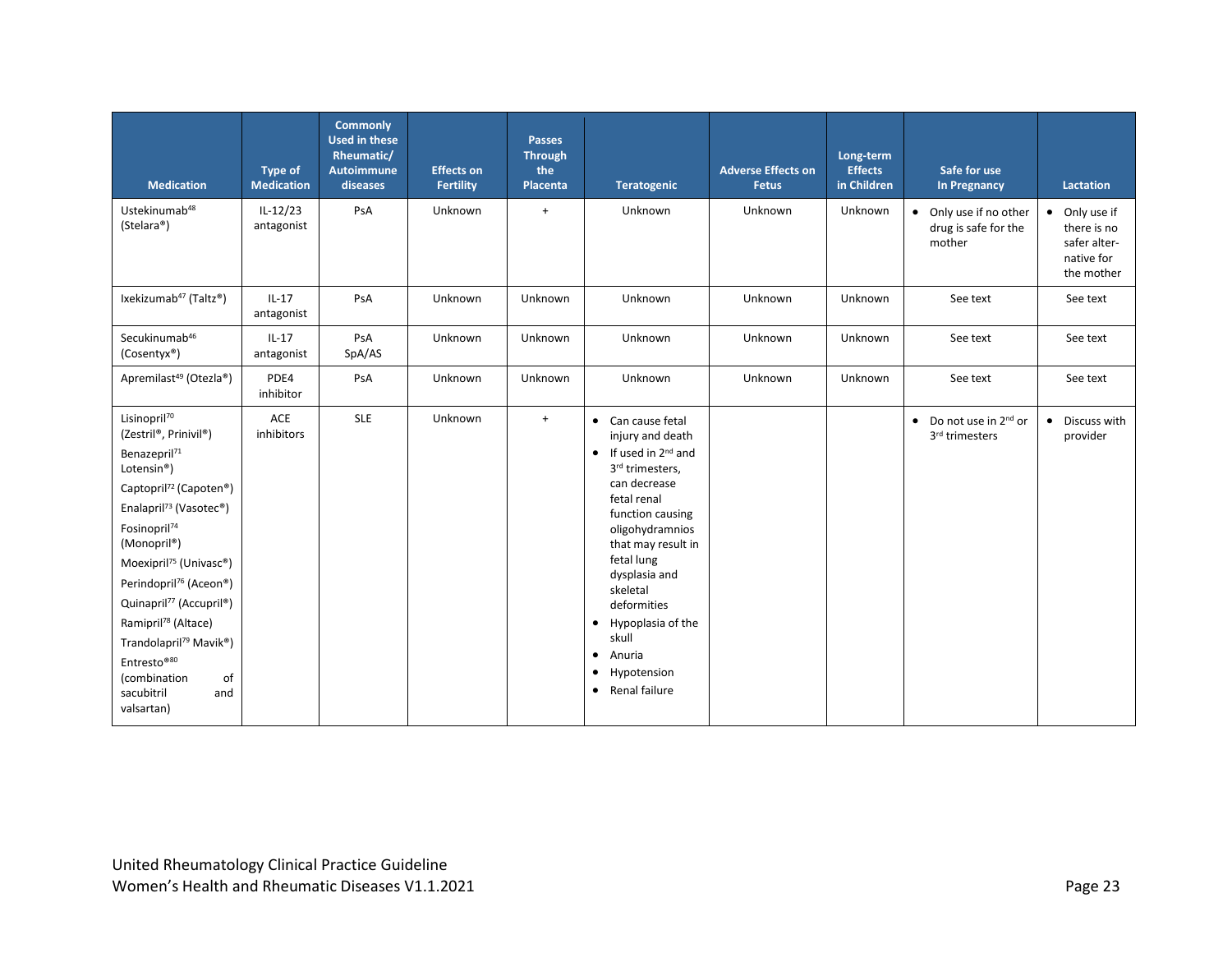| <b>Medication</b>                                                                                                                                                                                                                                                                                                                            | <b>Type of</b><br><b>Medication</b> | <b>Commonly</b><br><b>Used in these</b><br>Rheumatic/<br><b>Autoimmune</b><br>diseases | <b>Effects on</b><br><b>Fertility</b> | <b>Passes</b><br><b>Through</b><br>the<br>Placenta | Teratogenic                                                                                                                                                                                                                                                                                                                                                                                                                                                                                          | <b>Adverse Effects on</b><br><b>Fetus</b> | Long-term<br><b>Effects</b><br>in Children | Safe for use<br><b>In Pregnancy</b>                         | Lactation                  |
|----------------------------------------------------------------------------------------------------------------------------------------------------------------------------------------------------------------------------------------------------------------------------------------------------------------------------------------------|-------------------------------------|----------------------------------------------------------------------------------------|---------------------------------------|----------------------------------------------------|------------------------------------------------------------------------------------------------------------------------------------------------------------------------------------------------------------------------------------------------------------------------------------------------------------------------------------------------------------------------------------------------------------------------------------------------------------------------------------------------------|-------------------------------------------|--------------------------------------------|-------------------------------------------------------------|----------------------------|
| Azilsartan <sup>94</sup> (Edarbi®)<br>Candesartan95<br>(Atacand®)<br>Eprosartan <sup>96</sup><br>(Teveten <sup>®</sup> )<br>Irbesartan <sup>97</sup> (Avapro®)<br>Losartan <sup>98</sup> (Cozaar®)<br>Olmesartan <sup>99</sup><br>(Benicar®)<br>Telmisartan <sup>100</sup><br>(Micardis <sup>®</sup> )<br>Valsartan <sup>101</sup> (Diovan®) | ARBs                                | <b>SLE</b>                                                                             | Unknown                               | Unknown                                            | $\bullet$ If used in 2 <sup>nd</sup> and<br>3rd trimester, can<br>cause fetal and<br>neonatal injury,<br>including<br>hypotension skull<br>hypoplasia,<br>anuria reversible<br>or irreversible<br>renal failure and<br>death<br>Oligohydramnios<br>$\bullet$<br>can also occur<br>resulting in limb<br>contractures,<br>facial<br>deformities, and<br>hypo-plastic<br>lungs<br>Premature birth<br>$\bullet$<br>Small for<br>$\bullet$<br>gestational age<br>Patent ductus<br>$\bullet$<br>arteriosus |                                           |                                            | $\bullet$ Do not use in 2 <sup>nd</sup> or<br>3rd trimester | • Discuss with<br>provider |
|                                                                                                                                                                                                                                                                                                                                              | <b>Statins</b>                      | <b>SLE</b>                                                                             | Unknown                               | Unknown                                            | $+$                                                                                                                                                                                                                                                                                                                                                                                                                                                                                                  |                                           |                                            | No                                                          | See text                   |
| Mycophenolate<br>mofetil <sup>51</sup> (CellCept®)                                                                                                                                                                                                                                                                                           | Immuno-<br>suppressive<br>agent     | <b>SLE</b>                                                                             |                                       |                                                    | • Increased risk of<br>1 <sup>st</sup> trimester loss<br>Associated with<br>$\bullet$<br>congenital<br>malformations,<br>including external<br>ear, cleft lip, cleft<br>palate, anomalies<br>of distal limbs,<br>heart, esophagus,<br>and kidney                                                                                                                                                                                                                                                     |                                           |                                            | No                                                          | <b>No</b>                  |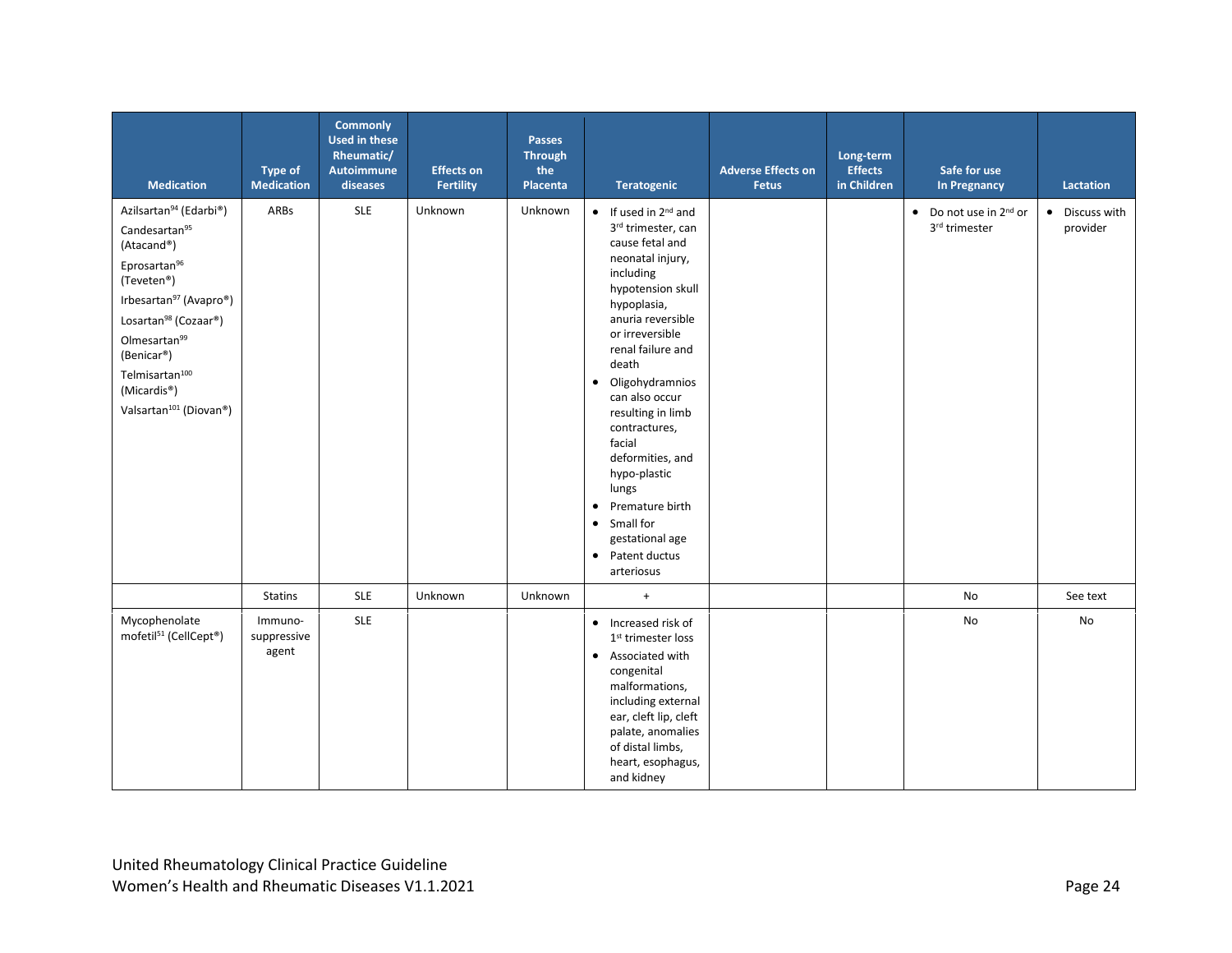| <b>Medication</b>                                    | <b>Type of</b><br><b>Medication</b>    | <b>Commonly</b><br><b>Used in these</b><br>Rheumatic/<br>Autoimmune<br>diseases | <b>Effects on</b><br><b>Fertility</b> | Passes<br><b>Through</b><br>the<br>Placenta | <b>Teratogenic</b>                                                 | <b>Adverse Effects on</b><br><b>Fetus</b>                                                                                                                                  | Long-term<br><b>Effects</b><br>in Children | Safe for use<br><b>In Pregnancy</b>                                      | <b>Lactation</b>                                                  |
|------------------------------------------------------|----------------------------------------|---------------------------------------------------------------------------------|---------------------------------------|---------------------------------------------|--------------------------------------------------------------------|----------------------------------------------------------------------------------------------------------------------------------------------------------------------------|--------------------------------------------|--------------------------------------------------------------------------|-------------------------------------------------------------------|
| Cyclophosphamide <sup>19</sup><br>(Cytoxan®)         | Alkylating<br>drug                     | <b>SLE</b>                                                                      | $+$                                   |                                             | <b>Malformations of</b><br>$\bullet$<br>palate, limbs, and<br>eyes | • Miscarriage<br>• Premature<br>labor<br>Fetus small for<br>$\bullet$<br>dates<br>Leukopenia<br>$\bullet$<br>Anemia<br>$\bullet$<br>Bone marrow<br>$\bullet$<br>hypoplasia |                                            | <b>No</b>                                                                | <b>No</b>                                                         |
| Azathioprine <sup>54</sup><br>(Imuran <sup>®</sup> ) | Purine<br>metabolite                   | <b>SLE</b>                                                                      |                                       | $\ddot{}$                                   |                                                                    | Unknown                                                                                                                                                                    |                                            | Yes                                                                      | Yes                                                               |
| Tacrolimus <sup>52</sup><br>(Prograf®)               | Macrolide<br>immune<br>suppressan<br>t | <b>SLE</b>                                                                      | Unknown                               | $+$                                         | Unknown                                                            | • Neonatal<br>hyperkalemia<br>Renal<br>$\bullet$<br>dysfunction                                                                                                            |                                            | • Yes, but monitor<br>mother's blood<br>pressure                         | Yes                                                               |
| Belimumab <sup>20</sup><br>(Benlysta®)               | Targeted<br>monoclonal<br>antibody     | <b>SLE</b>                                                                      | Unknown                               | $+$                                         | Unknown                                                            | Unknown                                                                                                                                                                    |                                            | No<br>Should be<br>discontinued at<br>conception and during<br>pregnancy | • Limited<br>information<br>Discuss with<br>$\bullet$<br>provider |

+, yes, or positive; −, no or negative

\*Anti-Ro/SSA and anti-La/SSB antibodies are usually found in patients with SLE and primary Sjogren's syndrome; at lower levels, they are also present in patients with RA, systemic sclerosis, and polymyositis.

ACE, angiotensin-converting enzyme; ARBs, angiotensin receptor blockers; AS, ankylosing spondylitis; csDMARD, conventional disease-modifying antirheumatic drug; JAK, Janus kinase; MTX, methotrexate; NSAIDs, non-steroidal anti-inflammatory drugs; PG, polyglutamate; SLE, systemic lupus erythematosus; SpA, spondyloarthritis; SSA, anti-Sjögren's syndrome-related antigen A; SSB, anti-Sjögren's syndrome-related antigen B; RA, rheumatic arthritis; TNFi, tumor necrosing factor inhibitor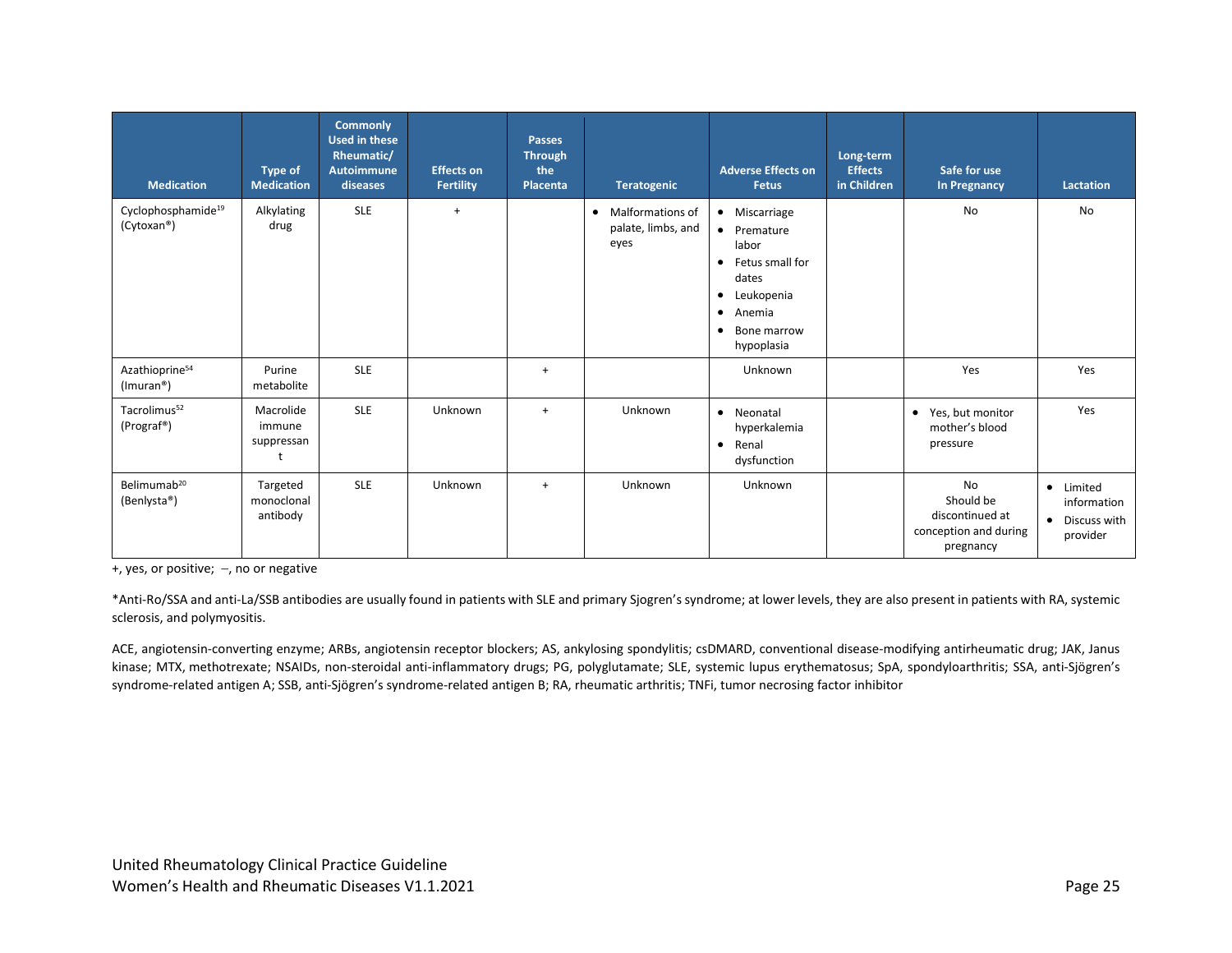#### <span id="page-25-0"></span>**References**

<span id="page-25-1"></span>1. Finer LB, Zolna MR. Declines in unintended pregnancy in the United States, 2008- 2011. *N Engl J Med* 2016;374:843-852.

<span id="page-25-2"></span>2. Gotestam Skorpen C, Hoeltzenbein M, Tincani A, Fischer-Betz R, Elefant E, et al. The EULAR points to consider for use of antirheumatic drugs before pregnancy, and during pregnancy and lactation. *Ann Rheum Dis* 2016;75:795-810.

<span id="page-25-3"></span>3. Sammaritano LR, Bermas BL, Chakravarty EE, Chambers C, Clowse MEB, et al. 2020 American College of Rheumatology Guideline for the Management of Reproductive Health in Rheumatic and Musculoskeletal Diseases. *Arthritis Rheumatol* 2020;72:529-556.

<span id="page-25-4"></span>4. Chakravarty E, Clowse ME, Pushparajah DS, Mertens S, Gordon C. Family planning and pregnancy issues for women with systemic inflammatory diseases: patient and physician perspectives. *BMJ Open* 2014;4:e004081.

<span id="page-25-5"></span>5. Yazdany J, Trupin L, Kaiser R, Schmajuk G, Gillis JZ, et al. Contraceptive counseling and use among women with systemic lupus erythematosus: a gap in health care quality? *Arthritis Care Res (Hoboken)* 2011;63:358-365.

<span id="page-25-6"></span>6. American College of Rheumatology (ACR). Pregnancy and Rheumatic Disease. 2018. [https://www.rheumatology.org/I-Am-A/Patient-](https://www.rheumatology.org/I-Am-A/Patient-Caregiver/Diseases-Conditions/Living-Well-with-Rheumatic-Disease/Pregnancy-Rheumatic-Disease)[Caregiver/Diseases-Conditions/Living-Well-with-](https://www.rheumatology.org/I-Am-A/Patient-Caregiver/Diseases-Conditions/Living-Well-with-Rheumatic-Disease/Pregnancy-Rheumatic-Disease)[Rheumatic-Disease/Pregnancy-Rheumatic-](https://www.rheumatology.org/I-Am-A/Patient-Caregiver/Diseases-Conditions/Living-Well-with-Rheumatic-Disease/Pregnancy-Rheumatic-Disease)[Disease.](https://www.rheumatology.org/I-Am-A/Patient-Caregiver/Diseases-Conditions/Living-Well-with-Rheumatic-Disease/Pregnancy-Rheumatic-Disease) Accessed February 28, 2019.

<span id="page-25-7"></span>7. Thomas E, Yang J, Xu J, Lima FV, Stergiopoulos K. Pulmonary Hypertension and Pregnancy Outcomes: Insights From the National Inpatient Sample. *J Am Heart Assoc* 2017;6.

<span id="page-25-8"></span>8. Hemnes AR, Kiely DG, Cockrill BA, Safdar Z, Wilson VJ, et al. Statement on pregnancy in pulmonary hypertension from the Pulmonary Vascular Research Institute. *Pulm Circ* 2015;5:435- 465.

<span id="page-25-9"></span>9. Meng ML, Landau R, Viktorsdottir O, Banayan J, Grant T, et al. Pulmonary Hypertension in Pregnancy: A Report of 49 Cases at Four Tertiary North American Sites. *Obstet Gynecol*  2017;129:511-520.

<span id="page-25-10"></span>10. Mitchell K, Kaul M, Clowse ME. The management of rheumatic diseases in pregnancy. *Scand J Rheumatol* 2010;39:99-108.

<span id="page-25-11"></span>11. Prescribing Information, ParaGard<sup>®</sup> T380A Intrauterine Copper Contraceptive 2013. [https://www.accessdata.fda.gov/drugsatfda\\_doc](https://www.accessdata.fda.gov/drugsatfda_docs/label/2013/018680s066lbl.pdf) [s/label/2013/018680s066lbl.pdf.](https://www.accessdata.fda.gov/drugsatfda_docs/label/2013/018680s066lbl.pdf) Accessed September 9, 2019.

<span id="page-25-12"></span>12. Highlights of Prescribing Information, Skyla (levonorgestrel-releasing intrauterine system). 2013. [https://www.accessdata.fda.gov/drugsatfda\\_doc](https://www.accessdata.fda.gov/drugsatfda_docs/label/2013/203159s000lbl.pdf) [s/label/2013/203159s000lbl.pdf.](https://www.accessdata.fda.gov/drugsatfda_docs/label/2013/203159s000lbl.pdf) Accessed August 1, 2019.

<span id="page-25-13"></span>13. Highlights of Prescribing Information, Kyleena® (levonorgestrel-releasing intrauterine system) 2016. [https://www.accessdata.fda.gov/drugsatfda\\_doc](https://www.accessdata.fda.gov/drugsatfda_docs/label/2016/208224s000lbl.pdf) [s/label/2016/208224s000lbl.pdf.](https://www.accessdata.fda.gov/drugsatfda_docs/label/2016/208224s000lbl.pdf) Accessed August 1, 2019.

<span id="page-25-14"></span>14. Mirena® (levonorgestrel-releasing intrauterine system) 2008. [https://www.accessdata.fda.gov/drugsatfda\\_doc](https://www.accessdata.fda.gov/drugsatfda_docs/label/2008/021225s019lbl.pdf) [s/label/2008/021225s019lbl.pdf.](https://www.accessdata.fda.gov/drugsatfda_docs/label/2008/021225s019lbl.pdf) Accessed August 1, 2019.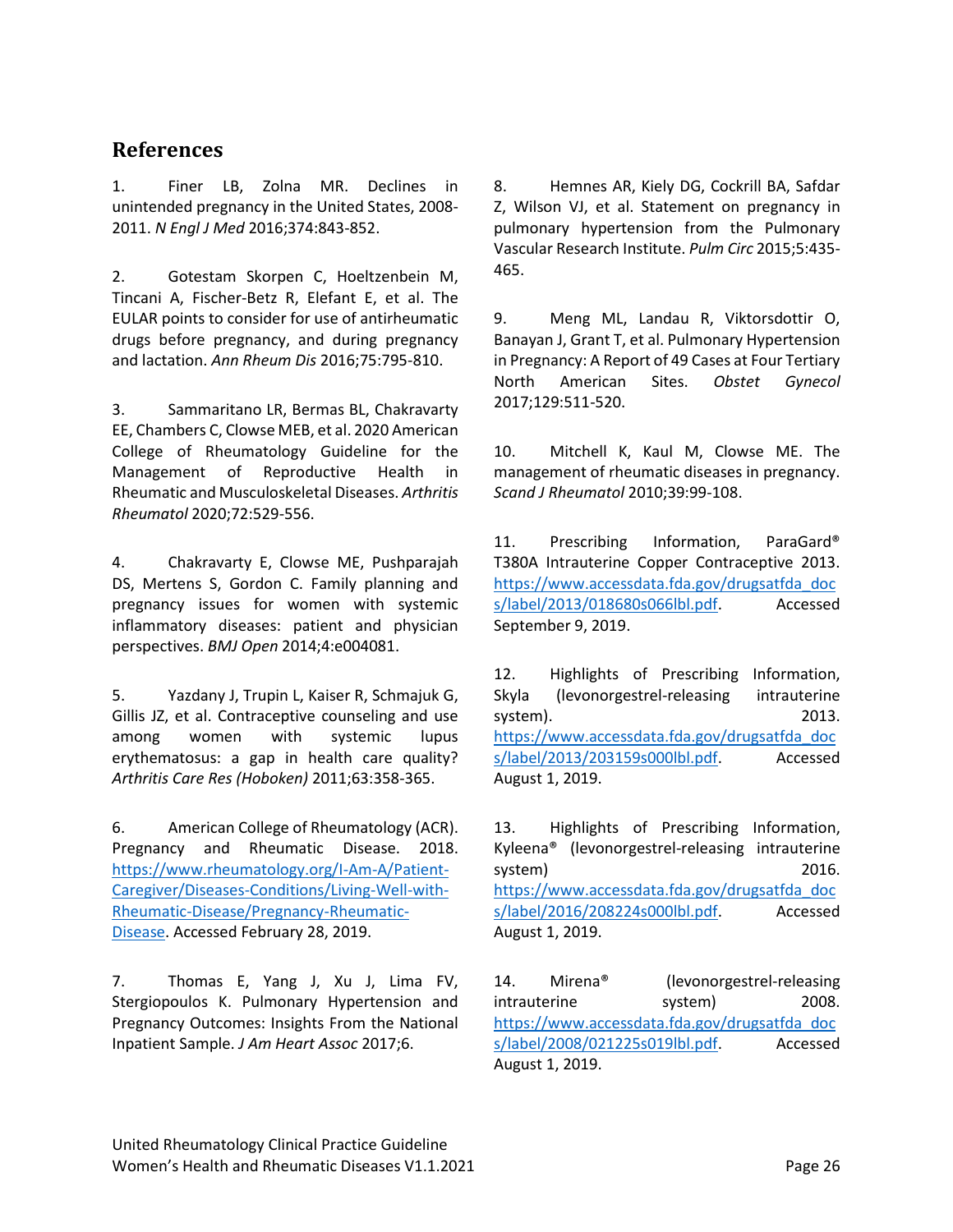<span id="page-26-0"></span>15. Audet MC, Moreau M, Koltun WD, Waldbaum AS, Shangold G, et al. Evaluation of contraceptive efficacy and cycle control of a transdermal contraceptive patch vs an oral contraceptive: a randomized controlled trial. *JAMA* 2001;285:2347-2354.

<span id="page-26-16"></span><span id="page-26-1"></span>16. Winner B, Peipert JF, Zhao Q, Buckel C, Madden T, et al. Effectiveness of long-acting reversible contraception. *N Engl J Med*  2012;366:1998-2007.

<span id="page-26-2"></span>17. Petri M, Kim MY, Kalunian KC, Grossman J, Hahn BH, et al. Combined oral contraceptives in women with systemic lupus erythematosus. *N Engl J Med* 2005;353:2550-2558.

<span id="page-26-17"></span><span id="page-26-3"></span>18. Clowse ME, Jamison M, Myers E, James AH. A national study of the complications of lupus in pregnancy. *Am J Obstet Gynecol* 2008;199:127 e121-126.

<span id="page-26-4"></span>19. Highlights of Prescribing Information, Cyclophosphamide. 2013. [https://www.accessdata.fda.gov/drugsatfda\\_doc](https://www.accessdata.fda.gov/drugsatfda_docs/label/2013/012141s090,012142s112lbl.pdf) [s/label/2013/012141s090,012142s112lbl.pdf.](https://www.accessdata.fda.gov/drugsatfda_docs/label/2013/012141s090,012142s112lbl.pdf) Accessed May 4, 2019.

<span id="page-26-5"></span>20. Highlights of Prescribing Information, Benlysta® (belimumab). 2012. [https://www.accessdata.fda.gov/drugsatfda\\_doc](https://www.accessdata.fda.gov/drugsatfda_docs/label/2012/125370s016lbl.pdf) [s/label/2012/125370s016lbl.pdf.](https://www.accessdata.fda.gov/drugsatfda_docs/label/2012/125370s016lbl.pdf) Accessed May 4, 2019.

<span id="page-26-6"></span>21. Highlights of Prescribing Information, Ella® (ulipristal acetate). 2015. [https://www.accessdata.fda.gov/drugsatfda\\_doc](https://www.accessdata.fda.gov/drugsatfda_docs/label/2015/022474s007lbl.pdf) [s/label/2015/022474s007lbl.pdf.](https://www.accessdata.fda.gov/drugsatfda_docs/label/2015/022474s007lbl.pdf) Accessed August 1, 2019.

<span id="page-26-7"></span>22. Highlights of Prescribing Information, PlanB One-Step® (levonorgestrel). 2009. [https://www.accessdata.fda.gov/drugsatfda\\_doc](https://www.accessdata.fda.gov/drugsatfda_docs/label/2009/021998lbl.pdf) [s/label/2009/021998lbl.pdf.](https://www.accessdata.fda.gov/drugsatfda_docs/label/2009/021998lbl.pdf) Accessed August 1, 2019.

<span id="page-26-8"></span>23. Eunice Kennedy Shriver National Institute of Child Health and Human Development (NICHD). What are some factors that make a pregnancy high risk? [https://www.nichd.nih.gov/health/topics/high](https://www.nichd.nih.gov/health/topics/high-risk/conditioninfo/factors)[risk/conditioninfo/factors.](https://www.nichd.nih.gov/health/topics/high-risk/conditioninfo/factors) Accessed March 6, 2019.

<span id="page-26-9"></span>24. BabyCenter. What is a high-risk pregnancy? 2016. [https://www.babycenter.com/0\\_what-is-a-high](https://www.babycenter.com/0_what-is-a-high-risk-pregnancy_10414223.bc)risk-pregnancy 10414223.bc. Accessed March 6, 2019.

<span id="page-26-10"></span>25. National Library of Medicine. Drugs and Lactation Database (LactMed). [https://www.ncbi.nlm.nih.gov/books/NBK50192](https://www.ncbi.nlm.nih.gov/books/NBK501922/) [2/.](https://www.ncbi.nlm.nih.gov/books/NBK501922/) Accessed July 24, 2020.

<span id="page-26-11"></span>26. Mariette X, Forger F, Abraham B, Flynn AD, Molto A, et al. Lack of placental transfer of certolizumab pegol during pregnancy: results from CRIB, a prospective, postmarketing, pharmacokinetic study. *Ann Rheum Dis*  2018;77:228-233.

<span id="page-26-14"></span>27. Li DK, Liu L, Odouli R. Exposure to nonsteroidal anti-inflammatory drugs during pregnancy and risk of miscarriage: population based cohort study. *BMJ* 2003;327:368.

<span id="page-26-15"></span>28. Koren G, Florescu A, Costei AM, Boskovic R, Moretti ME. Nonsteroidal antiinflammatory drugs during third trimester and the risk of premature closure of the ductus arteriosus: a meta-analysis. *Ann Pharmacother* 2006;40:824- 829.

<span id="page-26-13"></span>29. MotherToBaby. Fact sheet. Leflunomide (Arava®). [https://mothertobaby.org/fact](https://mothertobaby.org/fact-sheets/leflunomide-pregnancy/)[sheets/leflunomide-pregnancy/.](https://mothertobaby.org/fact-sheets/leflunomide-pregnancy/) Accessed April 2, 2019.

<span id="page-26-12"></span>30. Sanofi-Aventis. Plaquenil. Product Monograph.

United Rheumatology Clinical Practice Guideline Women's Health and Rheumatic Diseases V1.1.2021 **Page 27** All the State 27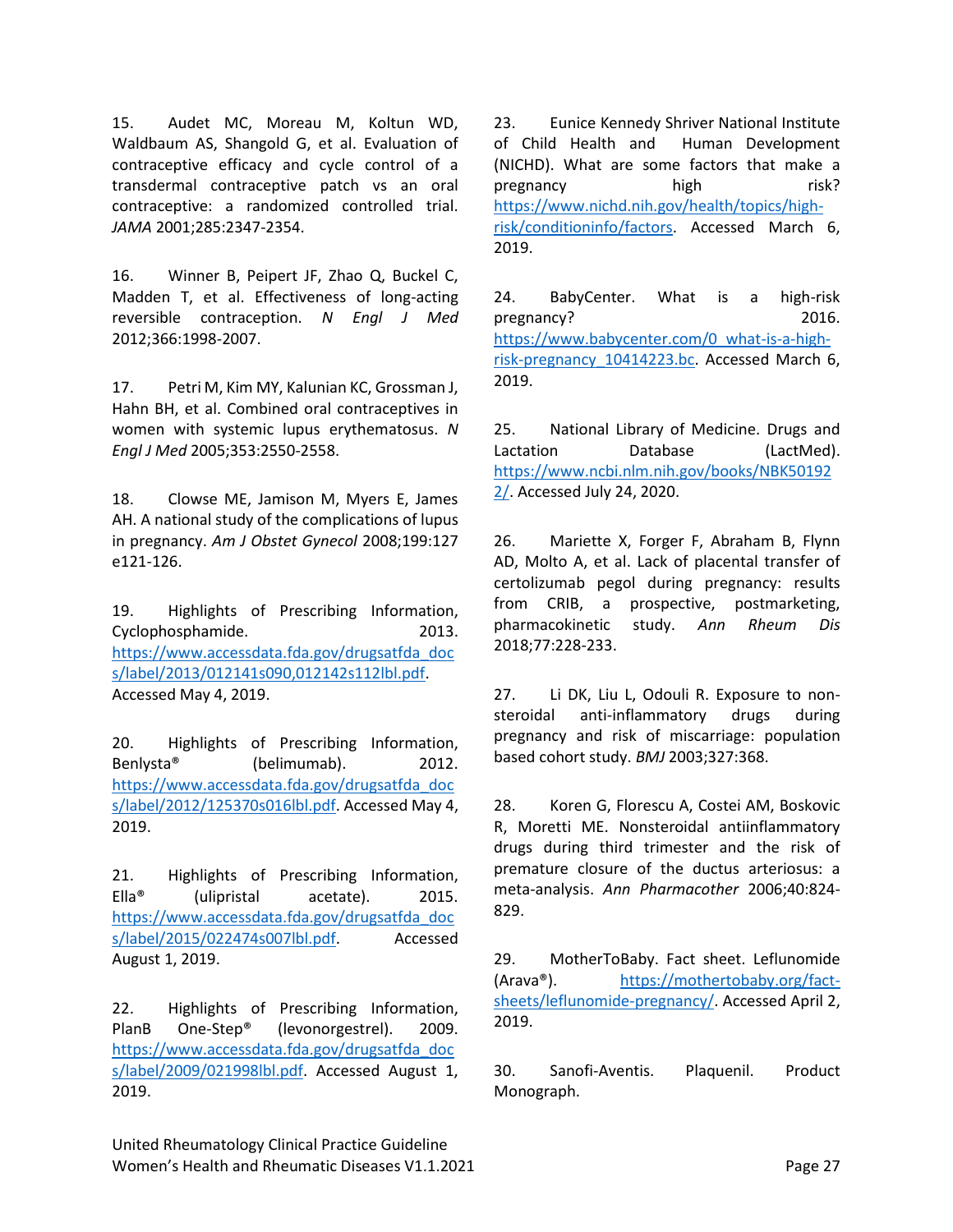<span id="page-27-14"></span>[http://products.sanofi.ca/en/plaquenil.pdf.](http://products.sanofi.ca/en/plaquenil.pdf) Accessed April 3, 2019.

<span id="page-27-0"></span>31. Highlights of Prescribing Information, ARAVA (leflunomide). 2015. [https://www.accessdata.fda.gov/drugsatfda\\_doc](https://www.accessdata.fda.gov/drugsatfda_docs/label/2015/020905s027lbl.pdf) [s/label/2015/020905s027lbl.pdf.](https://www.accessdata.fda.gov/drugsatfda_docs/label/2015/020905s027lbl.pdf) Accessed February 28, 2019.

<span id="page-27-1"></span>32. ACOG Committee Opinion No. 776: Immune Modulating Therapies in Pregnancy and Lactation. *Obstet Gynecol* 2019;133:e287-e295.

<span id="page-27-2"></span>33. Ostensen ME, Skomsvoll JF. Antiinflammatory pharmacotherapy during pregnancy. *Expert Opin Pharmacother*  2004;5:571-580.

<span id="page-27-3"></span>34. Mendonca LL, Khamashta MA, Nelson-Piercy C, Hunt BJ, Hughes GR. Non-steroidal antiinflammatory drugs as a possible cause for reversible infertility. *Rheumatology (Oxford)*  2000;39:880-882.

<span id="page-27-4"></span>35. Li DK, Ferber JR, Odouli R, Quesenberry C. Use of nonsteroidal antiinflammatory drugs during pregnancy and the risk of miscarriage. *Am J Obstet Gynecol* 2018;219:275.e271-275.e278.

<span id="page-27-5"></span>36. Nakhai-Pour HR, Broy P, Sheehy O, Berard A. Use of nonaspirin nonsteroidal antiinflammatory drugs during pregnancy and the risk of spontaneous abortion. *CMAJ* 2011;183:1713- 1720.

<span id="page-27-6"></span>37. Food and Drug Administration Drug Safety Communication. FDA recommends avoiding the use of NSAIDs in pregnancy at 20 weeks or later because they can result in low amniotic fluid; [https://www.fda.gov/drugs/drug-safety-and](https://www.fda.gov/drugs/drug-safety-and-availability/fda-recommends-avoiding-use-nsaids-pregnancy-20-weeks-or-later-because-they-can-result-low-amniotic)[availability/fda-recommends-avoiding-use](https://www.fda.gov/drugs/drug-safety-and-availability/fda-recommends-avoiding-use-nsaids-pregnancy-20-weeks-or-later-because-they-can-result-low-amniotic)[nsaids-pregnancy-20-weeks-or-later-because](https://www.fda.gov/drugs/drug-safety-and-availability/fda-recommends-avoiding-use-nsaids-pregnancy-20-weeks-or-later-because-they-can-result-low-amniotic)[they-can-result-low-amniotic.](https://www.fda.gov/drugs/drug-safety-and-availability/fda-recommends-avoiding-use-nsaids-pregnancy-20-weeks-or-later-because-they-can-result-low-amniotic) Accessed February 2021.

<span id="page-27-7"></span>38. Clowse ME, Forger F, Hwang C, Thorp J, Dolhain RJ, et al. Minimal to no transfer of certolizumab pegol into breast milk: results from CRADLE, a prospective, postmarketing, multicentre, pharmacokinetic study. *Ann Rheum Dis* 2017;76:1890-1896.

<span id="page-27-8"></span>39. Clowse MEB, Scheuerle AE, Chambers C, Afzali A, Kimball AB, et al. Pregnancy outcomes after exposure to certolizumab pegol: updated results from a pharmacovigilance safety database. *Arthritis Rheumatol* 2018;70:1399-1407.

<span id="page-27-17"></span><span id="page-27-9"></span>40. Flint J, Panchal S, Hurrell A, van de Venne M, Gayed M, et al. BSR and BHPR guideline on prescribing drugs in pregnancy and breastfeeding-Part I: standard and biologic disease modifying anti-rheumatic drugs and corticosteroids. *Rheumatology (Oxford)* 2016;55:1693-1697.

<span id="page-27-15"></span><span id="page-27-10"></span>41. Highlights of Prescribing Information, REMICADE (infliximab). [www.janssenlabels.com/package-insert/product](https://thebioscriptgroup.sharepoint.com/sites/22960-UNR/Shared%20Documents/Content/3.%20Women)[monograph/prescribing-information/REMICADE](https://thebioscriptgroup.sharepoint.com/sites/22960-UNR/Shared%20Documents/Content/3.%20Women)[pi.pdf.](https://thebioscriptgroup.sharepoint.com/sites/22960-UNR/Shared%20Documents/Content/3.%20Women) Accessed March 26, 2020.

<span id="page-27-16"></span><span id="page-27-11"></span>42. Highlights of Prescribing Information, ORENCIA (abatacept). 2013. [https://www.accessdata.fda.gov/drugsatfda\\_doc](https://www.accessdata.fda.gov/drugsatfda_docs/label/2013/125118s171lbl.pdf) [s/label/2013/125118s171lbl.pdf.](https://www.accessdata.fda.gov/drugsatfda_docs/label/2013/125118s171lbl.pdf) Accessed February 28, 2019.

<span id="page-27-12"></span>43. Highlights of Prescribing Information, XELJANZ® (tofacitinib). 2018. [https://www.accessdata.fda.gov/drugsatfda\\_doc](https://www.accessdata.fda.gov/drugsatfda_docs/label/2018/203214s018lbl.pdf) [s/label/2018/203214s018lbl.pdf.](https://www.accessdata.fda.gov/drugsatfda_docs/label/2018/203214s018lbl.pdf) Accessed February 28, 2019.

<span id="page-27-13"></span>44. Highlights of Prescribing Information, OLUMIANT (baricitinib). [https://www.accessdata.fda.gov/drugsatfda\\_doc](https://www.accessdata.fda.gov/drugsatfda_docs/label/2018/207924s000lbl.pdf) [s/label/2018/207924s000lbl.pdf.](https://www.accessdata.fda.gov/drugsatfda_docs/label/2018/207924s000lbl.pdf) Accessed May 6, 2020.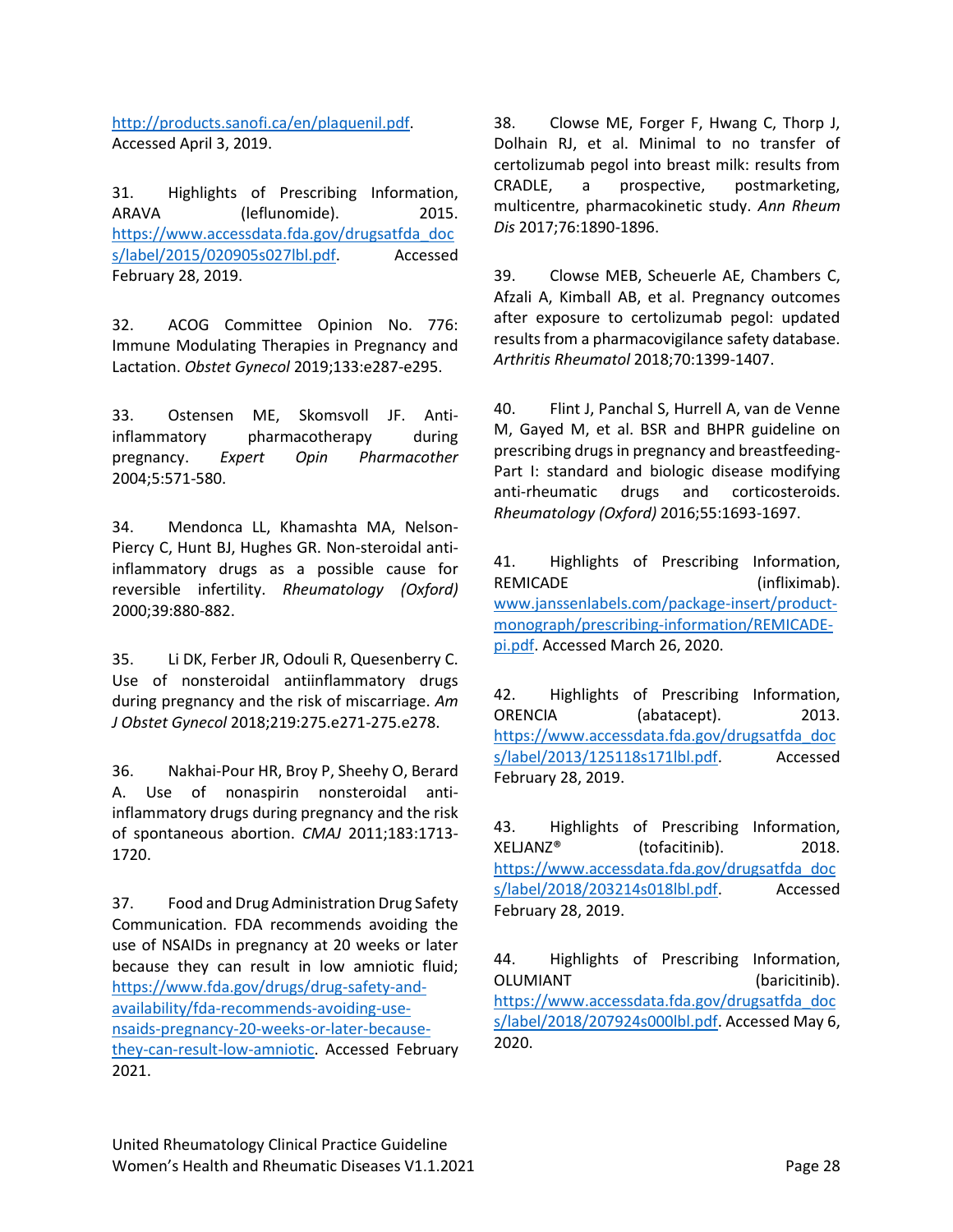<span id="page-28-20"></span><span id="page-28-19"></span><span id="page-28-17"></span><span id="page-28-0"></span>45. Highlights of Prescribing Information, RINVOQ (upadacitinib). [https://www.accessdata.fda.gov/drugsatfda\\_doc](https://www.accessdata.fda.gov/drugsatfda_docs/label/2019/211675s000lbl.pdf) [s/label/2019/211675s000lbl.pdf.](https://www.accessdata.fda.gov/drugsatfda_docs/label/2019/211675s000lbl.pdf) Accessed May 6, 2020.

<span id="page-28-18"></span><span id="page-28-1"></span>46. Highlights of Prescribing Information, COSENTYX® (secukinumab). 2018. [https://www.pharma.us.novartis.com/sites/www](https://www.pharma.us.novartis.com/sites/www.pharma.us.novartis.com/files/cosentyx.pdf) [.pharma.us.novartis.com/files/cosentyx.pdf.](https://www.pharma.us.novartis.com/sites/www.pharma.us.novartis.com/files/cosentyx.pdf) Accessed February 28, 2019.

<span id="page-28-21"></span><span id="page-28-2"></span>47. Highlights of Prescribing Information, TALTZ (ixekizumab). 2017. [https://www.accessdata.fda.gov/drugsatfda\\_doc](https://www.accessdata.fda.gov/drugsatfda_docs/label/2017/125521s004lbl.pdf) [s/label/2017/125521s004lbl.pdf.](https://www.accessdata.fda.gov/drugsatfda_docs/label/2017/125521s004lbl.pdf) Accessed February 28, 2019.

<span id="page-28-16"></span><span id="page-28-3"></span>48. Highlights of Prescribing Information, STELARA<sup>®</sup> (ustekinumab). [http://www.janssenlabels.com/package](http://www.janssenlabels.com/package-insert/product-monograph/prescribing-information/STELARA-pi.pdf)[insert/product-monograph/prescribing](http://www.janssenlabels.com/package-insert/product-monograph/prescribing-information/STELARA-pi.pdf)[information/STELARA-pi.pdf.](http://www.janssenlabels.com/package-insert/product-monograph/prescribing-information/STELARA-pi.pdf) Accessed March 26, 2020.

<span id="page-28-22"></span><span id="page-28-4"></span>49. Highlights of Prescribing Information, OTEZLA® (apremilast). 2017. [https://media.celgene.com/content/uploads/ote](https://media.celgene.com/content/uploads/otezla-pi.pdf) [zla-pi.pdf.](https://media.celgene.com/content/uploads/otezla-pi.pdf) Accessed February 28, 2019.

<span id="page-28-24"></span><span id="page-28-5"></span>50. Highlights of Prescribing Information, RITUXAN® (rituximab). 2019. [https://www.gene.com/download/pdf/rituxan\\_p](https://www.gene.com/download/pdf/rituxan_prescribing.pdf) [rescribing.pdf.](https://www.gene.com/download/pdf/rituxan_prescribing.pdf) Accessed April 4, 2019.

<span id="page-28-6"></span>51. Prescribing Information, CellCept<sup>®</sup> (mycophenolate mofetil). [https://www.accessdata.fda.gov/drugsatfda\\_doc](https://www.accessdata.fda.gov/drugsatfda_docs/label/2009/050722s021,050723s019,050758s019,050759s024lbl.pdf) [s/label/2009/050722s021,050723s019,050758s0](https://www.accessdata.fda.gov/drugsatfda_docs/label/2009/050722s021,050723s019,050758s019,050759s024lbl.pdf) [19,050759s024lbl.pdf.](https://www.accessdata.fda.gov/drugsatfda_docs/label/2009/050722s021,050723s019,050758s019,050759s024lbl.pdf) Accessed May 4, 2019.

<span id="page-28-7"></span>52. Highlights of Prescribing Information, PROGRAF® (tacrolimus). 2012. [https://www.accessdata.fda.gov/drugsatfda\\_doc](https://www.accessdata.fda.gov/drugsatfda_docs/label/2012/050709s031lbl.pdf)

<span id="page-28-23"></span>[s/label/2012/050709s031lbl.pdf.](https://www.accessdata.fda.gov/drugsatfda_docs/label/2012/050709s031lbl.pdf) Accessed May 4, 2019.

<span id="page-28-8"></span>53. Clowse MEB, Criscione-Schreiber L, James E, other researchers at Duke University School of Medicine. HOP-STEP, Health Outcomes in Pregnancy with SLE Through Education of Providers. [http://lupuspregnancy.org/about-hop](http://lupuspregnancy.org/about-hop-step/)[step/.](http://lupuspregnancy.org/about-hop-step/) Accessed July 24, 2020.

<span id="page-28-9"></span>54. Highlights of Prescribing Information, IMURAN® (azathioprine). 2018. [https://www.accessdata.fda.gov/drugsatfda\\_doc](https://www.accessdata.fda.gov/drugsatfda_docs/label/2018/016324s039lbl.pdf) [s/label/2018/016324s039lbl.pdf.](https://www.accessdata.fda.gov/drugsatfda_docs/label/2018/016324s039lbl.pdf) Accessed May 4, 2019.

<span id="page-28-10"></span>55. Johns Hopkins Lupus Center. Lupus Treatment. [https://www.hopkinslupus.org/lupus](https://www.hopkinslupus.org/lupus-treatment/)[treatment/.](https://www.hopkinslupus.org/lupus-treatment/) Accessed May 5, 2019.

<span id="page-28-11"></span>56. Ofori B, Rey E, Berard A. Risk of congenital anomalies in pregnant users of statin drugs. *Br J Clin Pharmacol* 2007;64:496-509.

<span id="page-28-12"></span>57. Bateman BT, Hernandez-Diaz S, Fischer MA, Seely EW, Ecker JL, et al. Statins and congenital malformations: cohort study. *BMJ*  2015;350:h1035.

<span id="page-28-13"></span>58. Jawaheer D, Zhu JL, Nohr EA, Olsen J. Time to pregnancy among women with rheumatoid arthritis. *Arthritis Rheum* 2011;63:1517-1521.

<span id="page-28-14"></span>59. Reed SD, Vollan TA, Svec MA. Pregnancy outcomes in women with rheumatoid arthritis in Washington State. *Matern Child Health J*  2006;10:361-366.

<span id="page-28-15"></span>60. de Man YA, Dolhain RJ, van de Geijn FE, Willemsen SP, Hazes JM. Disease activity of rheumatoid arthritis during pregnancy: results from a nationwide prospective study. *Arthritis Rheum* 2008;59:1241-1248.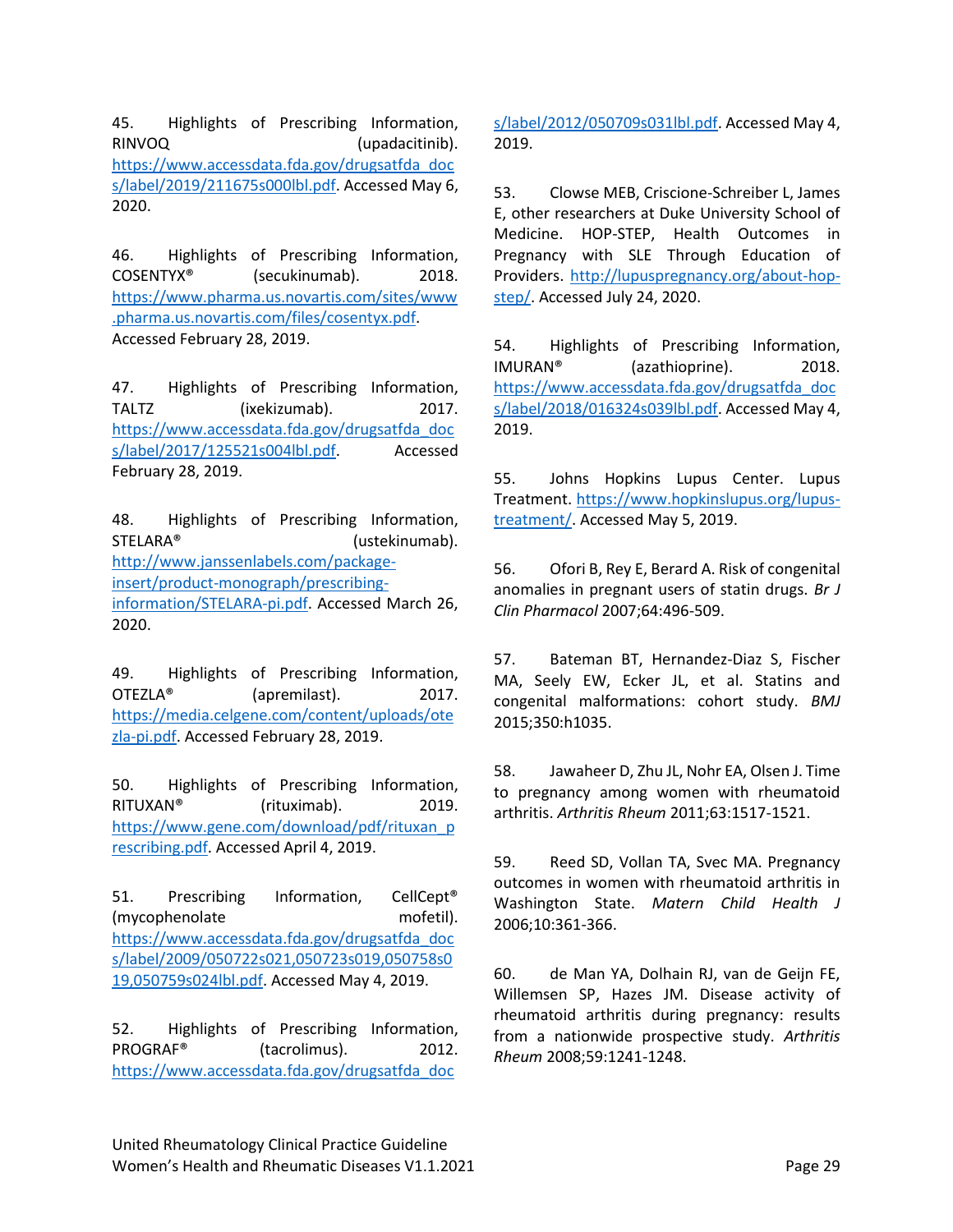<span id="page-29-0"></span>61. Polachek A, Li S, Polachek IS, Chandran V, Gladman D. Psoriatic arthritis disease activity during pregnancy and the first-year postpartum. *Semin Arthritis Rheum* 2017;46:740-745.

<span id="page-29-1"></span>62. Berman M, Zisman D, Wollman J, Levartovsky D, Rimon E, et al. The effect of pregnancy on disease activity in patients with psoriatic arthritis. *J Rheumatol* 2018;45:1651- 1655.

<span id="page-29-2"></span>63. Mervic L. Management of moderate to severe plaque psoriasis in pregnancy and lactation in the era of biologics. *Acta Dermatovenerol Alp Pannonica Adriat* 2014;23:27-31.

<span id="page-29-3"></span>64. Cohen-Barak E, Nachum Z, Rozenman D, Ziv M. Pregnancy outcomes in women with moderate-to-severe psoriasis. *J Eur Acad Dermatol Venereol* 2011;25:1041-1047.

<span id="page-29-4"></span>65. Broms G, Haerskjold A, Granath F, Kieler H, Pedersen L, Berglind IA. Effect of maternal psoriasis on pregnancy and birth outcomes: a population-based cohort study from Denmark and Sweden. *Acta Derm Venereol* 2018;98:728-734.

<span id="page-29-5"></span>66. Clowse ME. Managing contraception and pregnancy in the rheumatologic diseases. *Best Pract Res Clin Rheumatol* 2010;24:373-385.

<span id="page-29-6"></span>67. Zbinden A, van den Brandt S, Ostensen M, Villiger PM, Forger F. Risk for adverse pregnancy outcome in axial spondyloarthritis and rheumatoid arthritis: disease activity matters. *Rheumatology (Oxford)* 2018.

<span id="page-29-7"></span>68. Ostensen M, Husby G. A prospective clinical study of the effect of pregnancy on rheumatoid arthritis and ankylosing spondylitis. *Arthritis Rheum* 1983;26:1155-1159.

<span id="page-29-8"></span>69. Ostensen M, Romberg O, Husby G. Ankylosing spondylitis and motherhood. *Arthritis Rheum* 1982;25:140-143.

<span id="page-29-12"></span><span id="page-29-11"></span><span id="page-29-10"></span><span id="page-29-9"></span>70. Highlights of Prescribing Information, Zestril<sup>®</sup> (lisinopril). 2014. [https://www.accessdata.fda.gov/drugsatfda\\_doc](https://www.accessdata.fda.gov/drugsatfda_docs/label/2014/019777s064lbl.pdf) [s/label/2014/019777s064lbl.pdf.](https://www.accessdata.fda.gov/drugsatfda_docs/label/2014/019777s064lbl.pdf) Accessed May 4, 2019.

<span id="page-29-13"></span>71. Highlights of Prescribing Information, LOTENSIN (benazepril hydrochloride). 2014. [https://www.accessdata.fda.gov/drugsatfda\\_doc](https://www.accessdata.fda.gov/drugsatfda_docs/label/2015/019851s045s049lbl.pdf) [s/label/2015/019851s045s049lbl.pdf.](https://www.accessdata.fda.gov/drugsatfda_docs/label/2015/019851s045s049lbl.pdf) . Accessed May 4, 2019.

<span id="page-29-14"></span>72. Highlights of Prescribing Information, CAPOTEN® (captopril). 2012. [https://www.accessdata.fda.gov/drugsatfda\\_doc](https://www.accessdata.fda.gov/drugsatfda_docs/label/2012/018343s084lbl.pdf) [s/label/2012/018343s084lbl.pdf.](https://www.accessdata.fda.gov/drugsatfda_docs/label/2012/018343s084lbl.pdf) Accessed May 4, 2019.

<span id="page-29-15"></span>73. Highlights of Prescribing Information, VASOTEC<sup>®</sup> (enalapril). 2012. [https://www.accessdata.fda.gov/drugsatfda\\_doc](https://www.accessdata.fda.gov/drugsatfda_docs/label/2012/018998s077lbl.pdf) [s/label/2012/018998s077lbl.pdf.](https://www.accessdata.fda.gov/drugsatfda_docs/label/2012/018998s077lbl.pdf) Accessed May 4, 2019.

<span id="page-29-16"></span>74. Highlights of Prescribing Information, MONOPRIL® (fosinopril sodium). 2003. [https://www.accessdata.fda.gov/drugsatfda\\_doc](https://www.accessdata.fda.gov/drugsatfda_docs/label/2003/19915se5-037_monopril_lbl.pdf) [s/label/2003/19915se5-037\\_monopril\\_lbl.pdf.](https://www.accessdata.fda.gov/drugsatfda_docs/label/2003/19915se5-037_monopril_lbl.pdf) Accessed May 4, 2019.

<span id="page-29-17"></span>75. Highlights of Prescribing Information, univasc® (moexipril hydrochloride). 2012. [https://www.accessdata.fda.gov/drugsatfda\\_doc](https://www.accessdata.fda.gov/drugsatfda_docs/label/2012/020312s035lbl.pdf) [s/label/2012/020312s035lbl.pdf.](https://www.accessdata.fda.gov/drugsatfda_docs/label/2012/020312s035lbl.pdf) Accessed May 4, 2019.

76. Highlights of Prescribing Information, ACEON® (perindopril erbumine). 2011. [https://www.accessdata.fda.gov/drugsatfda\\_doc](https://www.accessdata.fda.gov/drugsatfda_docs/label/2011/020184s017lbl.pdf) [s/label/2011/020184s017lbl.pdf.](https://www.accessdata.fda.gov/drugsatfda_docs/label/2011/020184s017lbl.pdf) Accessed May 4, 2019.

77. Highlights of Prescribing Information, ACCUPRIL® (quinapril hydrochloride). 2011. [https://www.accessdata.fda.gov/drugsatfda\\_doc](https://www.accessdata.fda.gov/drugsatfda_docs/label/2012/019885s035lbl.pdf)

United Rheumatology Clinical Practice Guideline Women's Health and Rheumatic Diseases V1.1.2021 **Page 30** Page 30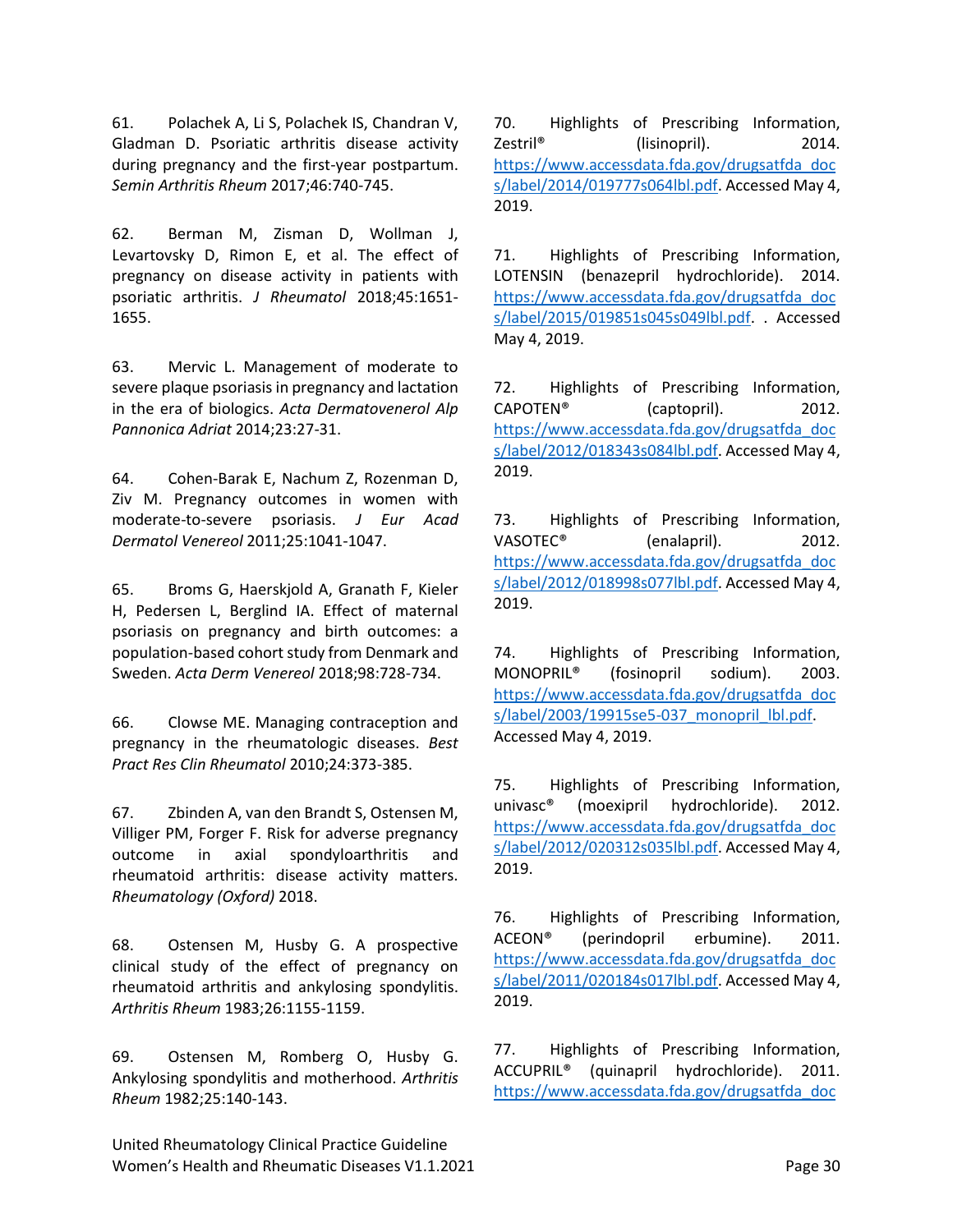<span id="page-30-14"></span><span id="page-30-13"></span>[s/label/2012/019885s035lbl.pdf.](https://www.accessdata.fda.gov/drugsatfda_docs/label/2012/019885s035lbl.pdf) Accessed May 4, 2019.

<span id="page-30-15"></span>78. Highlights of Prescribing Information, ALTACE<sup>®</sup> (ramipril). 2013. [https://www.accessdata.fda.gov/drugsatfda\\_doc](https://www.accessdata.fda.gov/drugsatfda_docs/label/2013/019901s060lbl.pdf) [s/label/2013/019901s060lbl.pdf.](https://www.accessdata.fda.gov/drugsatfda_docs/label/2013/019901s060lbl.pdf) Accessed May 4, 2019.

79. Highlights of Prescribing Information, MAVIK<sup>®</sup> (trandolapril). 2011. [https://www.accessdata.fda.gov/drugsatfda\\_doc](https://www.accessdata.fda.gov/drugsatfda_docs/label/2012/020528s020,020591s020lbl.pdf) [s/label/2012/020528s020,020591s020lbl.pdf.](https://www.accessdata.fda.gov/drugsatfda_docs/label/2012/020528s020,020591s020lbl.pdf) Accessed May 4, 2019.

<span id="page-30-0"></span>80. Highlights of Prescribing Information, ENTRESTO® (sacubitril and valsartan). 2018. [https://www.pharma.us.novartis.com/sites/www](https://www.pharma.us.novartis.com/sites/www.pharma.us.novartis.com/files/entresto.pdf) [.pharma.us.novartis.com/files/entresto.pdf.](https://www.pharma.us.novartis.com/sites/www.pharma.us.novartis.com/files/entresto.pdf) Accessed May 4, 2019.

<span id="page-30-1"></span>81. Highlights of Prescribing Information, EPANED<sup>®</sup> (enalapril). 2018. [https://epaned.com/Epaned-Prescribing-Info.pdf.](https://epaned.com/Epaned-Prescribing-Info.pdf) Accessed May 4, 2019.

<span id="page-30-4"></span><span id="page-30-2"></span>82. Levy RA, Vilela VS, Cataldo MJ, Ramos RC, Duarte JL, et al. Hydroxychloroquine (HCQ) in lupus pregnancy: double-blind and placebocontrolled study. *Lupus* 2001;10:401-404.

<span id="page-30-5"></span><span id="page-30-3"></span>83. Izmirly PM, Costedoat-Chalumeau N, Pisoni CN, Khamashta MA, Kim MY, et al. Maternal use of hydroxychloroquine is associated with a reduced risk of recurrent anti-SSA/Ro-antibodyassociated cardiac manifestations of neonatal lupus. *Circulation* 2012;126:76-82.

84. Methotrexate Tables, USP. [https://www.accessdata.fda.gov/drugsatfda\\_doc](https://www.accessdata.fda.gov/drugsatfda_docs/label/2018/008085s068lbl.pdf) [s/label/2018/008085s068lbl.pdf.](https://www.accessdata.fda.gov/drugsatfda_docs/label/2018/008085s068lbl.pdf) Accessed February 28, 2019.

85. Highlights of Prescribing Information, Azulfidine® (sulfasalazine). 2009.

United Rheumatology Clinical Practice Guideline Women's Health and Rheumatic Diseases V1.1.2021 **Page 31** Page 31

<span id="page-30-7"></span><span id="page-30-6"></span>[https://www.accessdata.fda.gov/drugsatfda\\_doc](https://www.accessdata.fda.gov/drugsatfda_docs/label/2009/007073s124lbl.pdf) [s/label/2009/007073s124lbl.pdf.](https://www.accessdata.fda.gov/drugsatfda_docs/label/2009/007073s124lbl.pdf) Accessed May 5, 2019.

<span id="page-30-8"></span>86. Highlights of Prescribing Information, PLAQUENIL® (hydroxychloroquine sulfate). 2006. [https://www.accessdata.fda.gov/drugsatfda\\_doc](https://www.accessdata.fda.gov/drugsatfda_docs/label/2007/009768s041lbl.pdf) [s/label/2007/009768s041lbl.pdf.](https://www.accessdata.fda.gov/drugsatfda_docs/label/2007/009768s041lbl.pdf) Accessed May 5, 2019.

<span id="page-30-9"></span>87. Highlights of Prescribing Information, Enbrel<sup>®</sup> (etanercept). 2012. [https://www.accessdata.fda.gov/drugsatfda\\_doc](https://www.accessdata.fda.gov/drugsatfda_docs/label/2012/103795s5503lbl.pdf) [s/label/2012/103795s5503lbl.pdf.](https://www.accessdata.fda.gov/drugsatfda_docs/label/2012/103795s5503lbl.pdf) Accessed February 28, 2019.

<span id="page-30-10"></span>88. Highlights of Prescribing Information, REMICADE (infliximab). 2013. [https://www.accessdata.fda.gov/drugsatfda\\_doc](https://www.accessdata.fda.gov/drugsatfda_docs/label/2013/103772s5359lbl.pdf) [s/label/2013/103772s5359lbl.pdf.](https://www.accessdata.fda.gov/drugsatfda_docs/label/2013/103772s5359lbl.pdf) Accessed February 28, 2019.

<span id="page-30-11"></span>89. Highlights of Prescribing Information, CIMZIA (certolizumab pegol). 2018. [https://www.accessdata.fda.gov/drugsatfda\\_doc](https://www.accessdata.fda.gov/drugsatfda_docs/label/2018/125160s283lbl.pdf) [s/label/2018/125160s283lbl.pdf.](https://www.accessdata.fda.gov/drugsatfda_docs/label/2018/125160s283lbl.pdf) Accessed February 28, 2019.

<span id="page-30-12"></span>90. Highlights of Prescribing Information, HUMIRA (adalimumab). 2017. [https://www.accessdata.fda.gov/drugsatfda\\_doc](https://www.accessdata.fda.gov/drugsatfda_docs/label/2018/125057s406lbl.pdf) [s/label/2018/125057s406lbl.pdf.](https://www.accessdata.fda.gov/drugsatfda_docs/label/2018/125057s406lbl.pdf) Accessed February 28, 2019.

91. Highlights of Prescribing Information, SIMPONI (golimumab). 2018. [http://www.janssenlabels.com/package](http://www.janssenlabels.com/package-insert/product-monograph/prescribing-information/SIMPONI-pi.pdf)[insert/product-monograph/prescribing](http://www.janssenlabels.com/package-insert/product-monograph/prescribing-information/SIMPONI-pi.pdf)[information/SIMPONI-pi.pdf.](http://www.janssenlabels.com/package-insert/product-monograph/prescribing-information/SIMPONI-pi.pdf) Accessed February 28, 2019.

92. Prescribing Information, Prednisone. 2017.

[https://www.drugs.com/pro/prednisone.html.](https://www.drugs.com/pro/prednisone.html) Accessed June 18, 2019.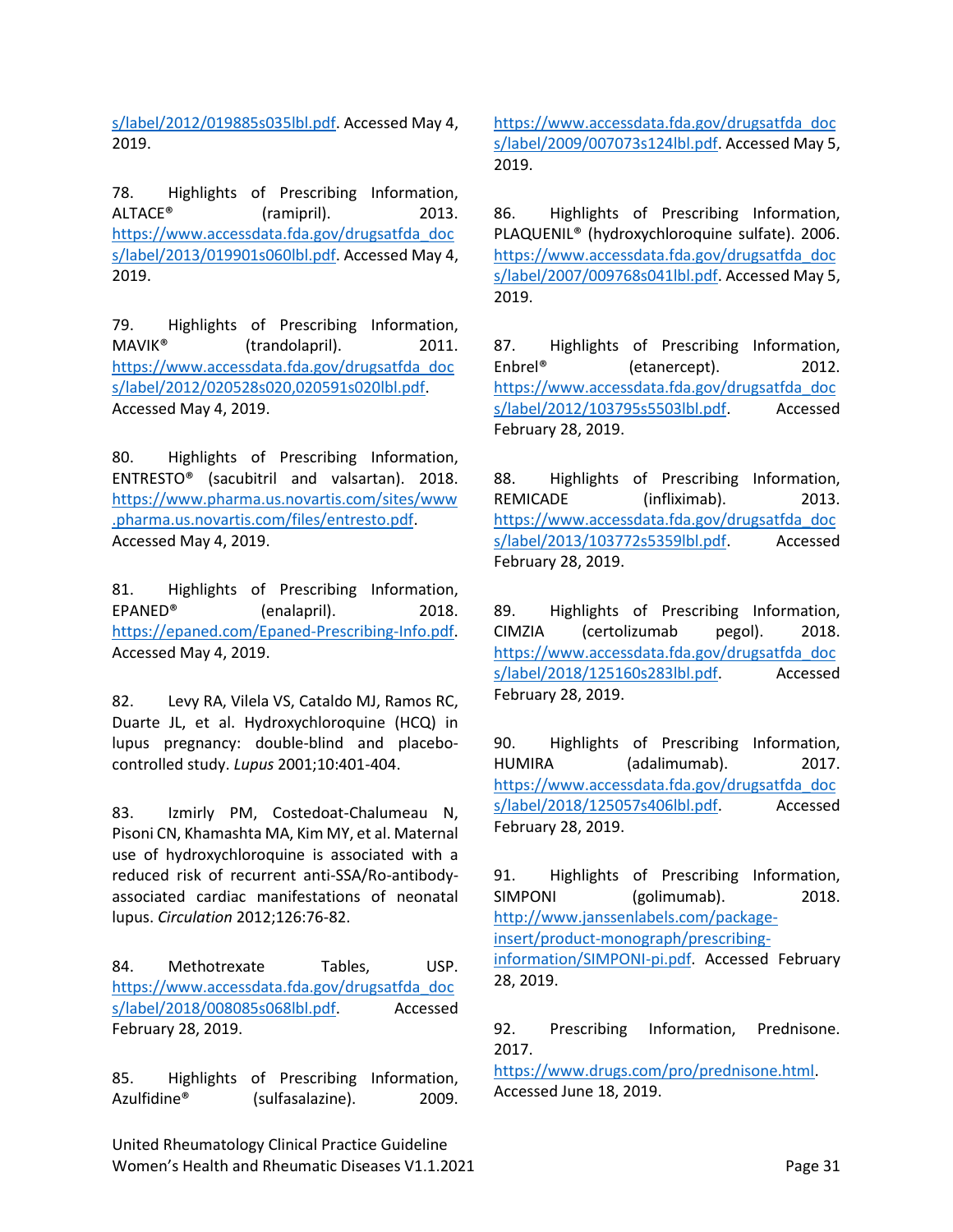<span id="page-31-2"></span><span id="page-31-1"></span><span id="page-31-0"></span>93. Prescribing Information, Dexamethasone. 2019.

[https://www.drugs.com/pro/dexamethasone.ht](https://www.drugs.com/pro/dexamethasone.html) [ml.](https://www.drugs.com/pro/dexamethasone.html) Accessed June 18, 2019.

<span id="page-31-3"></span>94. Highlights of Prescribing Information, Edarbi (azilsartan medoxomil). 2011. [https://www.accessdata.fda.gov/drugsatfda\\_doc](https://www.accessdata.fda.gov/drugsatfda_docs/label/2011/200796s000lbl.pdf) [s/label/2011/200796s000lbl.pdf.](https://www.accessdata.fda.gov/drugsatfda_docs/label/2011/200796s000lbl.pdf) Accessed May 4, 2019.

<span id="page-31-4"></span>95. Highlights of Prescribing Information, ATACAND® (candesartan cilexetil). 2015. [https://www.accessdata.fda.gov/drugsatfda\\_doc](https://www.accessdata.fda.gov/drugsatfda_docs/label/2015/020838s036lbl.pdf) [s/label/2015/020838s036lbl.pdf.](https://www.accessdata.fda.gov/drugsatfda_docs/label/2015/020838s036lbl.pdf) Accessed May 4, 2019.

96. Highlights of Prescribing Information, TEVETEN® (eprosartan mesylate). 2014. [https://www.accessdata.fda.gov/drugsatfda\\_doc](https://www.accessdata.fda.gov/drugsatfda_docs/label/2014/020738s029lbl.pdf) [s/label/2014/020738s029lbl.pdf.](https://www.accessdata.fda.gov/drugsatfda_docs/label/2014/020738s029lbl.pdf) Accessed May 4, 2019.

97. Highlights of Prescribing Information, AVAPRO (irbesartan). 2016. [https://www.accessdata.fda.gov/drugsatfda\\_doc](https://www.accessdata.fda.gov/drugsatfda_docs/label/2016/020757s059s067lbl.pdf)

<span id="page-31-6"></span><span id="page-31-5"></span>[s/label/2016/020757s059s067lbl.pdf.](https://www.accessdata.fda.gov/drugsatfda_docs/label/2016/020757s059s067lbl.pdf) Accessed May 4, 2019.

<span id="page-31-7"></span>98. Highlights of Prescribing Information, COZAAR® (losartan). 2008. [https://www.accessdata.fda.gov/drugsatfda\\_doc](https://www.accessdata.fda.gov/drugsatfda_docs/label/2009/020386s049lbl.pdf) [s/label/2009/020386s049lbl.pdf.](https://www.accessdata.fda.gov/drugsatfda_docs/label/2009/020386s049lbl.pdf) Accessed May 4, 2019.

<span id="page-31-8"></span>99. Highlights of Prescribing Information, BENICAR (olmesartan medoxomil). 2012. [https://www.accessdata.fda.gov/drugsatfda\\_doc](https://www.accessdata.fda.gov/drugsatfda_docs/label/2012/021286s023lbl.pdf) [s/label/2012/021286s023lbl.pdf.](https://www.accessdata.fda.gov/drugsatfda_docs/label/2012/021286s023lbl.pdf) Accessed May 4, 2019.

100. Highlights of Prescribing Information, MICARDIS® (telmisartan). 2009. [https://www.accessdata.fda.gov/drugsatfda\\_doc](https://www.accessdata.fda.gov/drugsatfda_docs/label/2009/020850s025lbl.pdf) [s/label/2009/020850s025lbl.pdf.](https://www.accessdata.fda.gov/drugsatfda_docs/label/2009/020850s025lbl.pdf) Accessed May 4, 2019.

101. Highlights of Prescribing Information, Diovan (valsartan). 2011. [https://www.accessdata.fda.gov/drugsatfda\\_doc](https://www.accessdata.fda.gov/drugsatfda_docs/label/2011/021283s033lbl.pdf) [s/label/2011/021283s033lbl.pdf.](https://www.accessdata.fda.gov/drugsatfda_docs/label/2011/021283s033lbl.pdf) Accessed May 4, 2019.